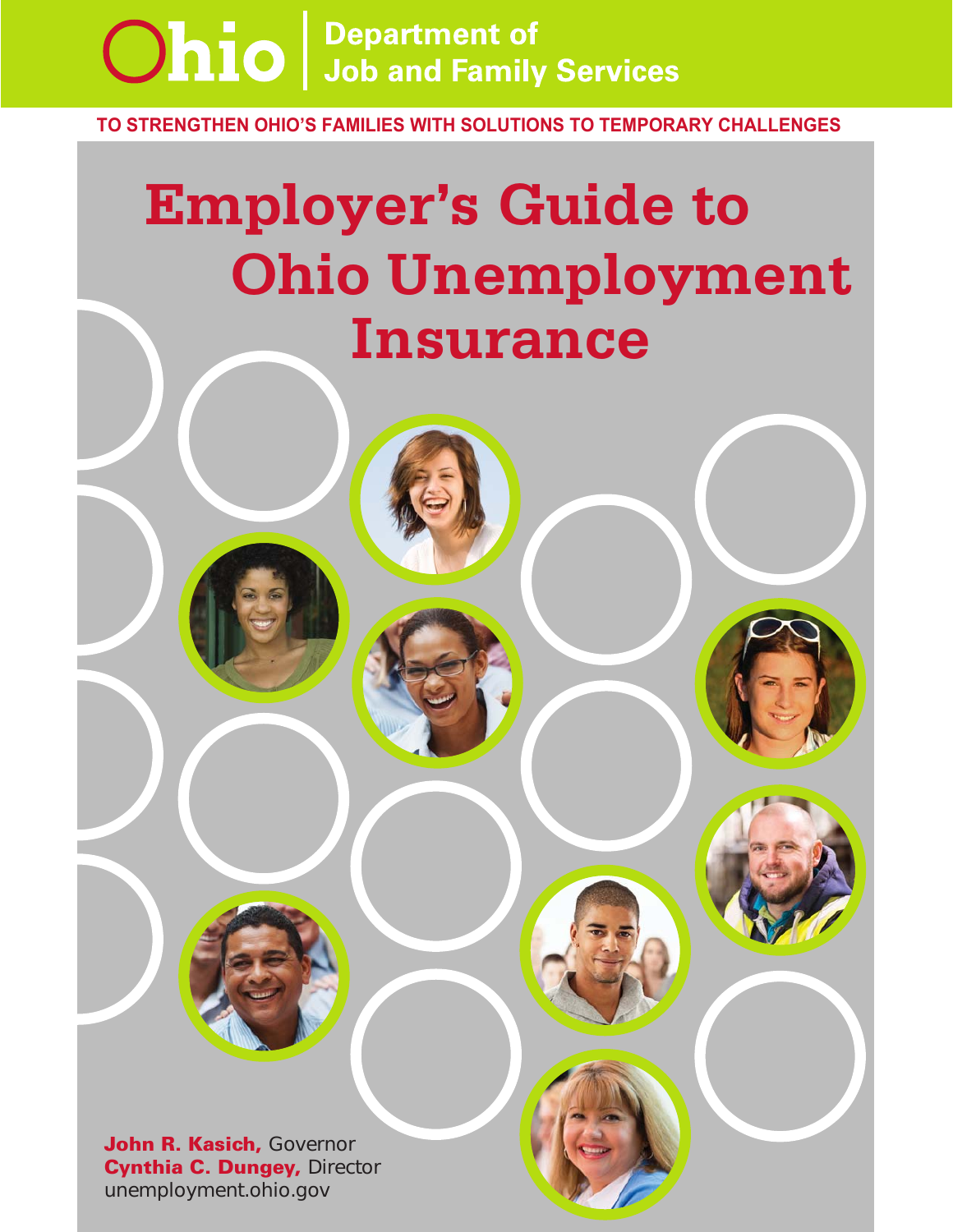# **Contents**

| Who is Liable Under Ohio's                                         |
|--------------------------------------------------------------------|
|                                                                    |
|                                                                    |
|                                                                    |
|                                                                    |
| <b>Employer Relationships</b>                                      |
|                                                                    |
|                                                                    |
|                                                                    |
|                                                                    |
|                                                                    |
|                                                                    |
|                                                                    |
|                                                                    |
|                                                                    |
|                                                                    |
|                                                                    |
|                                                                    |
|                                                                    |
|                                                                    |
|                                                                    |
|                                                                    |
|                                                                    |
|                                                                    |
|                                                                    |
|                                                                    |
|                                                                    |
|                                                                    |
|                                                                    |
| Obtaining Additional Forms and Reporting Lost or Damaged Reports12 |
|                                                                    |
|                                                                    |
|                                                                    |
|                                                                    |
|                                                                    |
| Failure to File the Quarterly Wage Detail Report or                |
|                                                                    |
|                                                                    |
|                                                                    |
|                                                                    |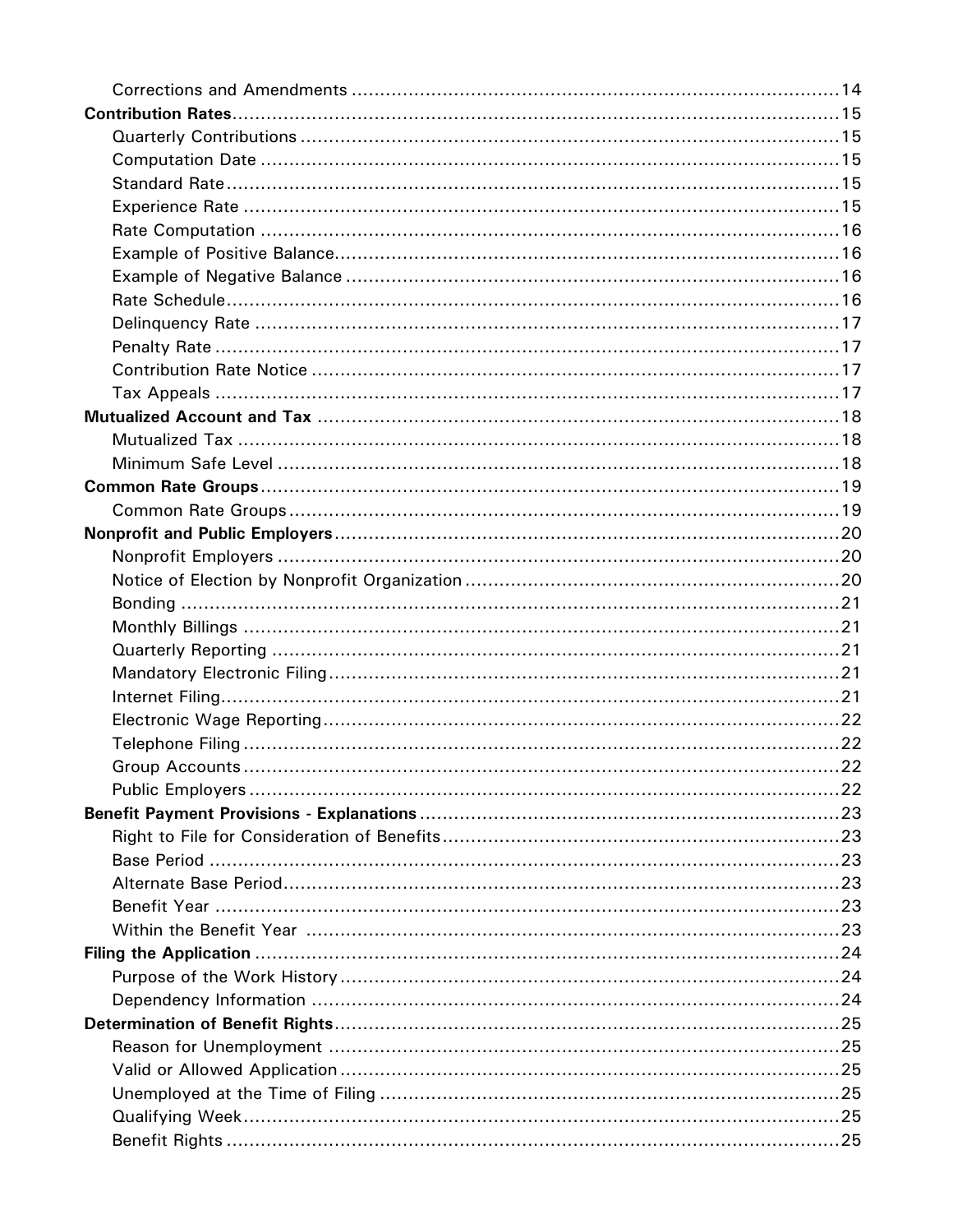| Earnings during the Week and Deductions from Benefits (20 Percent Exemption)36 |  |
|--------------------------------------------------------------------------------|--|
|                                                                                |  |
|                                                                                |  |
|                                                                                |  |
|                                                                                |  |
|                                                                                |  |
|                                                                                |  |
|                                                                                |  |
|                                                                                |  |
|                                                                                |  |
|                                                                                |  |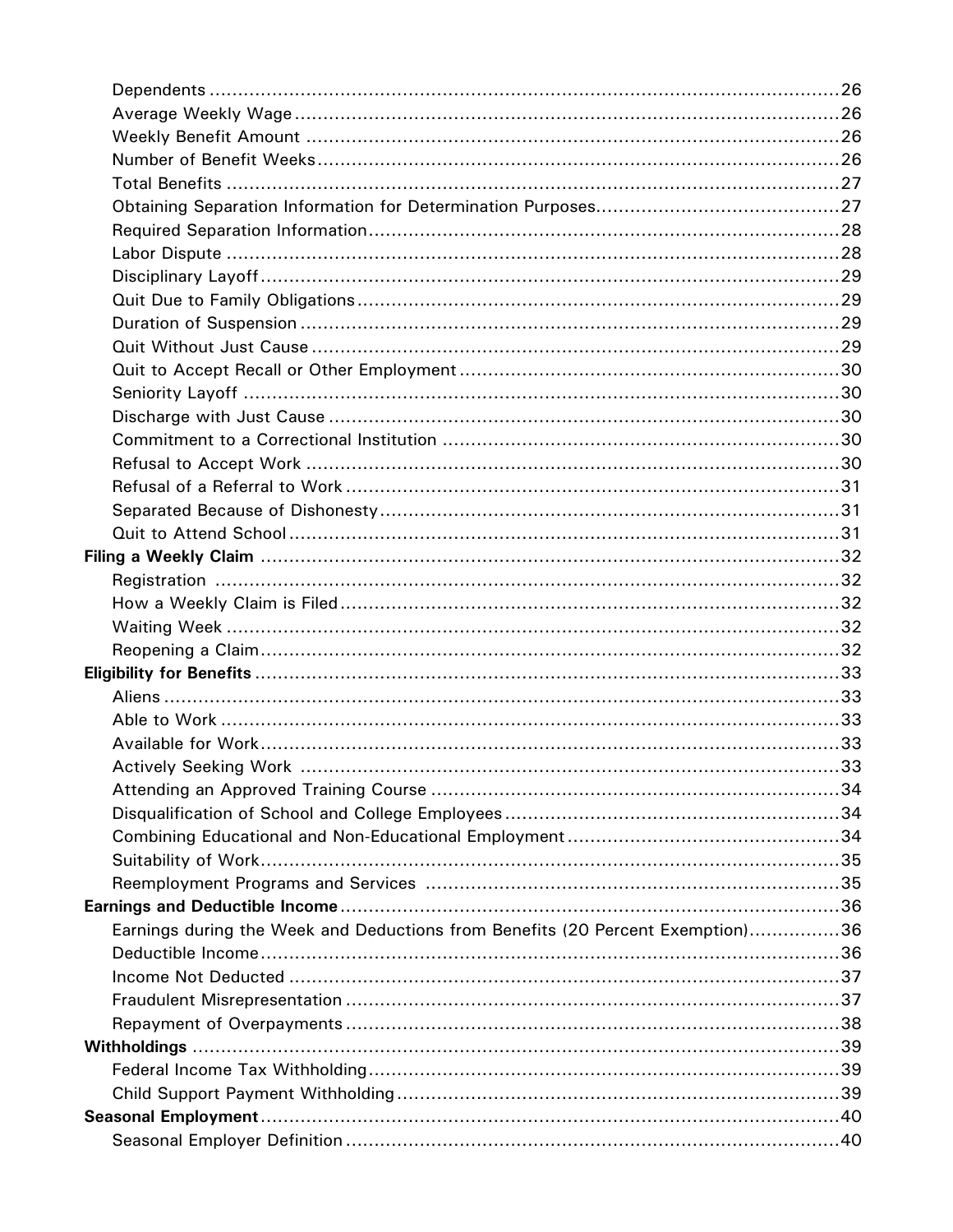| Request for Information |  |
|-------------------------|--|
|                         |  |
|                         |  |
|                         |  |
|                         |  |
|                         |  |
|                         |  |
|                         |  |
|                         |  |
|                         |  |
|                         |  |
|                         |  |
|                         |  |
|                         |  |
|                         |  |
|                         |  |
|                         |  |
|                         |  |
|                         |  |
|                         |  |
|                         |  |
|                         |  |
|                         |  |
|                         |  |
|                         |  |
|                         |  |
|                         |  |
|                         |  |
|                         |  |
|                         |  |
|                         |  |
|                         |  |
|                         |  |
|                         |  |
|                         |  |
|                         |  |
|                         |  |
|                         |  |
|                         |  |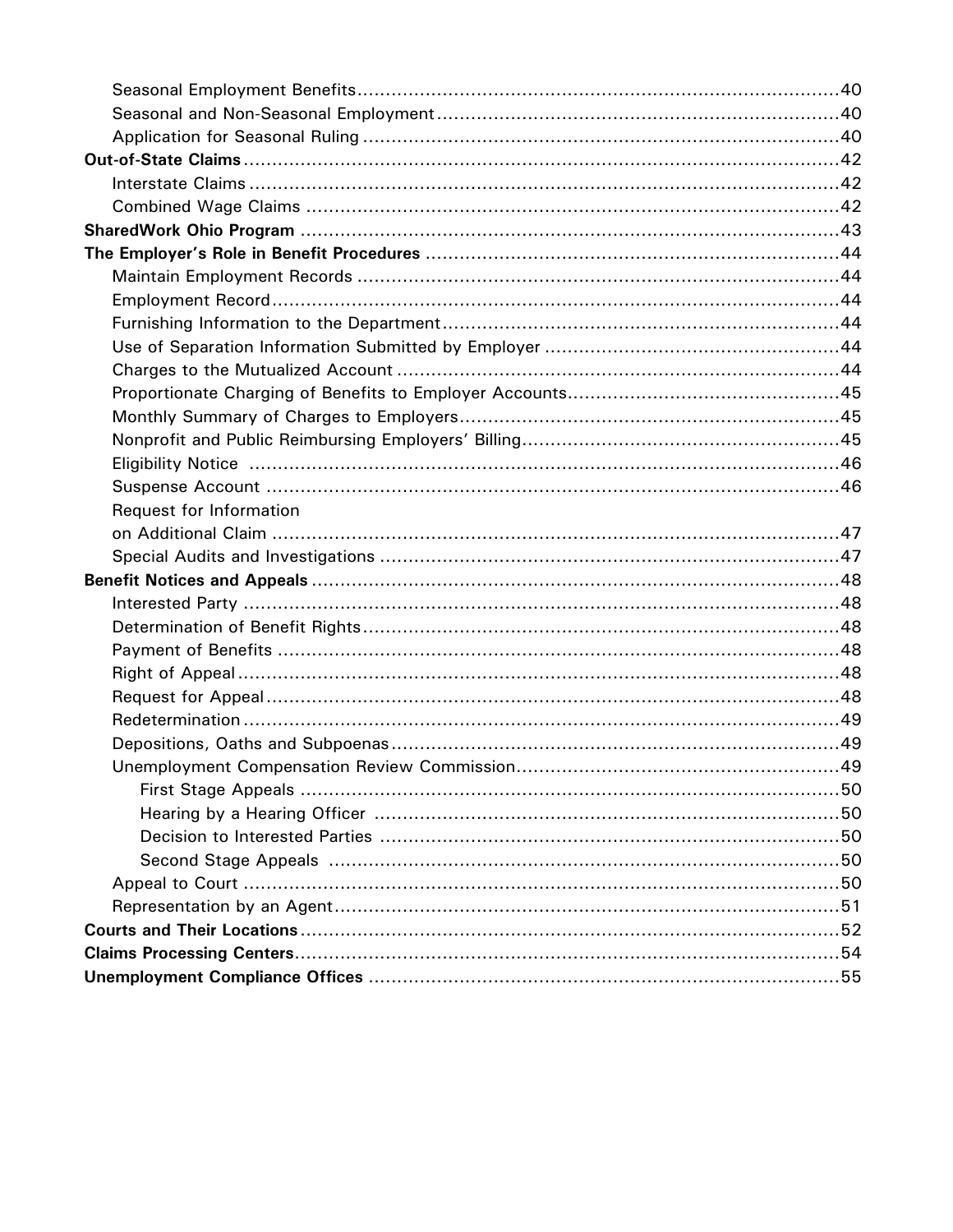# **Central Office Numbers (Columbus)**

<span id="page-5-0"></span>

| <b>Claimant Customer Service Line</b>                                                                                                                                     |              |                  |
|---------------------------------------------------------------------------------------------------------------------------------------------------------------------------|--------------|------------------|
| Claimants can call this number during business hours<br>if they need help applying for benefits or if they have<br>questions about a claim.                               | 877-644-6562 |                  |
| <b>Contribution Section</b>                                                                                                                                               |              |                  |
| For questions about contribution rates, amendments/<br>adjustments to prior quarter reports, refunds, waivers,<br>closing accounts and business transfers                 | 614-466-2319 | FAX 614-752-4811 |
| <b>Compliance Section</b>                                                                                                                                                 |              |                  |
| For questions about audits, report estimations, independent 614-466-2319<br>contractors and unreported employees                                                          |              | FAX 614-466-8523 |
| <b>Collection Section</b>                                                                                                                                                 | 614-466-2319 | FAX 614-466-2743 |
| <b>ERIC System Support</b>                                                                                                                                                |              |                  |
| For password resets or other help with the Employer<br>Resource Information Center (ERIC), the online application<br>that allows employers to submit reports and payments | 614-466-2319 | FAX 614-752-4811 |
| <b>Investigation Section</b>                                                                                                                                              | 800-686-1555 | FAX 614-752-4808 |
| <b>Redetermination and Appeals</b><br>For questions about claimant benefits or appeals                                                                                    | 877-574-0015 | FAX 614-752-4810 |
| <b>Special Claims Section</b>                                                                                                                                             | 866-458-0007 | FAX 614-752-4809 |
| <b>Tax Customer Service Line</b>                                                                                                                                          |              |                  |
| For questions about unemployment taxes or to request<br>forms                                                                                                             | 614-466-2319 |                  |
| <b>Technical Services</b>                                                                                                                                                 | 866-733-0025 | FAX 614-466-2669 |
| <b>Trade Section</b>                                                                                                                                                      | 866-288-0989 | FAX 614-752-7520 |
| <b>Unemployment Compensation Review Commission</b>                                                                                                                        |              |                  |
| The commission conducts fair due process hearings on<br>previously issued unemployment decisions that have been<br>appealed by claimants or employers.                    | 866-833-8272 | FAX 614-387-3694 |
| <b>Wage Record Section</b>                                                                                                                                                |              |                  |
| For questions about file specifications for electronic<br>reporting, employee wage reports or amending Social<br>Security numbers                                         | 614-466-2319 | FAX 614-752-4807 |
| <b>Ohio Relay Service</b><br>Telephone accessibility for Ohioans who are deaf,<br>deaf-blind, hard-of-hearing or speech-disabled                                          | 800-750-0750 |                  |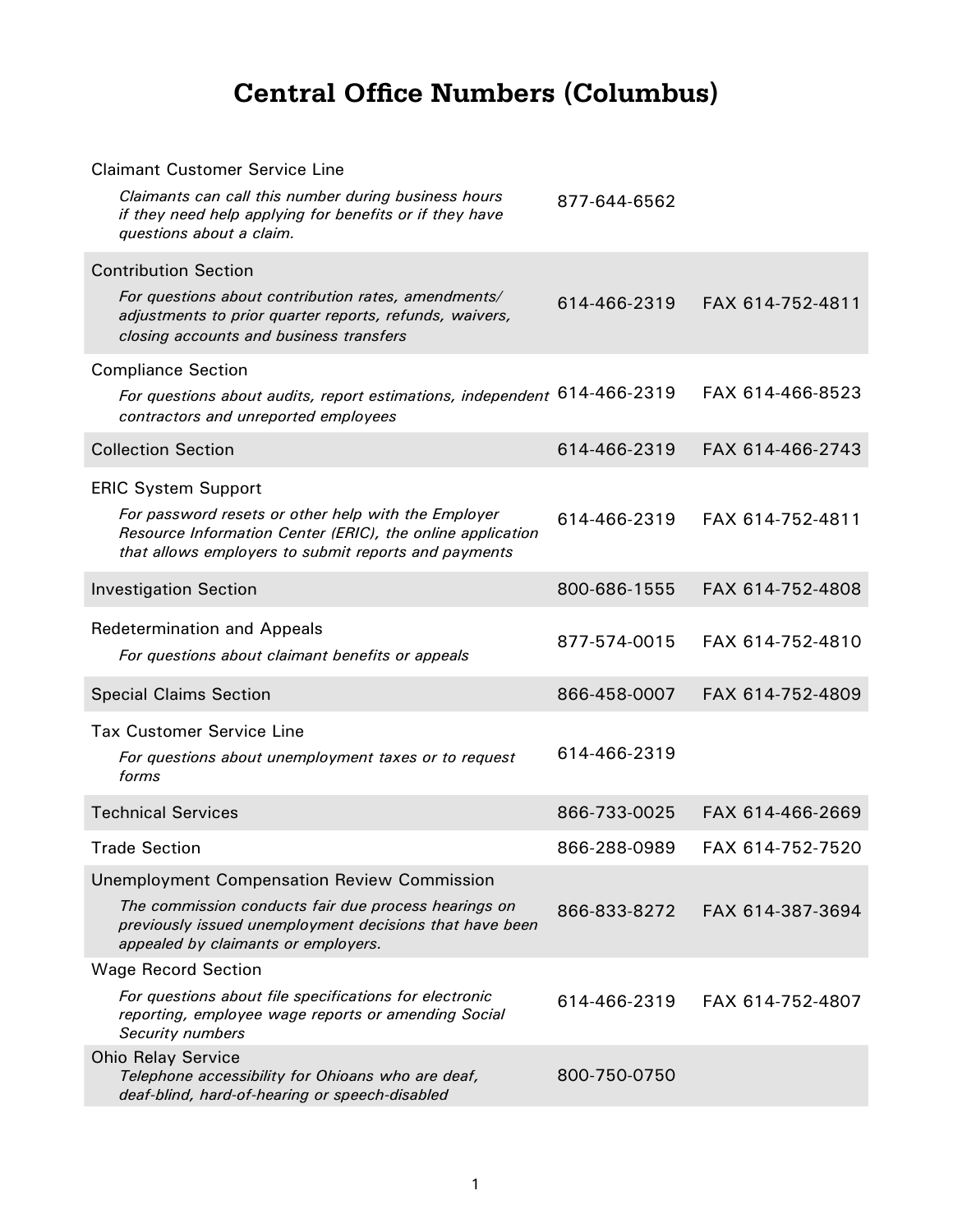# **Forward**

<span id="page-6-0"></span>To assist employers, claimants and other interested individuals in understanding the requirements of Ohio's unemployment insurance law, the Ohio Department of Job and Family Services has a number of publications available for distribution.

The Employer's Guide to Ohio Unemployment Insurance explains in detail how the unemployment insurance (UI) law works. This guide provides an overview of tax provisions, contribution rates, benefit payment provisions, appeal rights and wage reporting provisions.

**For the convenience of the reader, the subtopics within the guide are accompanied by references, where pertinent, to the sections of the Ohio Revised Code on which the text is based. These explanations are intended as informational only and should not be construed as having the force or effect of law.**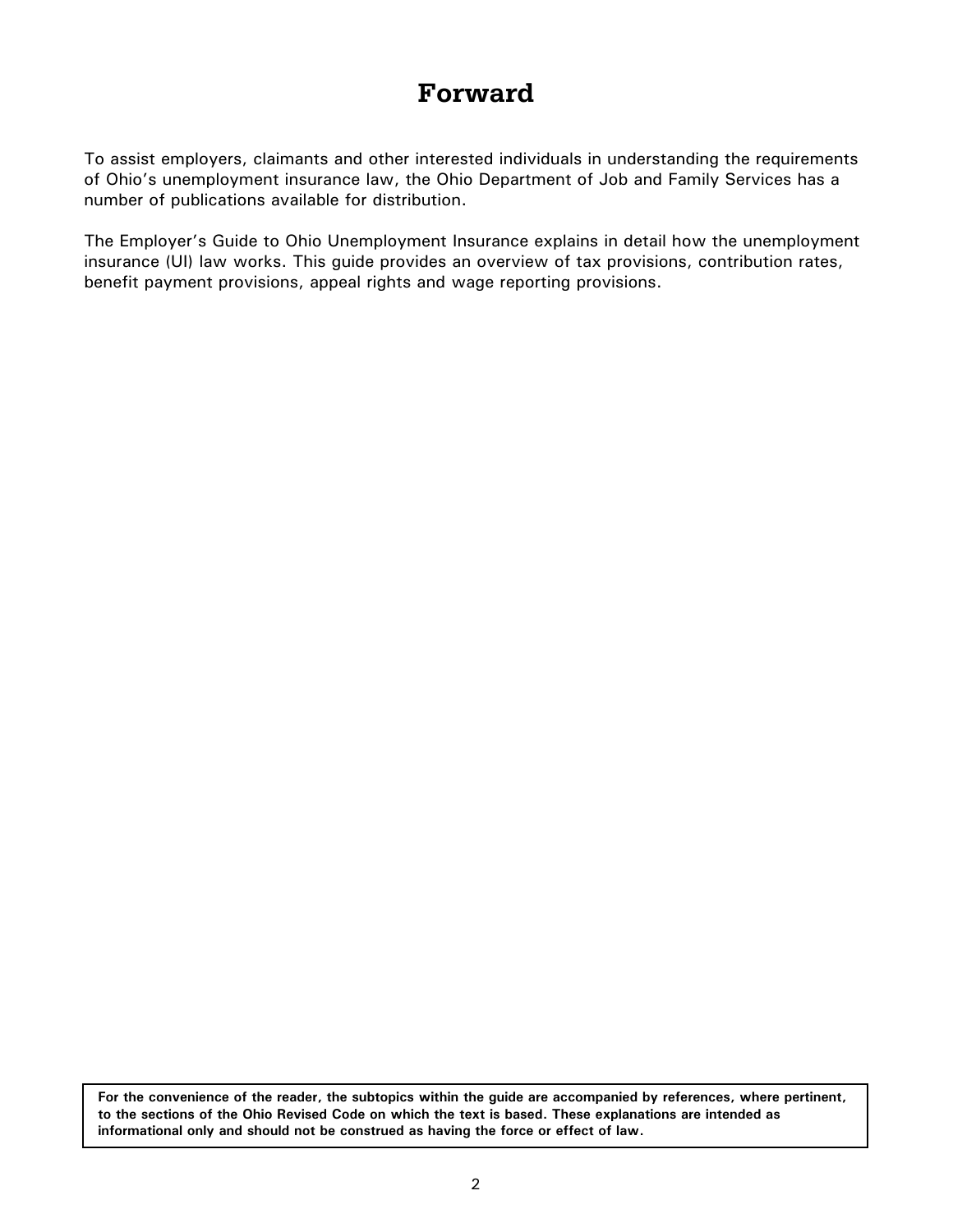# **Introduction**

The Ohio Department of Job and Family Services (ODJFS) assists employers in meeting their labor needs, helps job seekers in attaining gainful employment, aids unemployed workers by maintaining benefit payment programs, supports benefit payments by collecting employer contribution payments (taxes), and administers job placement and job training programs.

The Ohio Unemployment Compensation Trust Fund is funded from payroll taxes paid by Ohio employers and is used to pay benefits to unemployed workers. Administrative funds for ODJFS are allocated by the federal government from federal payroll taxes that employers pay to the Internal Revenue Service.

ODJFS collects wage data for all employees on a quarterly basis for the primary purpose of determining claimants' eligibility for unemployment insurance benefits when an application for benefits is filed.

ODJFS offers online access to Ohio's unemployment insurance systems. The Ohio Job Insurance (OJI) system is a web-based system used to manage unemployment benefits. The Employer Resource Information Center (ERIC) is a web-based system to manage unemployment taxes. Both systems can be found at **[unemployment.ohio.gov](http://www.unemployment.ohio.gov)**.

OJI offers a centralized statewide database and provides access for three major users: ODJFS staff, claimants filing for unemployment benefits and/or seeking work, and employers funding the benefits. ERIC offers employers and their representatives (third-party administrators or TPAs) an online system for managing their state unemployment tax accounts. At present, separate login procedures exist for each system. However, we are exploring a "single sign-on" process for a future implementation.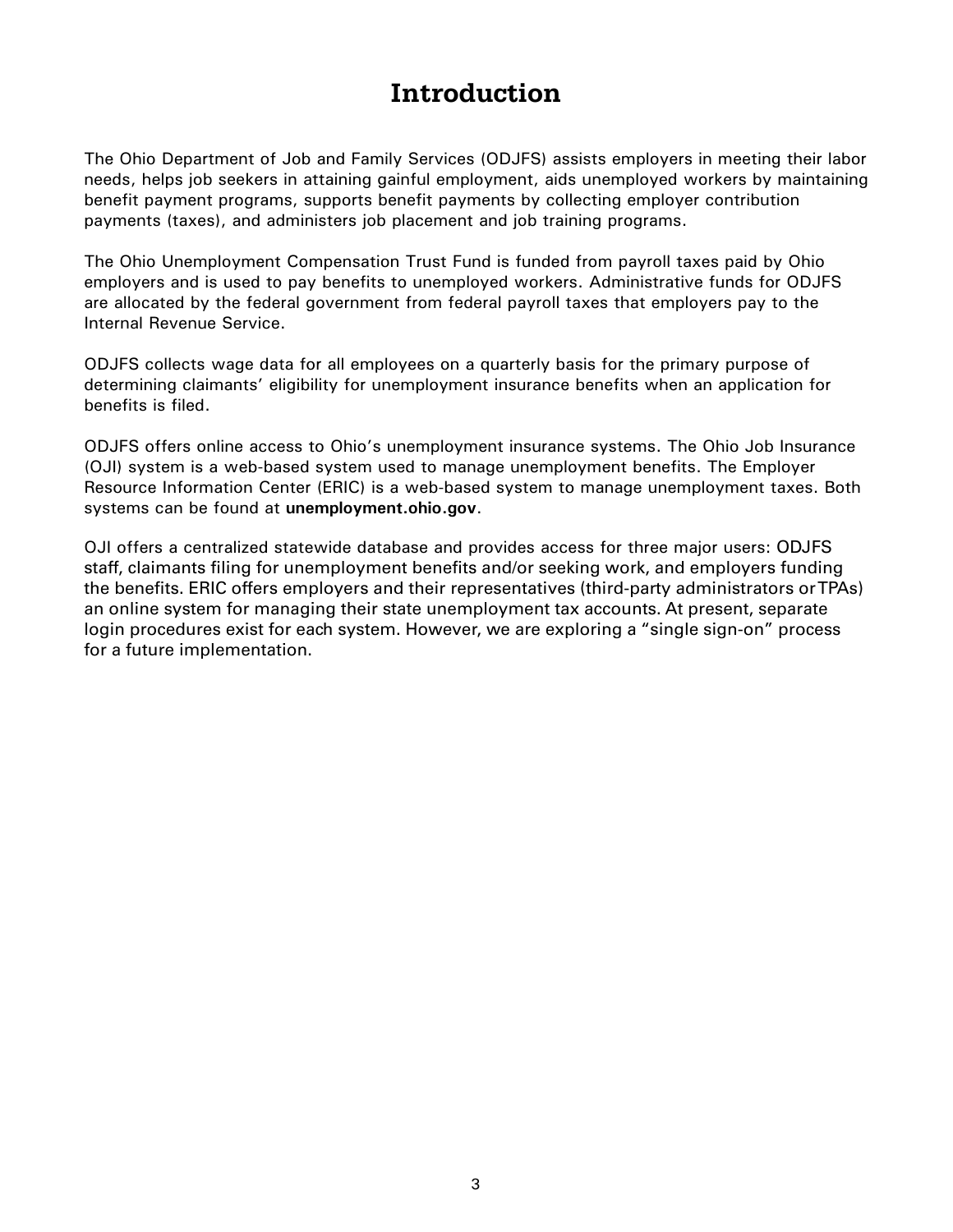<span id="page-8-0"></span>The table below contains information specific to each system.

|                                                         | OJI                                                                                                                                                                                                                                                                           | <b>ERIC</b>                                                                                                                                                                                                                                                                                                                       |
|---------------------------------------------------------|-------------------------------------------------------------------------------------------------------------------------------------------------------------------------------------------------------------------------------------------------------------------------------|-----------------------------------------------------------------------------------------------------------------------------------------------------------------------------------------------------------------------------------------------------------------------------------------------------------------------------------|
| Information<br>needed to<br>obtain online<br>web access | • UI Account Number<br>$\bullet$ Plant #<br>• Federal Tax ID (FEIN)<br>• Registration Code (New employers and/or<br>third-party administrators may follow the<br>prompts to complete registration which may<br>include contacting Central Administration at<br>614-466-4047.) | • UI Account Number<br>• Federal Tax ID (FEIN)<br>• TPAs will need their state TPA number                                                                                                                                                                                                                                         |
| Use the system<br>to:                                   | • Access UI Benefit forms and notices<br>• Respond to Requests for Separation<br>Information<br>• Submit Fact-Finding Information<br>• File eligibility notices and appeals<br>• View benefit charge statements                                                               | • Access UI Tax forms and notices<br>• Register your new business and receive an<br>Ohio UI account number<br>• File quarterly wage reports<br>• Make UI tax payments<br>• Authorize a TPA to manage your account<br>• View your annual tax rates and file appeals of<br>rate notices<br>• Update address and contact information |
| Help is available                                       | • Employer Unemployment Insurance<br>Accounts online at unemployment.ohio.gov/<br>PublicSelfServiceChoice.html                                                                                                                                                                | • eric.ohio.gov                                                                                                                                                                                                                                                                                                                   |
| System<br>requirements                                  | • Internet Explorer version 5.5 or higher<br>• Adobe Acrobat Reader version 4.02 or higher<br><b>OJI</b>                                                                                                                                                                      | • Internet Explorer 11<br>• Adobe DC<br><b>ERIC</b>                                                                                                                                                                                                                                                                               |
| Contact<br>information                                  | • Via email at UCTech@jfs.ohio.gov                                                                                                                                                                                                                                            | · Via email at AskERIC@jfs.ohio.gov<br>• By phone at ERIC System Support at<br>614-466-2319, ext. 22484<br>• Monday through Friday 8 AM - 5 PM                                                                                                                                                                                    |
| Feedback                                                | • UC Hotline@jfs.ohio.gov                                                                                                                                                                                                                                                     |                                                                                                                                                                                                                                                                                                                                   |

To make full use of the online systems, your company must designate an account administrator who will register at **[unemployment.ohio.gov](http://www.unemployment.ohio.gov)**. The administrator will be provided a user name and password and may add or remove additional users as needed. (Only the account administrator can reset users' passwords or add/delete users from your account.) Because access to each system is separate, the administrator must register at both systems. A company may designate separate administrators for each system, or the same individual may be designated for both.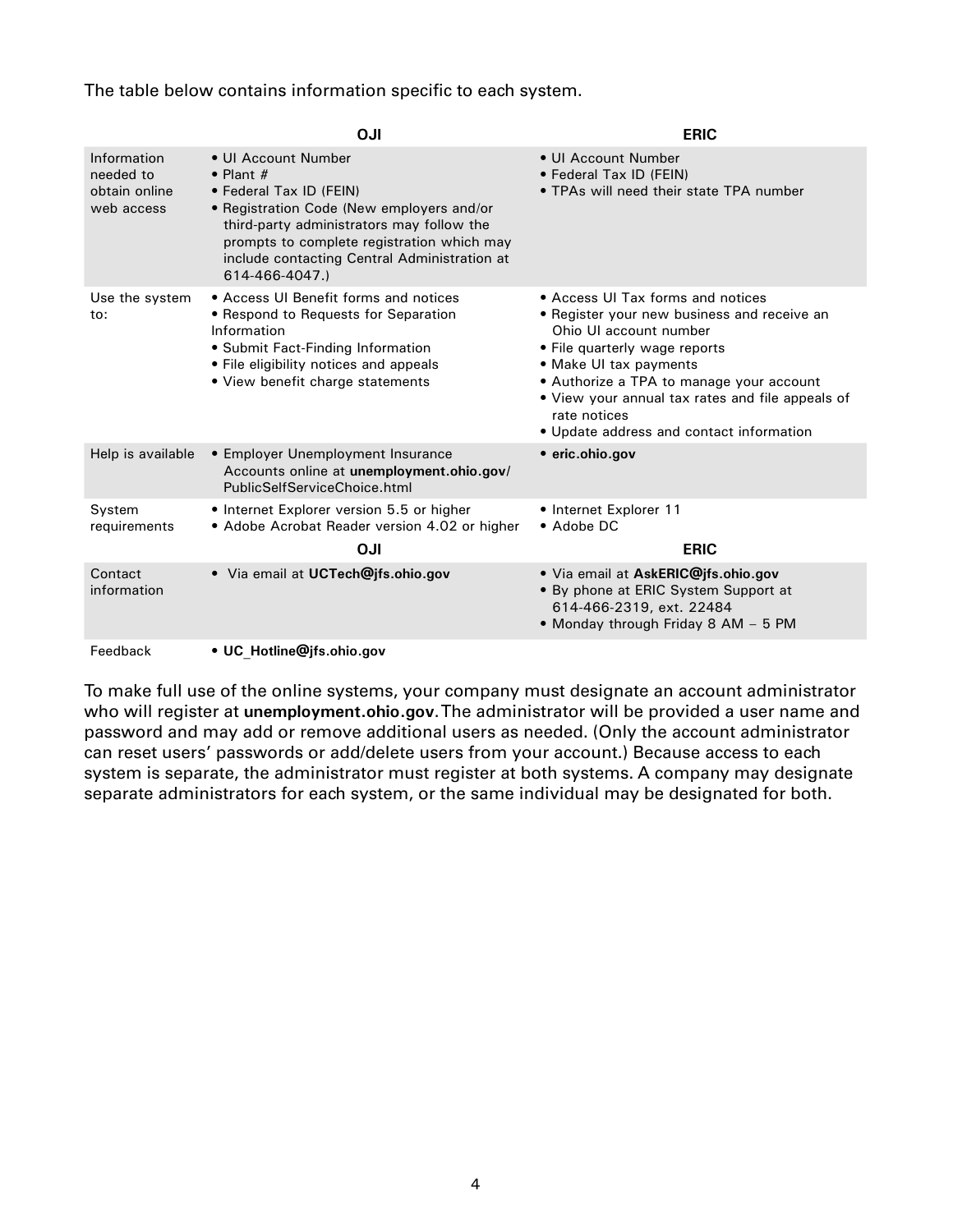# **Who is Liable Under Ohio's Unemployment Insurance Law**

# <span id="page-9-0"></span>**Who Is An Employer**

#### *Section 4141.01(A)*

Ohio unemployment insurance law describes an employer as any individual or type of organization including any partnership, limited liability company, association, trust, estate, joint stock company, insurance company, corporation (domestic or foreign), receiver or trustee in bankruptcy, trustee or successor thereof, or the legal representative of a deceased person.

The law also includes the state, its instrumentalities, its political subdivisions, their instrumentalities and Indian tribes as potential subject employers.

To register for an account online, please visit **eri[c.ohio.gov](https://eric.ohio.gov/)**.

# **When an Employer Becomes Liable**

*ORC Section 4141.01(A)*

An employer becomes liable under Ohio unemployment insurance law when the employer has:

1. At least one employee in covered employment for some portion of a day in each of 20 different weeks within either the current or the preceding calendar year (it need not be the same employee),

# Or

- 2. Paid wages of \$1,500 or more to employees in covered employment in any calendar quarter within either the current or the preceding calendar year.
- Or, in the case of domestic service:
- 3. Paid cash remuneration of \$1,000 in a calendar quarter within either the current or the preceding calendar year.

Or, in the case of a farm operator or crew leader in agricultural labor:

4. Paid cash remuneration of \$20,000 or more in a calendar quarter, or had at least 10 individuals in agricultural employment for some portion of a day in each of 20 different weeks in either the current or the preceding calendar year.

Or, in the case of an organization exempt from income tax under Section 501(a) of the Internal Revenue Code as described in Section 501(c)(3) of that code:

5. Had four or more employees in covered employment for some portion of a day in each of 20 weeks in either the current or the preceding calendar year.

Or in the case of the state, its instrumentalities, its political subdivisions, their instrumentalities and Indian tribes, liability is established if the employer had at least one individual in employment.

Only the wages paid to employees in covered employment can be used in establishing and in determining the benefit amounts payable if and when such employees become unemployed.

# **Other Ways an Employer May Become Liable**

*ORC Sections 4141.01(A) and 4141.24(F)*  An employer may become liable by:

- 1. Having been subject to the Federal Unemployment Tax Act in either the current or preceding calendar year or
- 2. Acquiring all or part of a business from an employer who was subject to the Ohio law at the time the change of ownership occurred or
- 3. Electing to cover its employees voluntarily.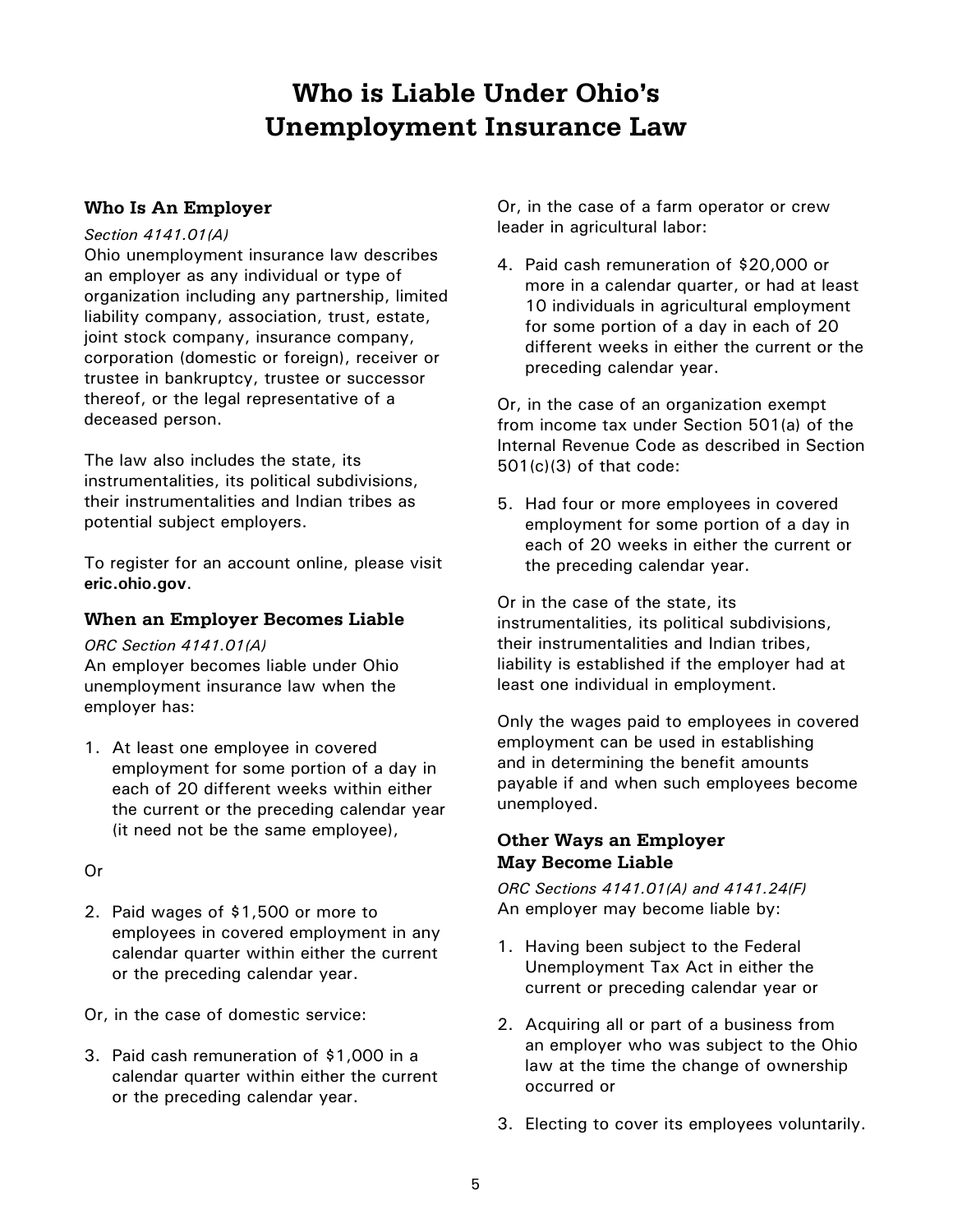# <span id="page-10-0"></span>**Employer Relationships Affecting Liability**

#### *ORC Section 4141.01(A) and (B)*

If the business is a proprietorship, then the spouse, the parents of the proprietor, the children of the proprietor if they are under 18 years of age, and the proprietor, are not to be considered employees in determining liability, nor are their wages to be included in the wage detail and quarterly summary reports.

In those cases where the business is owned by a general partnership, the partners are the employers and are not to be considered employees in determining liability nor are their wages to be included in the quarterly wage detail and quarterly summary reports.

If a business is incorporated, then the corporation is the employer and all those rendering service, including stockholders and their family members and officers of the corporation, are to be considered employees in determining liability.

Employer relationships for single-member or multi-member limited liability companies shall be determined based on the limited liability company's tax classification for federal income and federal unemployment tax purposes.

Wages or salaries paid to all individuals considered as employees are to be included on the quarterly wage detail and quarterly summary reports.

# **Elective Coverage**

#### *ORC Section 4141.01(A)*

Employers who employ individuals whose services are excluded from covered employment may, under certain conditions, elect to cover those services. Written election must be filed with and approved by ODJFS.

# **Duration of Liability**

#### *ORC Section 4141.01(A)*

An employer's liability is determined on a calendar year basis and is effective with the beginning of the calendar year that the employer first becomes liable. Such liability

continues through that calendar year and for each succeeding calendar year pursuant to the policy guidelines below. During the entire period of liability, the employer must continue to file quarterly reports even if no taxable wages are paid.

#### **Policy:**

Any employer who incurs liability in any calendar year will continue liability into the next succeeding calendar year (first carryover year) by virtue of ORC Section 4141.01 (A) (1)(a), (b), (c), and (d) and ORC Section 4141.01(A)(3).

All employers, except those having domestic service in a private home and nonprofit organizations, will continue liability into an additional succeeding calendar year (second carryover year), by virtue of ORC Section 4141.01(A)(1)(e)(i) and FUTA Section 3306(a) (1)(A) and (B), provided the employer has some employment and paid some wages in the succeeding year(s). Employers will be required to report and pay contributions for the entire period of liability, as indicated herein. Provided that the employer has not re-incurred liability in the "carryover" years, by again meeting the liability criteria set forth in ORC Section 4141.01 (A), the employer's account will be determined non-liable at the end of the "carryover" period. Any subsequent incursion of liability would restart the liability cycle.

# **Transfer of Business**

*ORC Section 4141.24(F); Ohio Administrative Code (OAC) Rules 4141-17-01 through 4141-17-04* In the event of the transfer of all of the trade or business of an enterprise that is in operation, the entity acquiring the enterprise becomes the successor in interest. This is mandatory under the law and in this event the successor assumes all of the resources and liabilities of the predecessor's account. The acquiring employer must file form **[JFS 20101](http://www.odjfs.state.oh.us/forms/interfind.asp?formnum=20101)**, "Transfer of Business."

If an employer acquires substantially all of the trade or business of an enterprise and thereafter employs substantially the same individuals who were employed in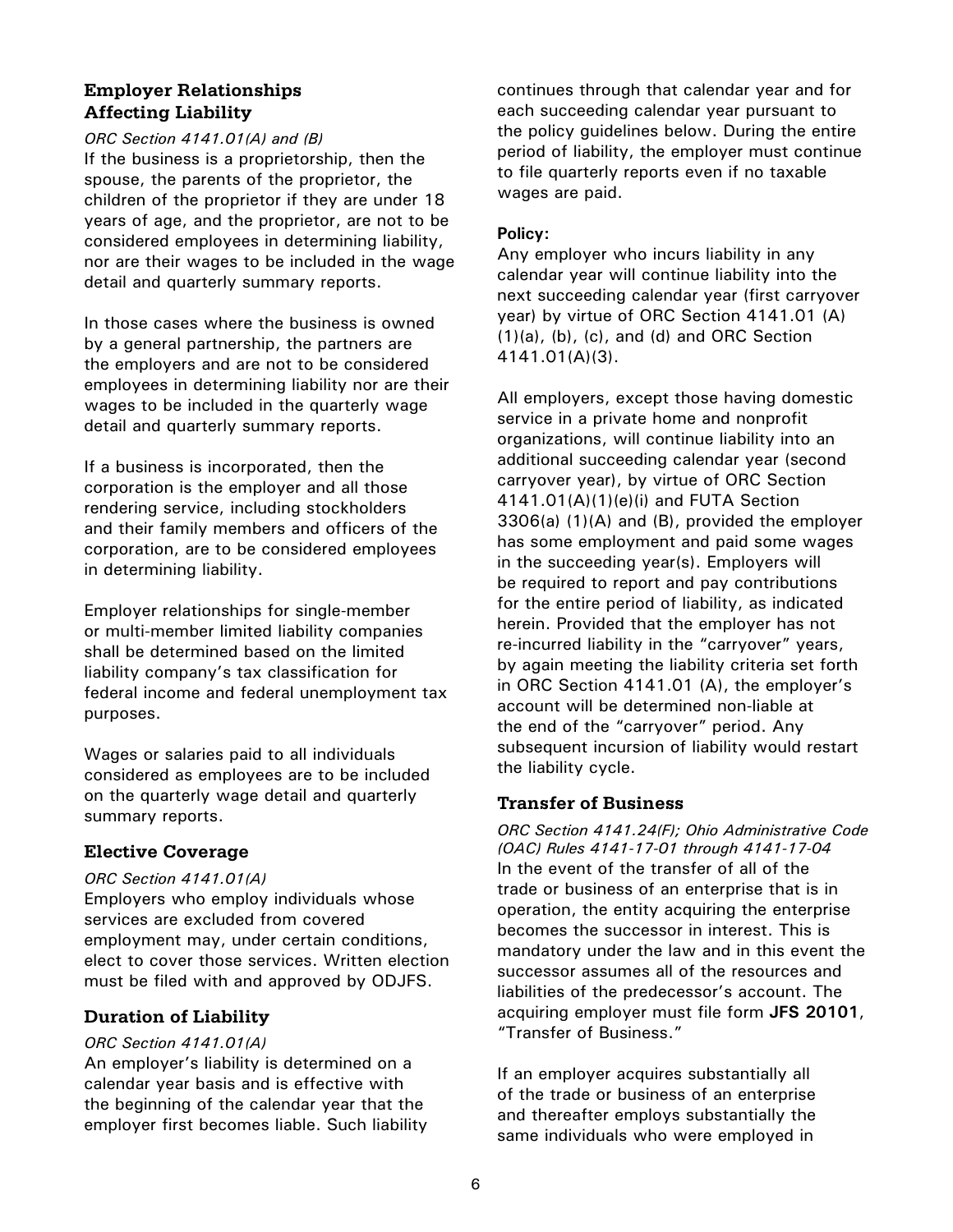<span id="page-11-0"></span>the acquired business, the employer may become a successor in interest upon filing form **[JFS 20118](http://www.odjfs.state.oh.us/forms/interfind.asp?formnum=20118)**, "Application for Voluntary Successorship: Transfer of Substantially All Assets." The application must be signed by both parties to the transaction.

The law also provides certain conditions under which a purchaser who acquires an identifiable part of an enterprise may, if there is mutual consent between buyer and seller, be assigned a proportionate share of the predecessor's account. In order to request a partial transfer of employer experience, form **[JFS 20119](http://www.odjfs.state.oh.us/forms/interfind.asp?formnum=20119)**, "Application for Voluntary Successorship: Transfer of Clearly Segregable and Identifiable Portion," must be filed. The application must be signed by both parties to the transaction.

To report a transfer of business online, visit **eri[c.ohio.gov](https://eric.ohio.gov/)**.

# **Transfers between Commonly Owned Businesses**

*ORC Section 4141.24(G), 4141.48, and 4141.99; OAC Rules 4141-15-08 and 4141-17-05* If an employer transfers all of its trade or business to another employer and, at the time of the transfer, both employers are under substantially common ownership, management, or control, then the acquiring enterprise will become a successor in interest and assumes all of the resources and liabilities of the predecessor's account. If an employer transfers a portion of its trade or business to another employer and, at the time of the transfer, both employers are under substantially common ownership, management or control, then the unemployment experience attributable to the transferred portion of the trade or business will be transferred to the acquiring employer,

and the contribution rates of both employers will be recalculated accordingly. The employer must file form **[JFS 20119](http://www.odjfs.state.oh.us/forms/interfind.asp?formnum=20119)**, "Application for Voluntary Successorship: Transfer of Clearly Segregable and Identifiable Portion."

If one employer acquires the trade or business of another employer, the unemployment experience of the acquired trade or business will not be transferred to the acquiring employer if ODJFS finds that the business was acquired solely or primarily for the purpose of obtaining a lower rate of contributions.

# **Professional Employer Organization and Leasing Companies**

*ORC Section 4141.24(K); OAC Rule 4141-3-07* Effective January 1, 2014, any entity entering into a contract to assign individuals to another employer on a permanent basis, not as a temporary supplement to the client employer's workforce, shall be known as a professional employer organization and shall share the responsibilities and liabilities of being an employer, including liabilities incurred under ORC Chapter 4141. A unique sub-account shall be established for each client employer and any individual(s) assigned to a client employer shall have their wage information, plus any associated contribution payments, filed on the client employer's sub-account. Each client employer will be assigned a contribution rate based on their individual experience and calculated in accordance with ORC Chapter 4141.

Any individual whose services performed for the client employer are excluded from employment pursuant to division (B)(3) or (B)(4) of section 4141.01 of the Ohio Revised Code cannot be considered a shared employee.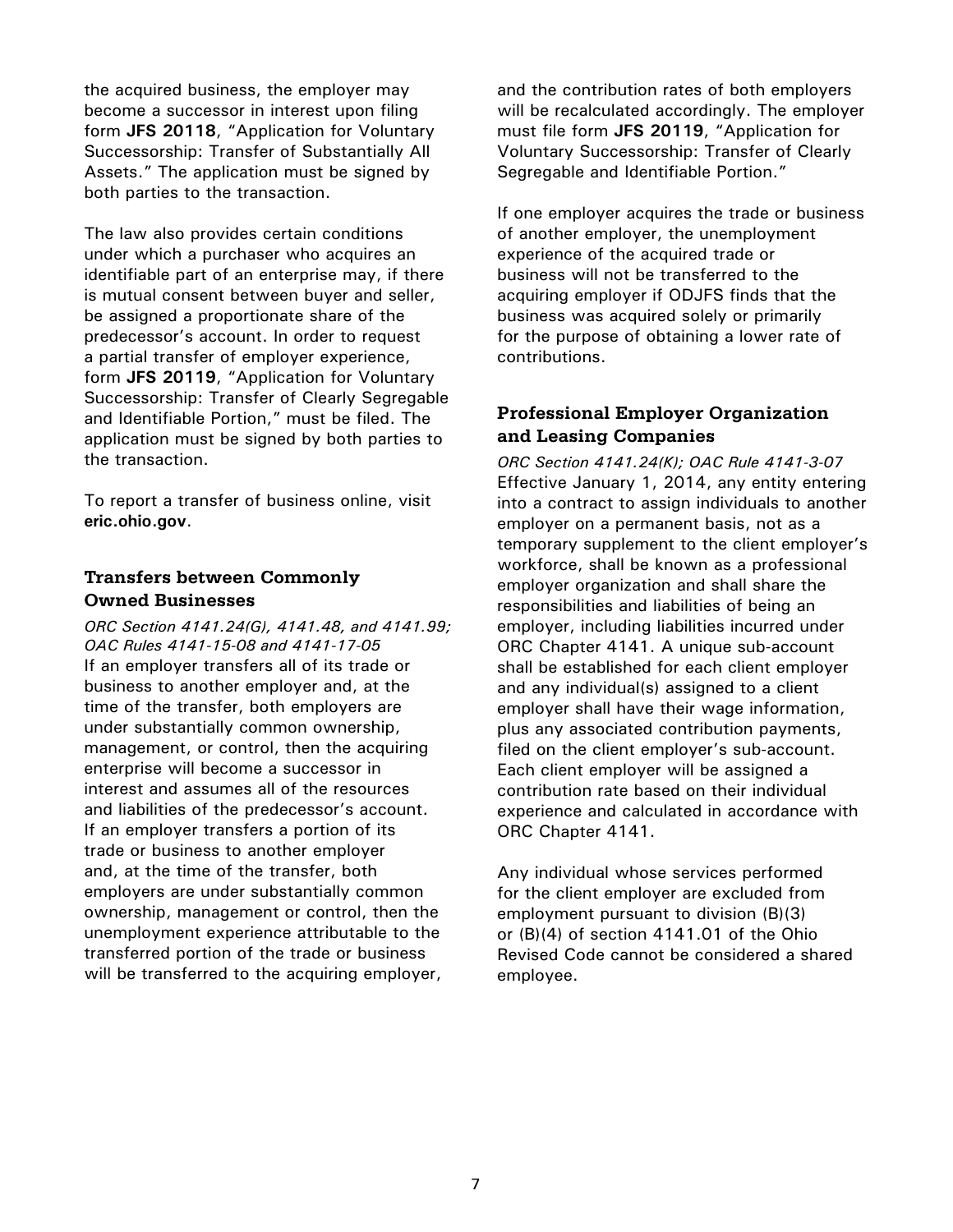# **Covered and Excluded Employment**

# <span id="page-12-0"></span>**Covered Employment**

ORC Section 4141.01(B)(1) and (2) An employer is liable under the Ohio unemployment insurance law if the required wages or remuneration is paid to persons in covered employment.

The Ohio law defines employment as "service performed for wages under any contract of hire, written or oral, express or implied." The law further provides that covered employment shall include an individual's entire service performed for a subject employer within the state of Ohio unless that type of employment is excluded from coverage (see list below of excluded employment).

Under certain circumstances, coverage under Ohio law may be extended to include the services performed by an individual both inside and outside Ohio. The department must decide in each case whether all such services can be covered under Ohio law. If an employer has this type of employment, the department should be contacted for a ruling.

# **Excluded Employment**

#### *ORC Section 4141.01(B)(3)*

Certain types of employment are specifically excluded from coverage. An employer is not liable under the law when all individuals performing service are in excluded or noncovered employment, nor can such employees be considered in determining liability.

Wages paid to non-covered employees are not subject to the payment of contribution, nor can they be used in establishing a claimant's eligibility or in the computation of benefit amounts.

The following is a partial list of excluded employment. Some are only applicable to nonprofit organizations and these are indicated in the text.

- Students enrolled and regularly attending classes at a school, college or university where the services are being performed for such school, college or university;
- Family employment for a sole proprietorship, such as an individual working for his or her spouse, parent working for a son or daughter, or children under age 18 working for a parent;
- Individuals employed by a church or convention of churches, or an organization that is operated primarily for religious purposes;
- Duly ordained ministers in the exercise of their ministry or by a member of a religious order in the exercise of duties required by such order;
- Individuals receiving rehabilitative services in a facility (sheltered workshop) conducted for such purposes (the exclusion applies only to those beneficiaries of the rehabilitative program who cannot be readily absorbed in the competitive labor market);
- Employees of nonprofit organizations other than those described in Section 501(c)(3) of the Internal Revenue Code, whose earnings do not exceed \$50 in any calendar quarter;
- Persons engaged in work relief or work training for nonprofit organizations, hospitals, colleges or universities, the state or a political subdivision, where such work is financed in whole or in part by the state or federal government; and
- Patients in a hospital and inmates performing services in a prison or custodial institution.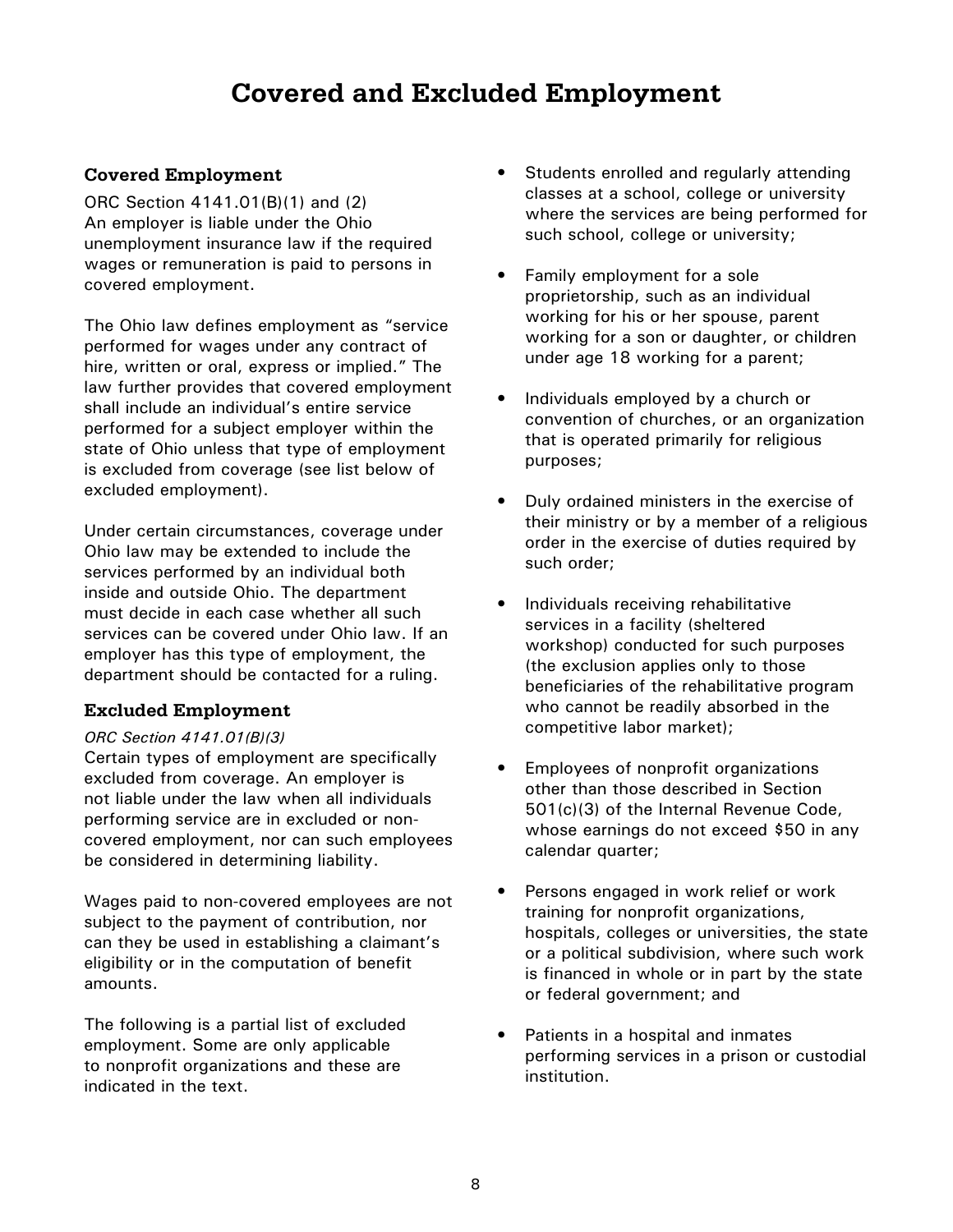<span id="page-13-0"></span>More detailed information on these exclusions may be obtained by contacting the ODJFS Contribution Section at P.O. Box 182404, Columbus, Ohio 43218-2404, or the Compliance Section representative in any of the offices listed on page **55**.

#### **Independent Contractors**

#### *ORC Section 4141.01(B)(1)*

The services of an individual determined to be an independent contractor (under contract to perform a special service for an employer) are also excluded from covered employment. To be excluded, it must be established by the employer that the contractor is free from direction and control over the service being performed. See OAC Rule 4141-3-05.

# **Both Covered and Non-Covered**

#### *ORC Section 4141.01(B)(4)*

With respect to individuals performing both covered and non-covered employment for the same employer, if one-half or more of the services performed by an employee in a pay period (not more than 31 days) is in covered employment, all the service performed by the employee in the pay period shall be deemed in covered employment. If more than one-half of the employee's services in a pay period is non-covered employment, then all the services in the pay period shall be considered as being in non-covered employment.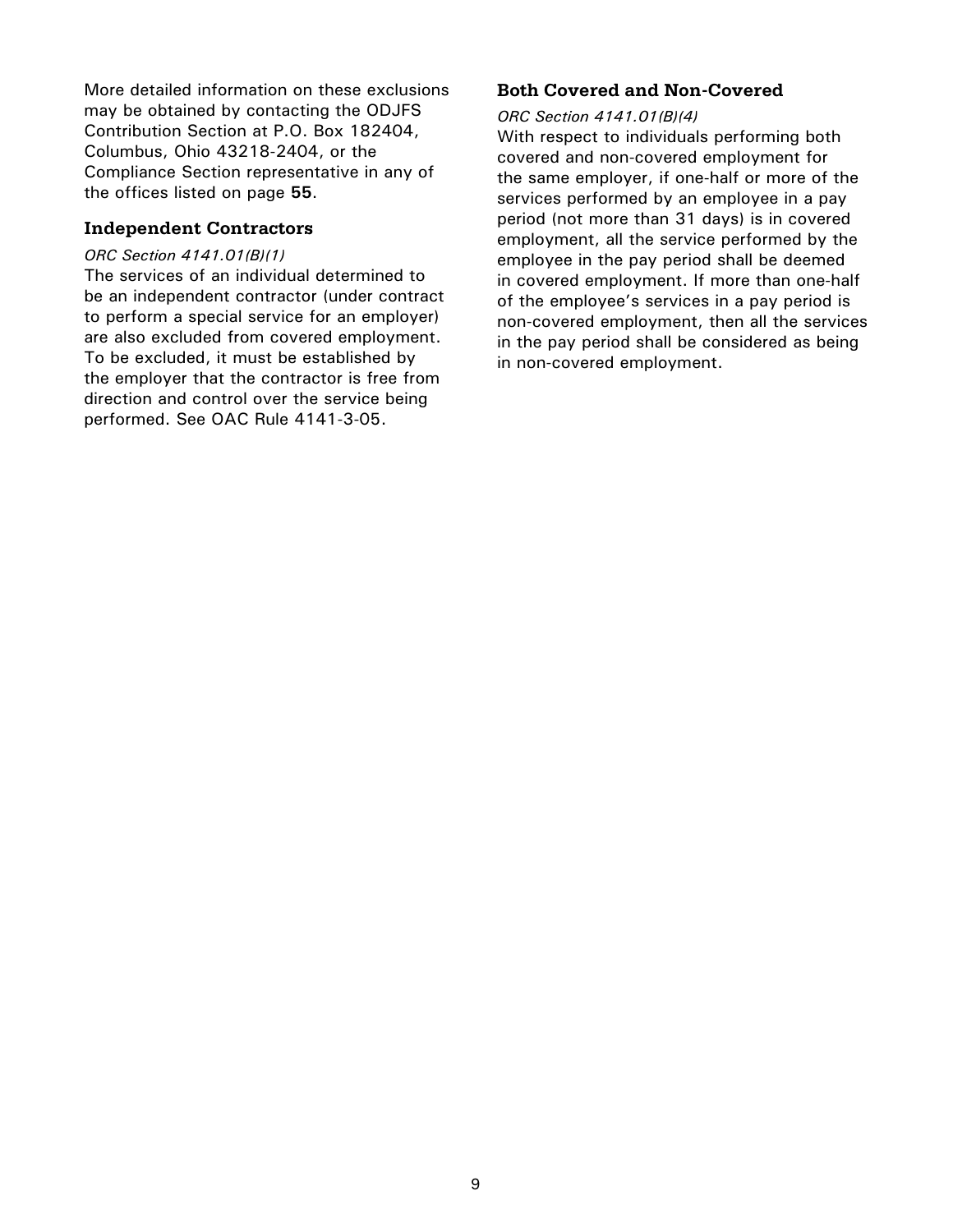# **Employer Obligations**

# <span id="page-14-0"></span>**Employer Must Report Own Liability**

#### *ORC Section 4141.20*

It is the employer's responsibility to report liability as soon as one or more employees are in covered employment. This may be done online at **[eric.ohio.gov](https://eric.ohio.gov/)** or by submitting the **JFS 20100**[, "Report to Determine](http://www.odjfs.state.oh.us/forms/interfind.asp?formnum=20100)  [Liability,"](http://www.odjfs.state.oh.us/forms/interfind.asp?formnum=20100) to the Ohio Department of Job and Family Services, Contribution Section, P.O. Box 182404, Columbus, Ohio 43218- 2404. Or the employer may contact the nearest unemployment compliance office for assistance (**[see page 55](#page-59-0)**). Failure to promptly report liability can result in the issuance of late filing assessments.

To register for an account online, please visit **eri[c.ohio.g](https://eric.ohio.gov/)ov**.

# **Department Will Determine Liability**

The department will determine the employer's liability based on the information supplied online or by the employer on the **[JFS 20100](http://www.odjfs.state.oh.us/forms/interfind.asp?formnum=20100)**, ["Report to Determine Liability,"](http://www.odjfs.state.oh.us/forms/interfind.asp?formnum=20100) and any other facts that are available. The decision will then be issued to the employer.

# **Employer Account Number**

Each liable employer is assigned a 10-digit employer account number. Employers should show this number on all tax correspondence, forms and remittances submitted to the department. Failure to show the account number may result in delays in processing documents.

#### **Maintenance of Records**

*ORC Section 4141.18, OAC Rule 4141-23-02* The law requires each covered and noncovered employer to keep a true and accurate employment record of all its employees, including hours worked and wages paid, and to furnish such information to the department upon request. The employment records must be preserved and maintained for a period of not less than five years after the calendar year in which remuneration is paid to employees.

#### **Employment Record**

*ORC Section 4141.18; OAC Rule 4141-23-01* Accurate permanent employment and payroll records must be maintained by every employer who has one or more employees. These records must contain the following information for each employee:

- Name and address:
- Social Security account number;
- Amount of gross earnings for each pay period before deductions for any purpose;
- Date of payment and the amount of wages paid with respect to each separate pay period;
- The date(s) on which services were performed for the employer;
- The date(s) hired or rehired or returned to work after a temporary layoff;
- The date on which services were terminated and the cause of such termination;
- The time lost due to being unavailable for work;
- The character of the services performed by the employee;
- A division between covered and excluded employment when both such services appear in the same pay period; and
- The cash value of any remuneration paid instead of, or in addition to, cash wages.

Payroll and employment records must be made available for audit at the employer's place of business during regular daytime business hours. When a business or any part of a business is discontinued, the employer must advise ODJFS of the location of the records and make them available for audit in Ohio.

#### **Furnishing Information to the Department** *ORC Section 4141.20*

# Employers must provide the department all employment information the department needs to administer the law. Employers who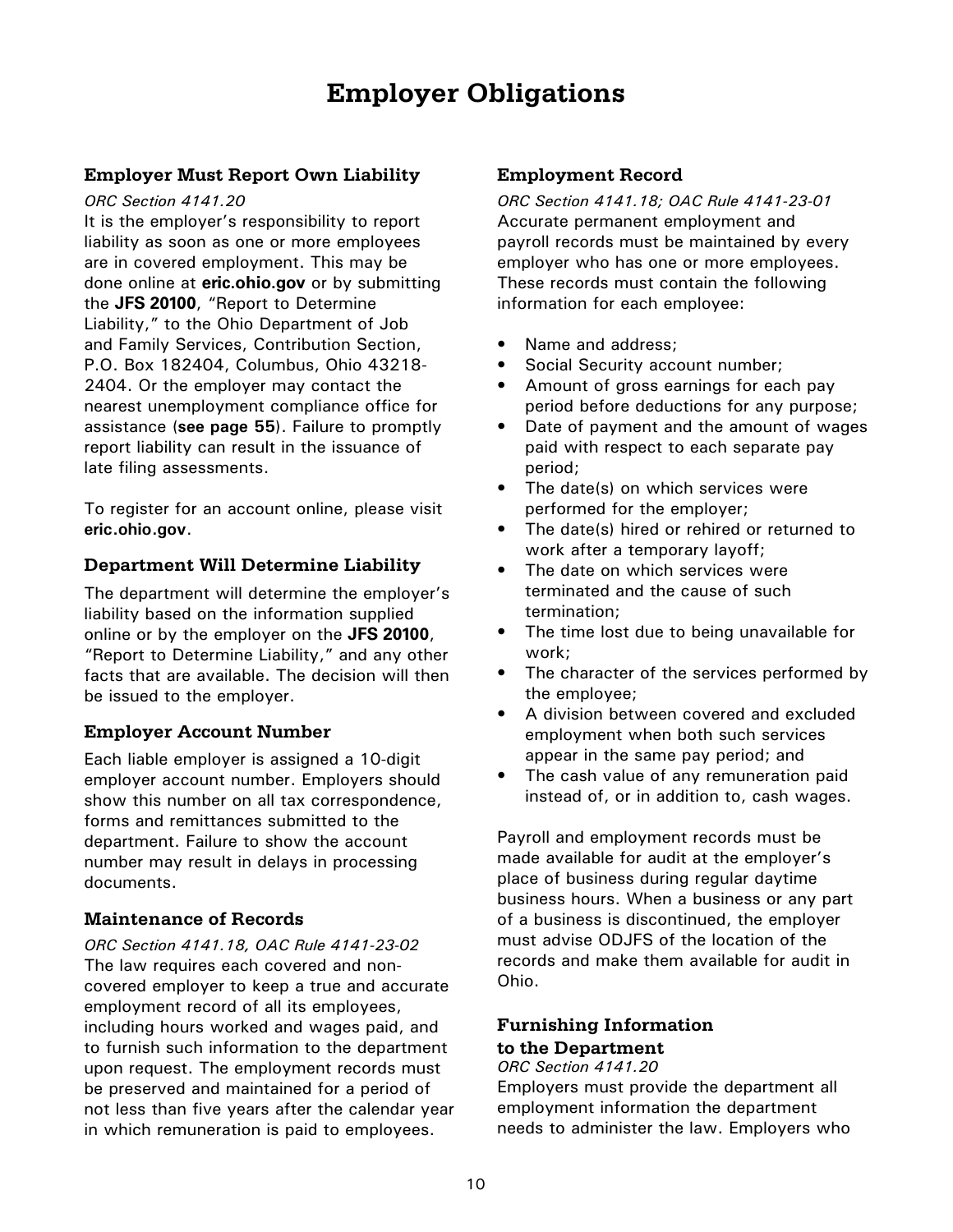<span id="page-15-0"></span>receive information request forms from the department must complete and return them to the department or explain in writing why they are unable to do so.

# **Employer Audits**

#### *ORC Section 4141.13, 4141.20*

Each year, employers are selected at random and audited to verify whether they are in compliance with Ohio unemployment insurance laws. Employers may also be audited where it has been reported that they are not in compliance with such laws. Employers must cooperate with these audit requests and provide all requested information.

# **Confidentiality of Information**

*ORC Sections 4141.21 and 4141.162; OAC Rules 4141-43-01 and 4141-43-02* The law provides that all information requested by the department is for the exclusive use of the department in the discharge of its duties and is not available to the public. No information can be used in any court in any action other than in the administration of the Ohio unemployment insurance law. No employee of the department or any person who was employed by the department at any time, may reveal

any information obtained while employed with the department.

However, employer/employee information may be cross matched and/or exchanged with other specified state and federal agencies and programs for income and eligibility verification purposes, to identify fraud, waste and abuse, and to administer ORC Sections 4141.01 to 4141.99. Additionally, wage, claim and employer information may be released to other governmental or educational entities as determined by ODJFS for the purpose of providing and improving employment and training services.

# **Final Reports**

Employers who dissolve, discontinue or dispose of their businesses are required to file final reports within 30 days of the date of such termination of liability. The final report shall consist of the current Quarterly Wage Detail and Quarterly Summary Report and the JFS 20110, "Disposition of Business."

You may make final reports and deactivate your account online at **[eric.ohio.gov](https://eric.ohio.gov/)**, or you may contact any of the department's compliance offices.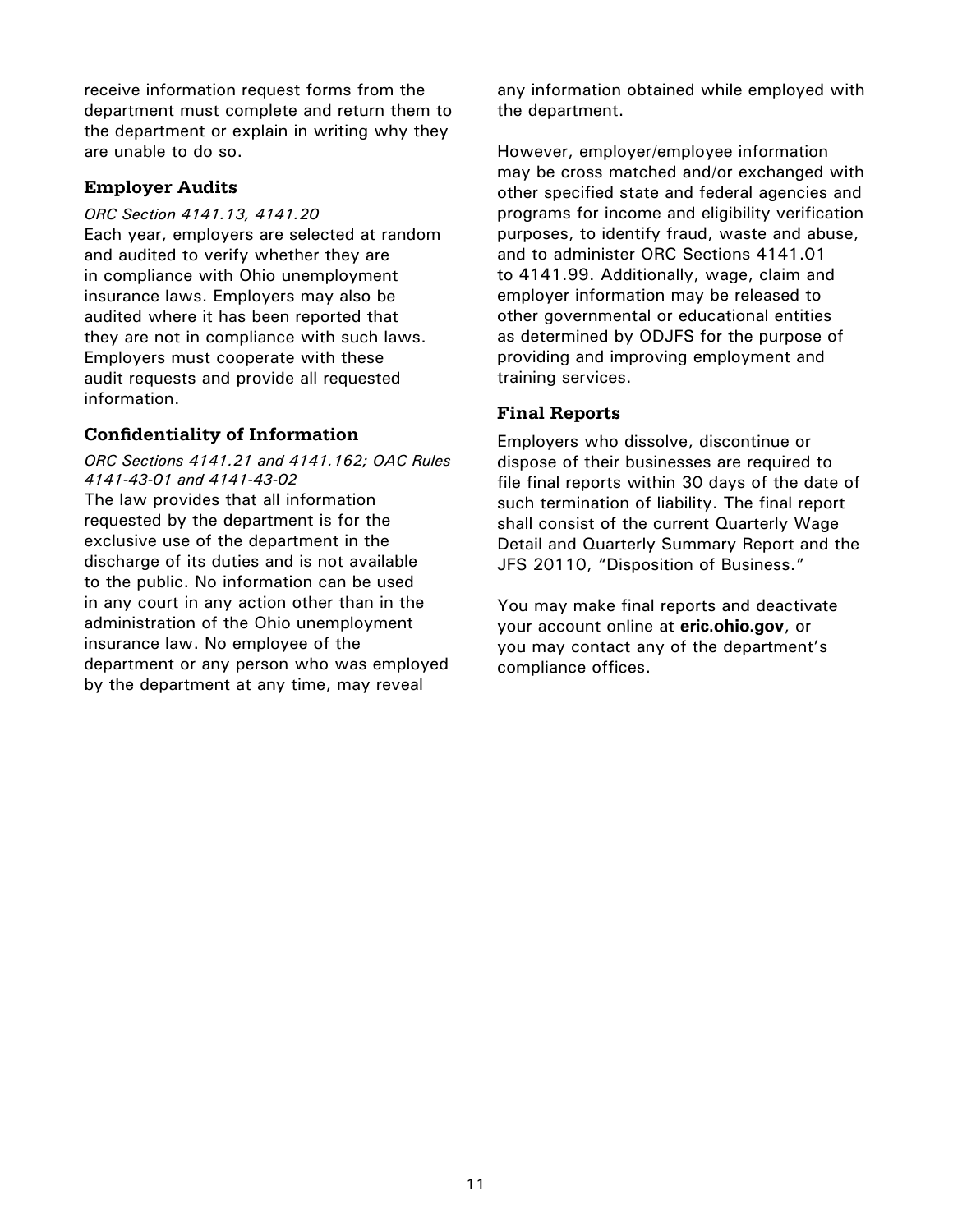# <span id="page-16-0"></span>**Quarterly Wage and Tax Reporting Provisions**

# **Employer Reporting Provisions**

*ORC Section 4141.20; OAC Rule 4141-9-07* At the end of every quarter, each liable employer is required to file one of the following reports:

- Contributing employers must file the Employer's Wage Detail Report and the Quarterly Summary Report.
- Nonprofit and public employers (reimbursing employers) must file the Reimbursing Employer's Wage Detail Report.

Reminder to File letters are automatically mailed to registered employers at the end of each quarter. The Wage Detail report should list individual wage data for all employees, including the employee name, Social Security number, wages paid, the number of weeks during the quarter that the individual performed services or to which remuneration was allocated, and the number of covered workers who worked during each month of the quarter and the amount of total wages paid during the quarter.

Contributing employers also submit the Quarterly Summary report. The Quarterly Summary Report contains the total gross wages for the quarter, the taxable wages, the amount of credit on the employer's account, the amount of contribution due and the amount of payment.

Employers who had no workers or paid no wages during a quarter are still required to check the appropriate blocks on the Wage Detail Report and file the reports by the due dates.

To file your quarterly wage detail and quarterly summary report or quarterly reimbursing wage detail report online, please visit **[eric.ohio.gov](https://eric.ohio.gov/)**.

### **Mandatory Electronic Filing**

*ORC 4141.20; OAC 4141-11-01* Effective January 1, 2018, employers are required to file their quarterly unemployment insurance tax reports electronically via one of the following methods.

# **Internet Filing**

Employers with fewer than 200 employees who have access to personal computers should report online using **[eric.ohio.gov](https://eric.ohio.gov/)** or the Ohio Business Gateway at **[business.ohio.gov](http://business.ohio.gov/)**.

If you have questions about online reporting or need assistance, contact the ERIC System Support Section at (614) 466-2319, extension 22484.

# **Electronic Wage Reporting**

Employers with more than 200 employees should report wage information electronically through ERIC or the quarterly wage reporting tool (QWRT). The Interstate Conference of Employment Security Agencies (ICESA) format is the only acceptable format for Ohio's electronic wage reporting. Wage information reported electronically will go directly into data processing, reduce the possibility of errors in report handling, and protect the security of confidential personal information submitted by employers. Contact the Electronic Wage Reporting Unit for a copy of the "Ohio Employer's Guide to Electronic Wage Reporting" or to secure additional information at (614) 466-2319 ext. 22490.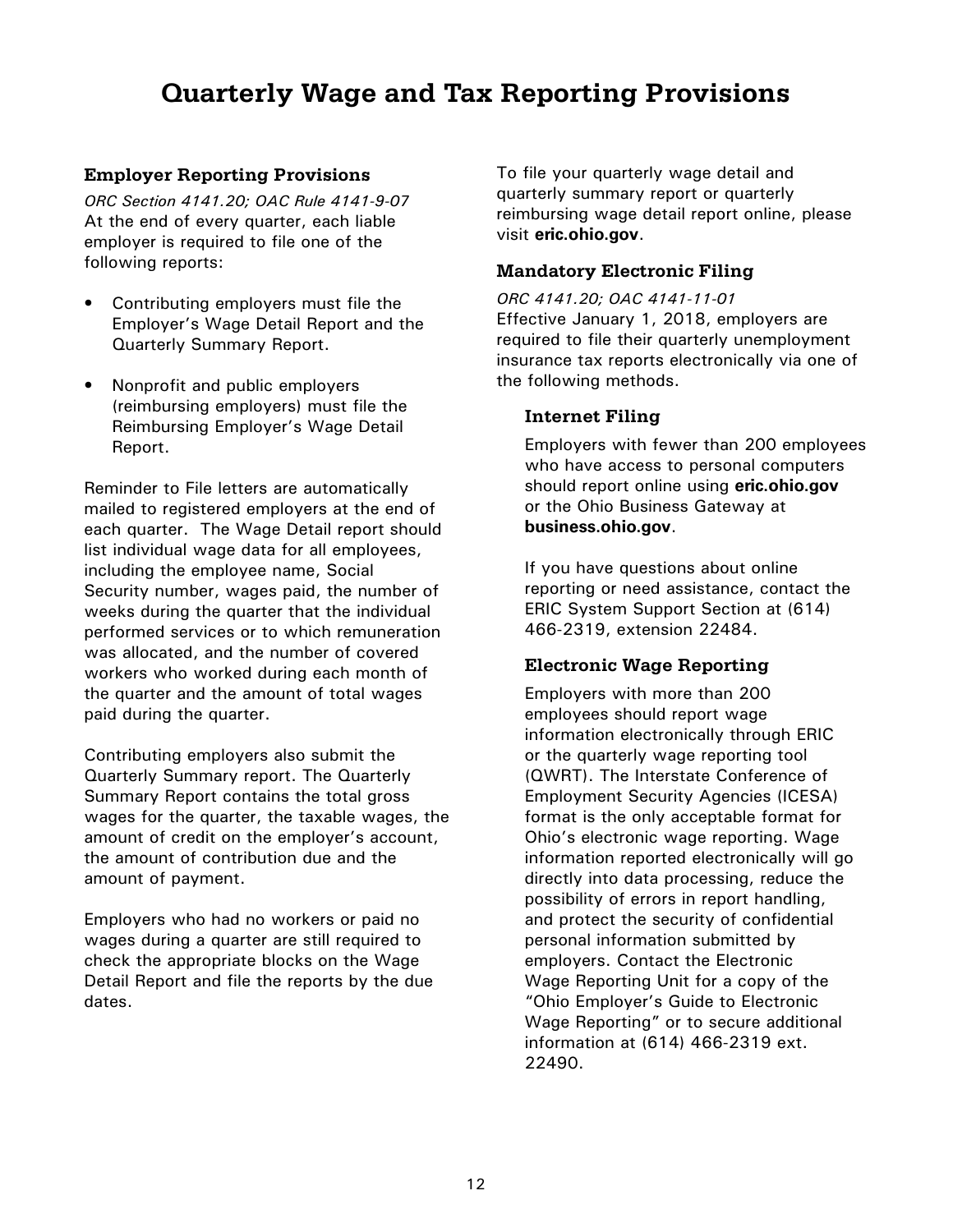# <span id="page-17-0"></span>**Telephone Filing**

Employers who had no employees and paid no wages during a quarter can file their reports for that quarter via an Interactive Voice Response (IVR) telephone system by calling 1-866-44UC TAX (448-2829). The call is free and no paper filing is required. To file by telephone, an employer must have its ODJFS employer number and federal employer identification number (FEIN). If you have any questions about IVR telephone reporting or need assistance, contact the Contribution Section at (614) 466-2319.

# **Timely Filing**

#### *ORC Section 4141.20(B) and (C)*

As wage reports provide the basis for possible benefit claim awards, it is vital that all reports be filed promptly and as accurately as possible. Even if contributions cannot be paid on or before the due date, the Wage Detail and Quarterly Summary Report must be submitted on time.

Both reports must be filed no later than the last day of the first month following the close of the calendar quarter for which the report is being filed. If the due date falls on a weekend, then the reports are due the next business day. The following is the filing schedule for the quarterly reports:

| <b>Report Covering</b> | <b>Due Date</b> |
|------------------------|-----------------|
| Jan., Feb., March      | April 30        |
| April, May, June       | July 31         |
| July, Aug., Sept.      | Oct 31          |
| Oct., Nov., Dec.       | Jan 31          |

Providing accurate information on the reports, filing the wage information on time, and promptly paying taxes due will permit the department to maintain efficient handling of reports, payments, and applications for benefits.

# **Failure to File the Quarterly Wage Detail Report or Reimbursing Quarterly Wage Detail Report**

*ORC Sections 4141.20, 4141.241, and 4141.242*  The forfeiture (penalty) for failing to file a

quarterly wage detail report containing the wage information when due is twenty-five hundredths of one percent (0.25 percent) of the total wages reported by the employer, provided that the forfeiture shall not be less than \$50 nor more than \$1,000.

ODJFS may waive forfeiture penalties if the employer provides written information showing good cause for the late filing and corrective action taken to prevent future late filings. To request a waiver of forfeiture penalties online, please visit **[eric.ohio.gov](https://eric.ohio.gov/)**.

# **Failure to Pay Contributions When Due**

#### *ORC Section 4141.23*

Any contribution, payment in lieu of contribution, interest, forfeiture, or fine due from an employer shall, if not paid when due, bear interest at the annual rate of 14 percent compounded monthly on the aggregate receivable balance due. In computing interest, any fraction of a month shall be considered a full month.

Interest can, in some cases, be waived. When requesting waiver of interest, the employer must make a written request for waiver of interest and meet all other statutory requirements. Other statutory requirements include furnishing all quarterly reports due, paying all amounts due, and furnishing information sufficient to show that the failure to make timely payment was due to circumstances beyond the control of the employer and a description of corrective action taken to prevent future instances of late payment.

To request a waiver of interest online, please visit **[eric.ohio.gov](https://eric.ohio.gov/)**.

To pay amounts due on your account, visit **[eric.ohio.gov](https://eric.ohio.gov/)**.

# **Guidelines for Completing Reports**

NOTICE TO EMPLOYERS: The Personal Responsibility and Work Opportunity Reconciliation Act of 1996 requires ODJFS to report all wage information that you provide to (1) the Secretary of Health and Human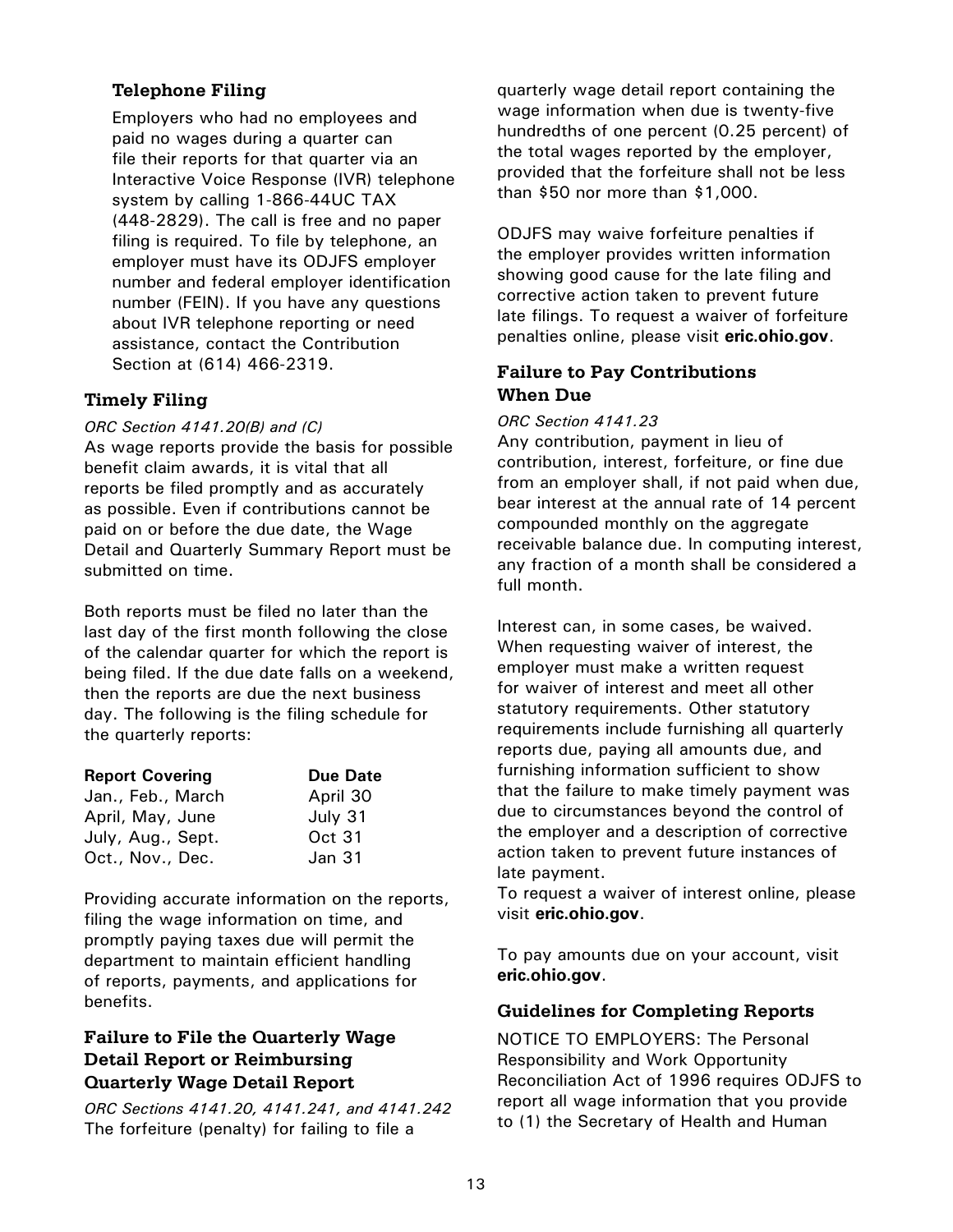<span id="page-18-0"></span>Services for inclusion in the National Directory of New Hires, (2) the Secretary of Treasury for administration of the Earned Income Tax Credit Program, and (3) the Commissioner of Social Security for verification of Social Security numbers and other purposes.

### **Common Errors**

Please avoid the following errors:

- a. Reporting information in a manner other than those approved by the department.
- b. Using the wrong contribution rate. Use only the contribution rate on the face of the report or supplied on your annual rate determination.
- c. Showing incorrect taxable wages on the quarterly report but paying the correct tax. The computer will recompute the tax due resulting in an alleged under/overpayment.
- d. Leaving lines for taxable wages blank. This will require the department to determine the correct taxable wages.
- e. Not adequately explaining changes in ownership or business name.
- f. Submitting your electronic file online will require the file to be in the correct format. ERIC will not accept an incorrect format and ICESA is the only format accepted. If you are having problems with formatting, please contact our Electronic Wage Reporting Unit at 614-466-2319 ext., 22490.
- g. Incorrect reporting of qualifying weeks and wages.
- h. Omitting the certification/signature.
- i. Reporting wage information on supplemental forms and not including the employer account number.
- j. Not reporting the state employer account number or using an invalid number.
- k. Incorrectly identifying the reporting quarter/year or listing multiple quarter/year information on the same report.
- l. Listing the same employee multiple times on the same report.

REMINDER: Check your report for errors one more time before filing it. This will help avoid inconvenience for both employers and the department and, at the same time, reduce department processing costs.

#### **Corrections and Amendments**

If you have filed an incorrect wage detail, it will be necessary to submit corrections or amendments. Wage amendments can be submitted at **[eric.ohio.gov](https://eric.ohio.gov/)** or by using the JFS 20129, "Request to Amend the Quarterly Tax Return." DO NOT USE A WAGE DETAIL REPORT TO CORRECT PREVIOUS REPORTS.

If you file electronically using plant code assignments, contact the Electronic Wage Reporting Unit at 614-466-2319, ext. 22490, to obtain instructions for correcting prior electronic reports.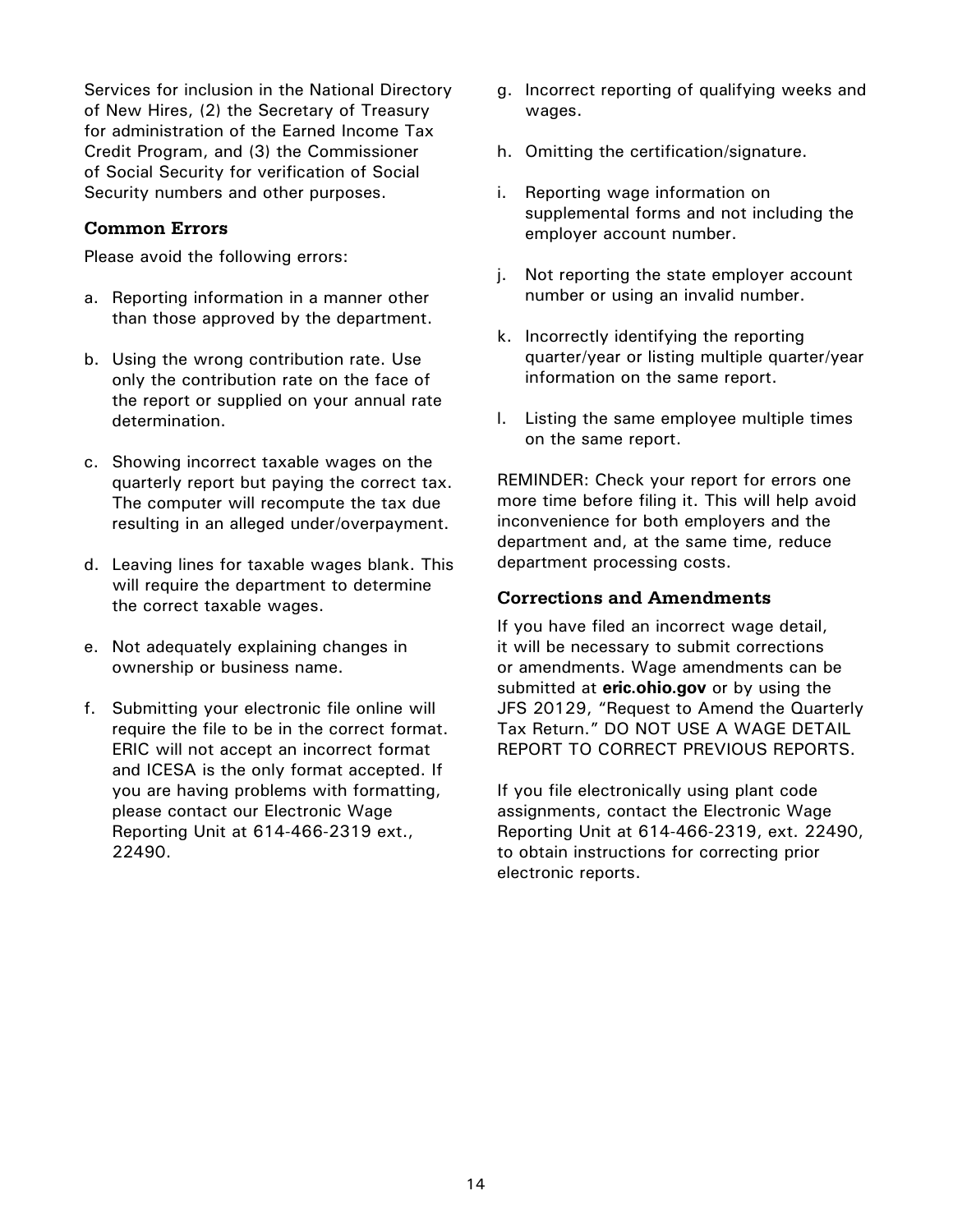# **Contribution Rates**

# <span id="page-19-0"></span>**Quarterly Contributions**

#### *OAC Rule 4141-11-01*

Payments by a contributory employer into the Unemployment Insurance Trust Fund, as required by law, are called contributions. Contributions are paid on a quarterly basis. Visit **[jfs.ohio.gov/ouc/uctax](http://jfs.ohio.gov/ouc/uctax/index.stm)** to determine the taxable wage base for the quarter and year you are reporting.The taxable wages cannot be prorated over the year; contributions must be paid until the taxable wage base for each employee has been paid.

EXAMPLE: An employer has four employees. Two receive \$3,000 for each quarter's work; two receive \$1,000. Total annual wages are \$32,000; total taxable wages, \$26,000. The employer will report \$8,000 taxable wages for the first quarter, \$8,000 for the second quarter, \$8,000 for the third quarter, and only \$2,000 for the fourth quarter. The taxable wage base in this example is \$9,000.

The taxable wage limitation on wages applies separately to each of an individual's employers; other employers of the same individual cannot share in it.

If an individual works for a second employer, the wages paid by that employer, up to the taxable wage base, is also subject to the payment of contributions. If there has been a successorship (a transfer of a business) within a calendar year, the wages of any employee upon which the predecessor employer has paid contributions shall be included in computing the taxable wage base.

The department will notify each employer of its contribution rate annually, no later than December 1 of each preceding calendar year. This rate will also be preprinted on the employer's Quarterly Summary report. The rate should be applied against the total taxable wages to determine the employer's contribution liability.

The employer calculates the contribution amount by multiplying the total taxable payroll by the contribution rate, thus arriving at the contribution payment due for the three-month period.

# **Computation Date**

#### *ORC Section 4141.01(T)*

Contribution rates are calculated as of the first of July of each year and go into effect for the contribution period beginning on the first of January of the next year. Contribution rates are assigned to employers for each calendar year.

# **Standard Rate**

#### *ORC Section 4141.25(A)*

An employer who is not yet eligible for an experience rate will be assigned a standard new employer rate of 2.7 percent unless the employer is engaged in the construction industry. The standard rate assigned to employers engaged in construction is calculated annually and is the average contribution rate of all experienced rated employers engaged in the construction industry.

#### **Experience Rate**

#### *ORC Section 4141.25(A)*

Once an employer's account has been chargeable with benefits for four consecutive calendar quarters ending June 30, the account becomes eligible for an experience rate. This rate is calculated annually and includes such factors as contributions paid, unemployment benefit claims by employees and average annual taxable payroll (as reported by the employer via quarterly wage detail reports). The experience rate is not necessarily lower than the standard rate; this will depend upon the individual employer's employment experience.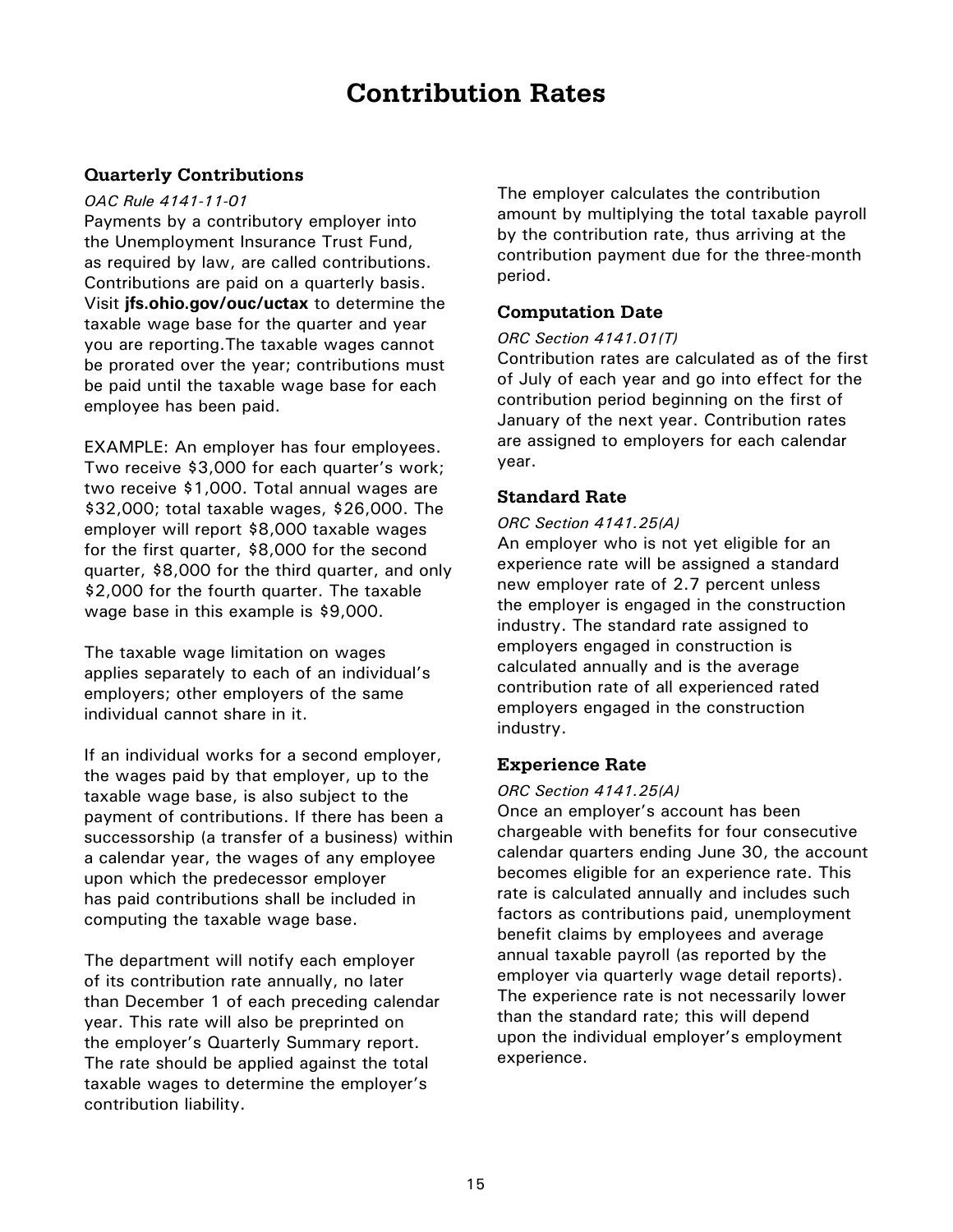# <span id="page-20-0"></span>**Rate Computation**

#### *ORC Section 4141.25(A)(2)(3)*

As of the computation date (July 1), each contributory employer's account will show the total taxable wages paid to employees for the three fiscal years prior to the computation date beginning on July 1 and ending on June 30. From this information, the average annual taxable payroll is computed.

The employer's account will show the account balance from the previous year's computation date. In addition, credit entries will be posted for the total contributions paid by the employer (not including the mutualized tax) and any additional payments made voluntarily by the employer through the most recent fiscal year that ends on June 30. Conversely, the account will also show the total amount of benefits paid and charged to the account during the most recent fiscal year. The sum of these credits and charges, combined with the previous account balance, will be the account balance as of the current computation date. The account can have a positive, negative or zero balance.

The employer's account balance as of the computation date is expressed as a percentage of the employer's average taxable payroll. The assigned rate depends on the percent of the balance. In order to maintain an account balance roughly corresponding to an employer's potential liability for benefits, higher rates are assigned to lower percentages of balance. Thus, increases in the annual payroll and depletion of the account through payment of benefits during the past fiscal year will reduce the balance and result in a higher contribution rate.

If a contributory employer has a negative balance, a portion of that negative balance could be removed from the employer's account and charged to the mutualized account. For this to occur, the employer's account must meet the requirements set forth in ORC Section 4141.24(A)(2). The following examples show how contribution rates are established according to the employer's percent of balance:

# **Example of Positive Balance**

Employer A's account has a previous balance plus total contributions amounting to \$100,000 and benefit charges of \$10,000, leaving a positive balance of \$90,000. The average annual payroll is \$1,000,000; the percent of balance (\$90,000 divided by \$1,000,000) is positive 9 percent. On the basis of this ratio, the employer's normal experience rate will be 1.1 percent for the ensuing year (see the Rate Schedule, below).

# **Example of Negative Balance**

Employer B's account has a previous balance plus total contributions amounting to \$10,000 and benefit charges of \$14,000, leaving a negative balance of \$4,000. The average annual payroll is \$100,000; the percent of negative balance (\$4,000 divided by \$100,000) is negative 4 percent. This employer's experience rate for the ensuing year will be 5.5 percent (see the Rate Schedule, below).

# **Rate Schedule**

*ORC Section 4141.25(A)(3)*

| <b>Negative Balance</b> | <b>Experience Rate</b> |
|-------------------------|------------------------|
| 20.0% or more           | 6.5%                   |
| 19.0-19.99              | $6.4\%$                |
| 17.0-18.99              | $6.3\%$                |
| 15.0-16.99              | $6.2\%$                |
| 13.0-14.99              | $6.1\%$                |
| 11.0-12.99              | $6.0\%$                |
| $9.0 - 10.99$           | 5.9%                   |
| $5.0 - 5.99$            | $5.7\%$                |
| $4.0 - 4.99$            | 5.5%                   |
| $3.0 - 3.99$            | 5.3%                   |
| $2.0 - 2.99$            | 5.1%                   |
| $1.0 - 1.99$            | 4.9%                   |
| $0.01 - 0.99$           | 4.8%                   |
|                         |                        |
|                         |                        |
| <b>Positive Balance</b> | <b>Experience Rate</b> |
| $0.0 - 0.99$            | 4.7%                   |
| $1.0 - 1.49$            | 4.6%                   |
| $1.5 - 1.99$            | 4.5%                   |
| $2.0 - 2.49$            | 4.3%                   |
| $2.5 - 2.99$            | 4.0%                   |
| $3.0 - 3.49$            | 3.6%                   |
| $3.5 - 3.99$            | 3.5%                   |
| $4.0 - 4.49$            | $3.3\%$                |
| 4.5-4.99                | $3.0\%$                |
| 5.0-5.49<br>5.5-5.99    | $2.8\%$<br>2.5%        |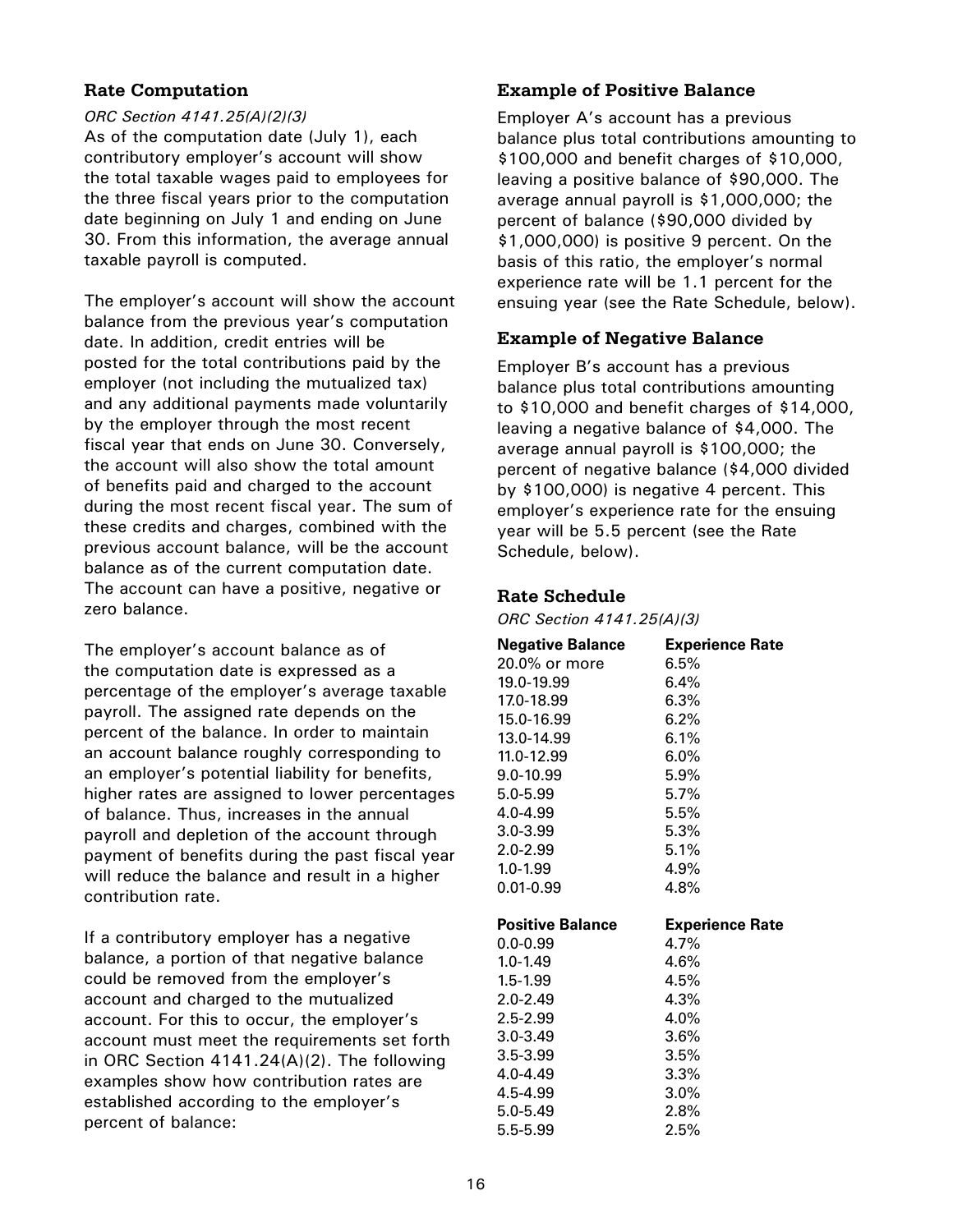<span id="page-21-0"></span>

| <b>Positive Balance</b> | <b>Experience Rate</b> |
|-------------------------|------------------------|
| 6.0-6.49                | 2.2%                   |
| $6.5 - 6.99$            | $2.0\%$                |
| 7.0-7.49                | 1.8%                   |
| $7.5 - 7.99$            | $1.6\%$                |
| $8.0 - 8.49$            | 1.4%                   |
| $8.5 - 8.99$            | 1.3%                   |
| $9.0 - 9.49$            | $1.1\%$                |
| $9.5 - 9.99$            | $1.0\%$                |
| 10.0-10.49              | $0.9\%$                |
| 10.5-10.99              | $0.7\%$                |
| 11.0-11.49              | 0.6%                   |
| 11.5-11.99              | 0.5%                   |
| 12.0-12.49              | 0.4%                   |
| 12.5-12.99              | 0.3%                   |
| 13.0-13.99              | 0.2%                   |
| 14.0 or more            | $0.1\%$                |

# **Delinquency Rate**

#### *ORC Section 4141.26(B)*

Every employer is required to submit wage information each calendar quarter. This wage information is used to calculate the contribution rates for the next year. The rate is based on information filed for quarters prior to the computation date, which is the first day of July of each year. Rate notices are calculated and issued no later than December 1. For the department to be able to complete the calculation, the law requires that the department must have received all information for the quarters prior to the first of July, no later than the following first of September. **Failure to properly submit all necessary wage information results in a mandatory assignment of a rate equal to 125 percent of the maximum experience rate**. The statute provides, in essence, a 30-day grace period for the submission of the delinquent wage information. It begins with the mailing of the rate notices; these are sent no later than the first of December.

# **Penalty Rate**

#### *ORC Section 4141.26 (B)(2)*

If the employer files the necessary wage information within 18 months from the beginning of the year for which the rate is to be effective, the rate shall be revised to 120 percent of the rate which would have applied if the employer had timely furnished the wage information.

# **Contribution Rate Notice**

#### *ORC Section 4141.26*

No later than the first of December of each calendar year, employers liable under Ohio law will receive a notification of the contribution rate they will be required to pay throughout the ensuing calendar year. This notice will set forth all the factors upon which the rate of each individual employer was computed. If the employer believes the rate was not calculated in accordance with the facts and the provisions of the law, the employer has 30 days from the date of mailing the rate notice in which to file a request for reconsideration.

# **Tax Appeals**

#### *ORC Section 4141.26*

An employer may appeal any determination of liability or tax rate by filing a written request for reconsideration with ODJFS within 30 days after the date such determination was issued. The request for reconsideration must be in writing, setting forth the employer's reasons for appealing the original determination.

Appeals may be filed by any of the following methods: by mail to Unemployment Tax Appeals, P.O. Box 182830, Columbus, Ohio 43218-2830; by fax to (614) 752-4952; by email to **[UITaxAppeals@jfs.ohio.gov](mailto:UITaxAppeals%40jfs.ohio.gov?subject=)**; or by using **eri[c.ohio.gov](https://eric.ohio.gov/)**.

Following the ODJFS reconsideration, an appeal to the Unemployment Compensation Review Commission (UCRC) may be filed. Further appeal to the courts may be filed following the UCRC's decision. In every case of tax liability or rates, appeals must be filed within 30 days after a decision is issued. The tax appeals deadline should not be confused with the deadlines for appeals of benefit claims, which must be filed within 21 days, or for exceptions to benefit charges, which must be filed within 15 days.

A request for reconsideration or other appeal does not act as a stay for the purposes of reporting and paying contributions, interest and forfeitures.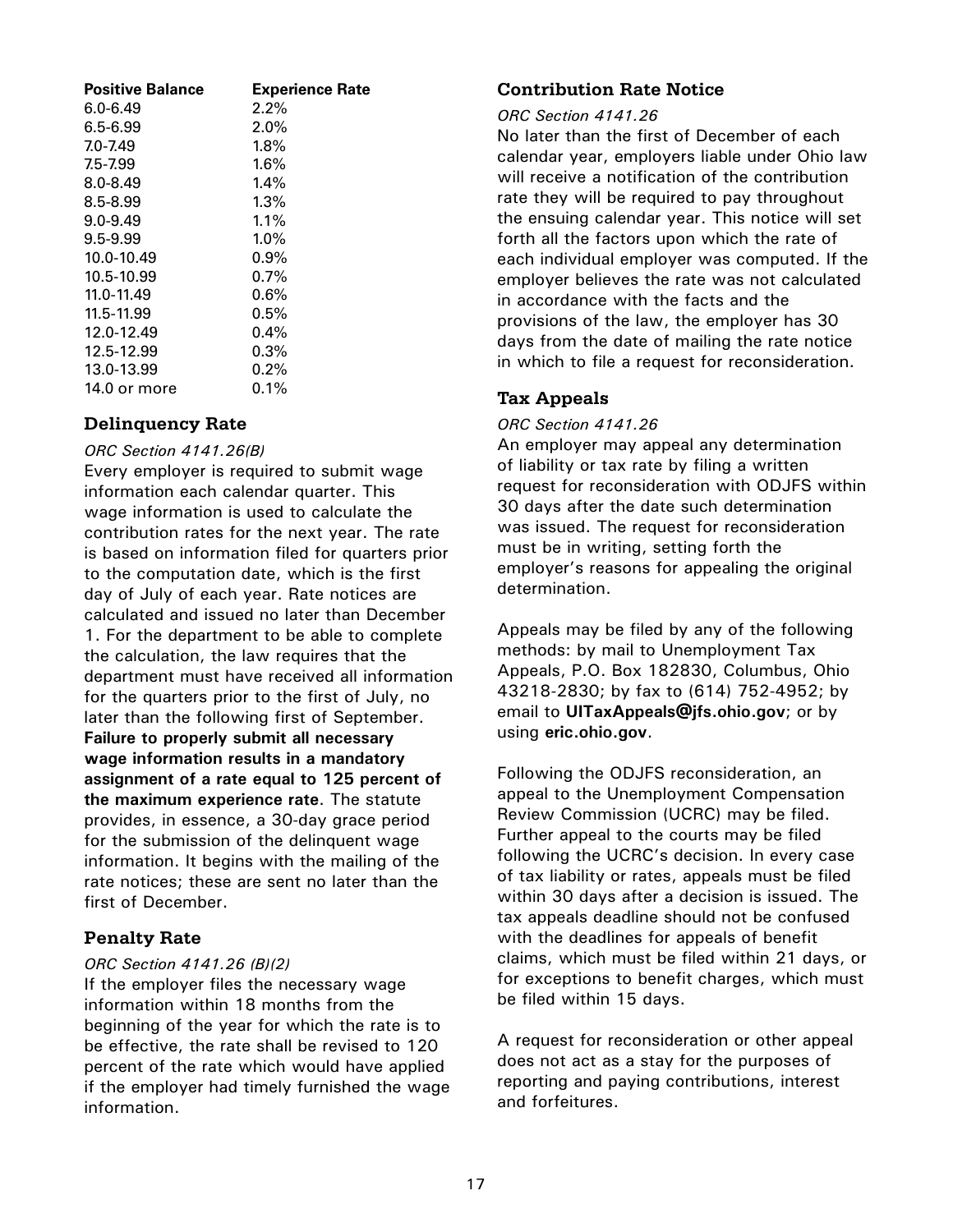# **Mutualized Account and Tax**

# <span id="page-22-0"></span>**Mutualized Tax**

*ORC Section 4141.25(B)*

The law provides for the establishment of a "mutualized account" separate and apart from the accounts of the individual employers. The proceeds of the mutualized tax are credited to this account and not the account of the employer. At the same time, the mutualized tax is deposited in the Unemployment Insurance Trust Fund and is used solely for the payment of benefits.

The primary purpose of the mutualized account is to maintain the fund at a safe level and recover the costs of benefits paid to claimants that are not properly chargeable to individual employers. These costs are recovered and the money restored to the trust fund through the mutualized tax levied on all contributory employers.

The mutualized account is credited with the proceeds of the mutualized tax and with all positive balances remaining in employers' accounts which have been closed and, as of the computation date, inactive for a period of seven years.

The mutualized account is charged with benefits not properly chargeable to contributory employers, that portion of negative balances which are removed from the accounts of the individual employers, and all negative balances remaining in employers' accounts which, as of the computation date, have been closed and inactive for seven years.

If the cumulative charges to the mutualized account exceed the credits as of any computation date, then the amount of the excess charges is recovered in the following tax year by the mutualized tax. To arrive at the tax, the excess charges are divided by the aggregate taxable payroll of all contributory employers and the resulting percentage rounded to the nearest 10th of one percent, up to a maximum of five-tenths of 1 percent (.005).

Reimbursing nonprofit and public employers (explained in a following section) do not pay mutualized tax or federal tax and cannot have any of their charges mutualized. The prohibition against "mutualizing" a reimbursing nonprofit or public employer's charges is set forth in ORC Section 4141.241(B)(1)(b).

# **Minimum Safe Level**

*ORC Section 4141.25(B)(4) and (6)* If the Unemployment Insurance Trust Fund is either less or more than a certain minimum safe level, contribution rates are adjusted upward or downward, accordingly. The additional taxes paid as a result of the minimum safe level increase are credited 50 percent to the mutualized account and 50 percent to the employer's account. "Minimum safe level" is defined as an amount equal to two standard deviations above the average of the adjusted annual average weekly unemployment insurance benefit payment from 1970 to the most recent calendar year prior to the computation date, as determined by ODJFS. To determine the adjusted annual payment of unemployment insurance benefits, the director first must multiply the number of weeks compensated during each calendar year beginning with 1970 by the most recent annual average weekly unemployment insurance benefit payment and then compute the average and standard deviation of the resultant products.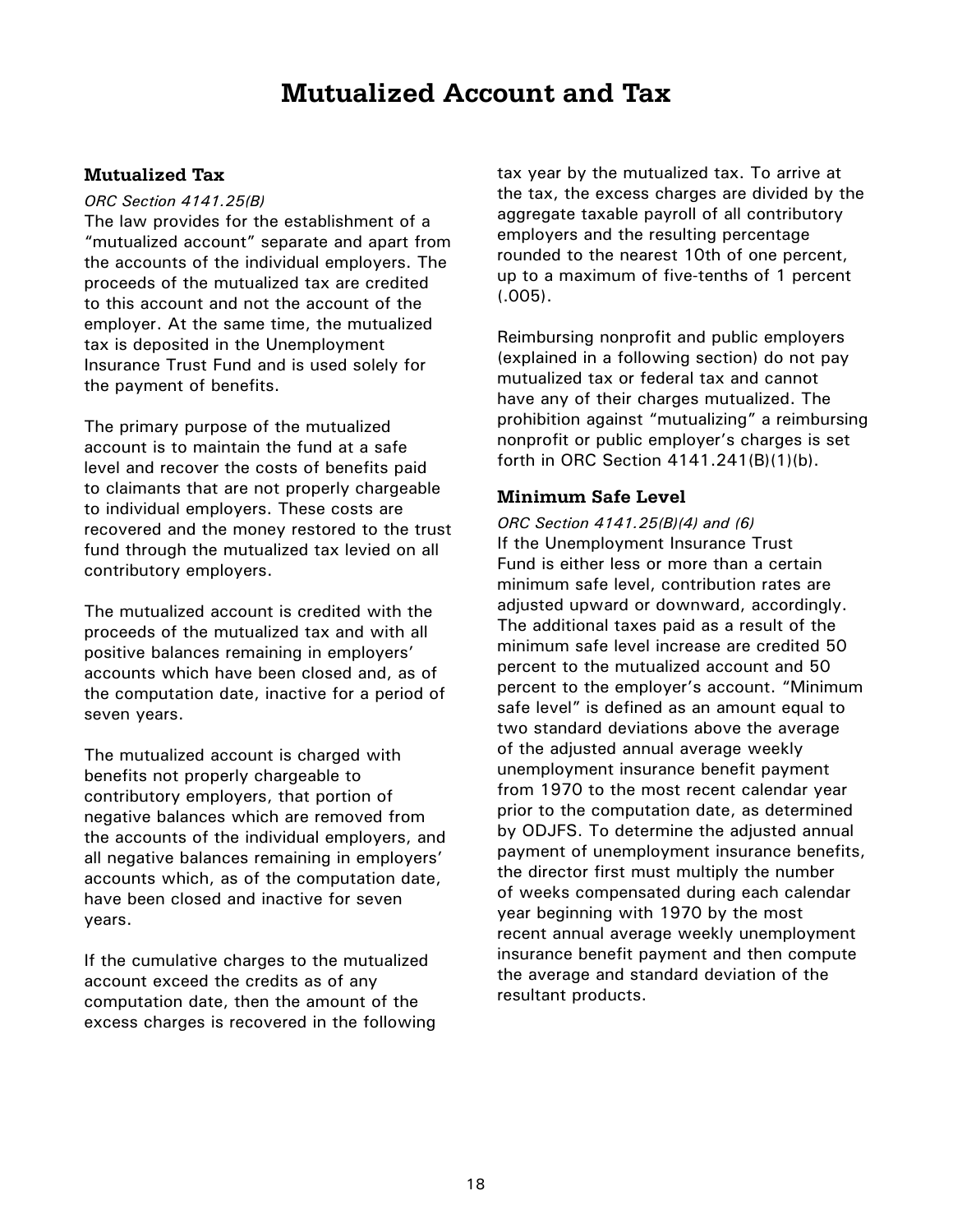# **Common Rate Groups**

#### <span id="page-23-0"></span>**Common Rate Groups**

*ORC Section 4141.24(J); OAC Rule 4141-15-05* Two or more contributory employers may establish a common rate group whereby each member in the group would share a common contribution rate. To establish a common rate group, each employer must apply in writing no later than December 31 of the year preceding that for which the common rate is to apply. The application must contain the names, addresses, and UI account numbers of all the employers applying for the common rate and a statement explaining the ownership common to each applicant.

Each applying employer must:

- 1. Be eligible for an experience rate based on its own individual experience and
- 2. Have a positive balance in its account and
- 3. Be owned and controlled directly or indirectly by the same interest.

The common rate will be determined by consolidating all of the experience factors of the group members. Each employer will still be responsible for reporting and paying contributions on its employees. Each employer's account will be maintained separately.

Once established, the common rate group will remain in effect until one of the members is no longer eligible or until one of the employers requests that the group be discontinued. The director may discontinue the use of the common rate if the group or one of its members fails or neglects to comply with Ohio law and department rules.

Employers desiring to form a common rate group should obtain full details from the ODJFS Contribution Section prior to filing the required applications.

A TPA may submit an online common rate group application for authorized employers by using the Employer Resource Information Center at **eric[.ohio.gov](https://eric.ohio.gov/)**.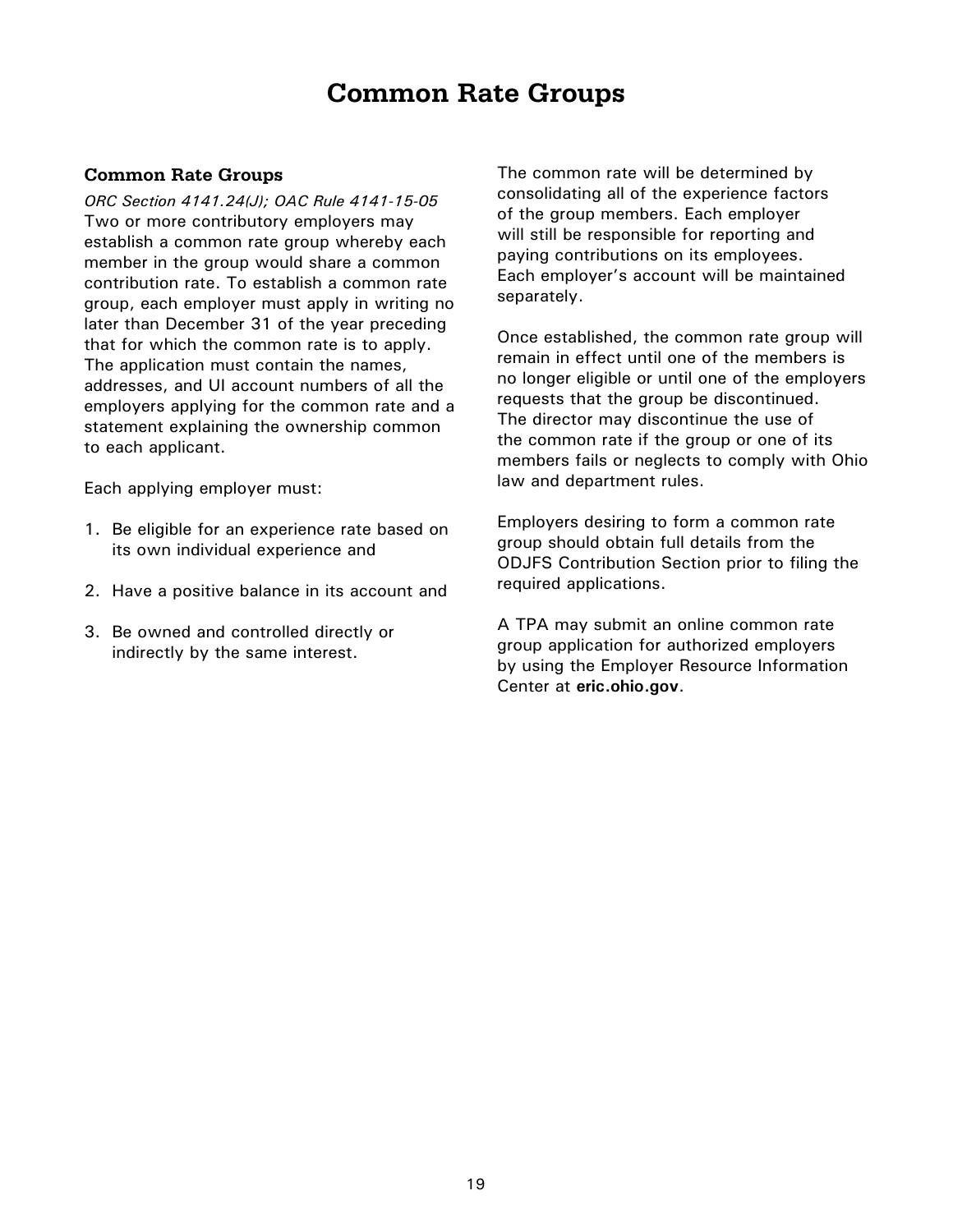# **Nonprofit and Public Employers**

# <span id="page-24-0"></span>**Nonprofit Employers**

#### *ORC Section 4141.241*

Nonprofit organizations established and operated exclusively for charitable, scientific, literary or educational purposes become subject to the Ohio unemployment insurance law on a mandatory basis. Such organizations are, however, exempt from paying the federal tax used to pay the administrative costs of the program. To obtain this status, they must establish (by copy of a ruling from the Internal Revenue Service) that they have been held exempt from income tax under Section 501(c) (3) of the Internal Revenue Code.

Nonprofit organizations determined to be liable become "contributory" employers. Such organizations have the option of becoming reimbursing employers and liable for payments in lieu of contributions or "reimburse" the state for benefit charges on a dollar-for-dollar basis.

The decision to elect reimbursing status is one that must be made by the organization. As a contributory employer, benefit costs are limited to the highest rate provided in the law. Thus, if the organization's employee turnover rate is high or is seasonal in nature, benefit costs could be very high and the limited liability afforded by being a contributory employer would be the better course of action. On the other hand, if the organization has little turnover of employees and is not likely to incur much in the way of benefit costs, then the reimbursing status would seem more desirable. The following material describes the steps to be taken to become a reimbursing employer.

To register your account as reimbursing or to convert your account to/from reimbursing, please visit **[eric.ohio.gov](https://eric.ohio.gov)**.

# **Notice of Election by Nonprofit Organization**

*ORC Section 4141.241(A)* Nonprofit organizations must file a written notice of election for reimbursing status with ODJFS within 30 days after the mailing date of the Determination of Employer's Liability and Contribution Rate Determination. New employers wishing to elect reimbursing status and registering the new account online, may request Reimbursing status at that time and will be asked to provide backup documentation as described below.

A nonprofit organization, which has been paying contributions, may change to reimbursing status by filing a written notice with the director no later than 30 days prior to the beginning of any calendar year.

After the timely receipt of the written request for reimbursing status, the department will mail a Notice of Election (Form JFS20116) which must be completed and returned to the department within 30 days of its mailing date. Attached to this form must be copies of the following:

- 1. Resolution by the organization's governing body (trustees or directors) authorizing the election action; and
- 2. Letter of exemption from the Internal Revenue Service granting exemption from income tax under Section 501(c)(3) of the Internal Revenue Code.

On the form itself, the total covered wages (the taxable wages paid to each individual) for the four completed calendar quarters immediately preceding the date of the notice or election must be entered and totaled.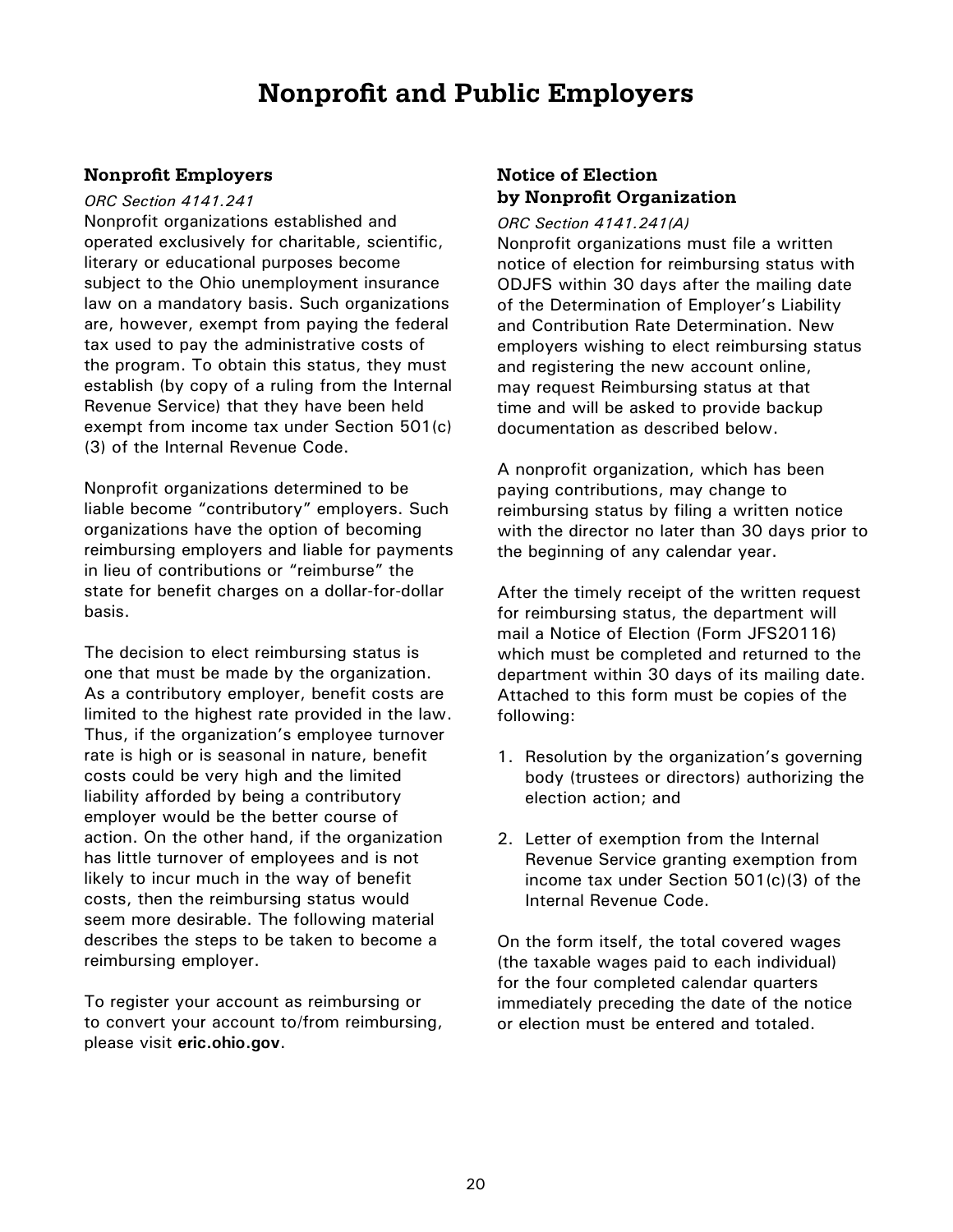<span id="page-25-0"></span>The form must be signed by an authorized official. Correspondence will be returned to the organization indicating acceptance or rejection of the election. If accepted, the correspondence will indicate the effective date of the election and amount of required bonding. If rejected, an explanation will be furnished. The organization may appeal the finding of nonacceptance.

### **Bonding**

#### *ORC Section 4141.241(C)*

After the election notice is accepted, the organization has 30 days to file the required bonding with the department. Required bonding is equal to three percent of the four calendar quarter wages shown on the election form. If less than four quarters of wage information is available, the department will estimate the bonding required.

The bonding may be in the form of a security purchased from an insurance company, in the form of a deposit of approved governmental bonds or notes (federal, state or Ohio municipal) or other forms of collateral security approved by ODJFS. Bonds must be registered to the owner with an attached assignment to the department. Any interest earned on the bonds is paid to the organization as it becomes due unless the organization is in default to the department.

#### **Monthly Billings**

#### *ORC Section 4141.241(B)*

Reimbursing employers will be billed once each month for the amount of benefits paid to their former employees minus any credits.

The JFS 20156, "Reimbursing Employer's Monthly Statement," will indicate the total amount charged to the employer during the month listed. These billings must be paid by the last day of the month in which the statement was received, or the posted bonding will be invoked to recover the default in payment. Default in payment also can cause the organization to lose its status as a reimbursing employer. The employer can file an exception to the amount billed on the basis of an accounting error, within 15 days,

but cannot use the billing notice as a basis for questioning a claimant's entitlement to benefits.

If not paid when due, such billings will bear interest at the annual rate of 14 percent compounded monthly.

If an employer wishes to file an exception to any of the totals shown on any billing notice, the department must be notified in writing. When writing to the department, the employer should give the reason(s) for such action and specify the total(s) to which exception is taken.

To pay your monthly statement online, visit **eric[.ohio.gov](https://eric.ohio.gov/)**.

# **Quarterly Reporting**

*ORC Section 4141.241(B)* In addition to the monthly statement, each reimbursing organization must submit a quarterly Wage Detail Report for the purpose of reporting employee wage information. The report will be used to collect employee wage information that will be used for income and eligibility verification for unemployment insurance and other state and federal entitlement programs. The report must be filed no later than the last day of the first month following the close of the calendar quarter for which the report is being filed.

Detailed instructions on how to complete the Wage Detail Report may be found under "Guidelines for Completing Report."

# **Mandatory Electronic Filing**

*ORC 4141.20; OAC 4141-11-01* Effective January 1, 2018, employers are required to file their quarterly unemployment insurance tax reports electronically via one of the following methods.

# **Internet Filing**

Employers with fewer than 200 employees who have access to personal computers should report online using **[eric.ohio.gov](https://eric.ohio.gov/)** or the Ohio Business Gateway at **[business.ohio.gov](http://business.ohio.gov/)**.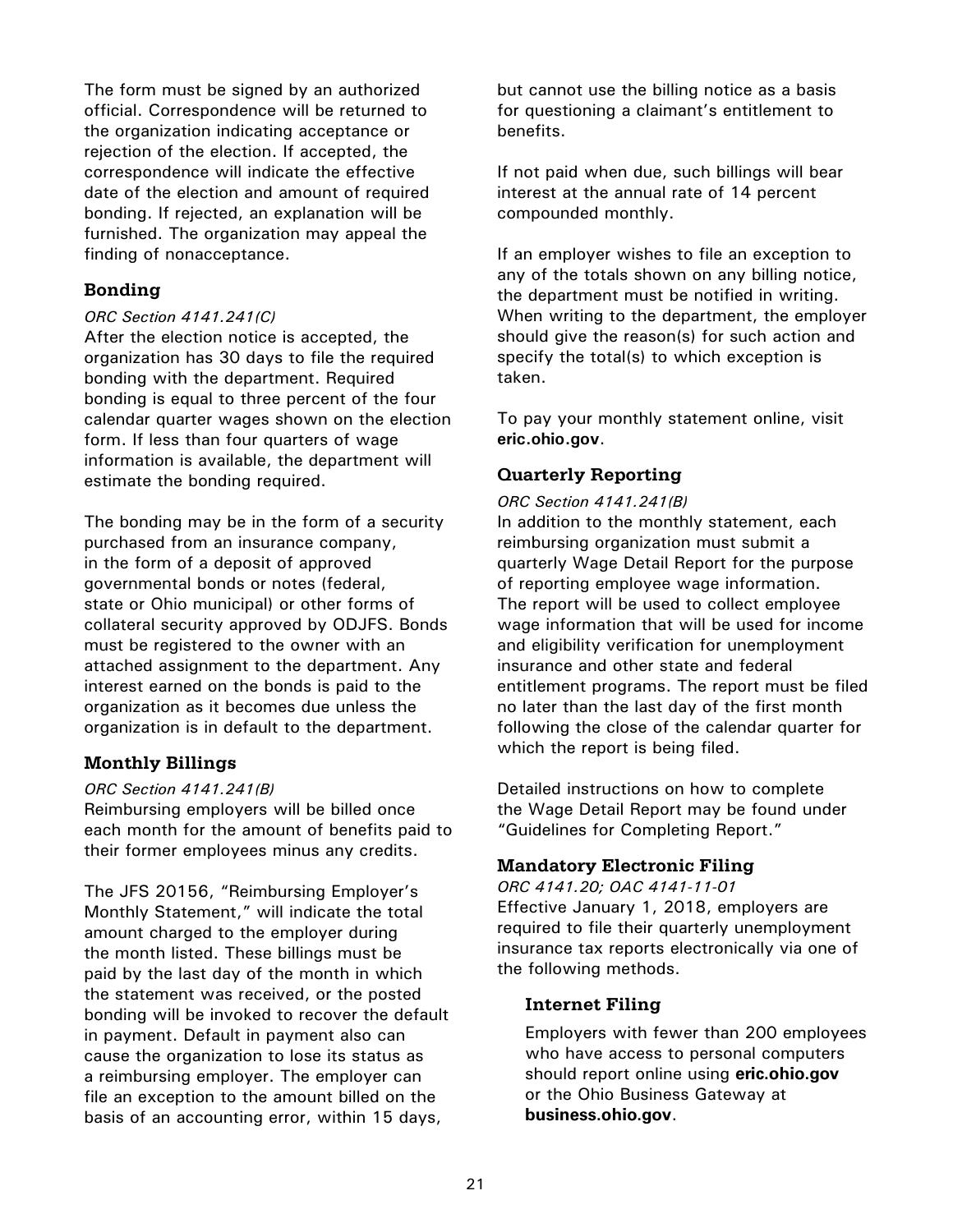<span id="page-26-0"></span>If you have questions about online reporting or need assistance, contact the ERIC System Support Section at (614) 466-2319, extension 22484.

# **Electronic Wage Reporting**

Employers with more than 200 employees should report wage information electronically through ERIC or the quarterly wage reporting tool (QWRT). The Interstate Conference of Employment Security Agencies (ICESA) format is the only acceptable format for Ohio's electronic wage reporting. Wage information reported electronically will go directly into data processing, reduce the possibility of errors in report handling, and protect the security of confidential personal information submitted by employers. Contact the Electronic Wage Reporting Unit for a copy of the "Ohio Employer's Guide to Electronic Wage Reporting" or to secure additional information at (614) 466-2319 ext. 22490.

# **Telephone Filing**

Employers who had no employees and paid no wages during a quarter can file their reports for that quarter via an Interactive Voice Response (IVR) telephone system by calling 1-866-44UC TAX (448-2829). The call is free and no paper filing is required. To file by telephone, an employer must have its ODJFS employer number and federal employer identification number (FEIN). If you have any questions about IVR telephone reporting or need assistance, contact the Contribution Section at (614) 466-2319.

# **Group Accounts**

*ORC Section 4141.241(D); OAC Rule 4141-37-10* Two or more nonprofit reimbursing employers may establish a group account for the purpose of sharing the costs of the program. To establish such an account, a joint application must be filed on the JFS 20121, "Application to Form or Join a Reimbursing Group Account." A group representative or agent must be appointed by the applicant organization. The agent will be billed and expected to pay the benefit charges made to the group account.

The surety bonding of the group may be in the form of one bond for the entire group or individual bonding. Once established, the group account must remain in effect for two years; however, members may be added or withdrawn with the consent of all other members. After two years, the account may be disbanded or individual members may withdraw by their own action.

Organizations desiring to establish a group account should obtain full details from the department prior to filing the required joint application.

# **Public Employers**

# *ORC Section 4141.242*

Employees of the state of Ohio, its political subdivisions and their instrumentalities are covered by Ohio's UI law. Eligibility for unemployment benefits is determined for government employees the same way it is for other employees. Government agencies are billed monthly for benefit costs, and late payments will bear interest at the annual rate of 14 percent compounded monthly.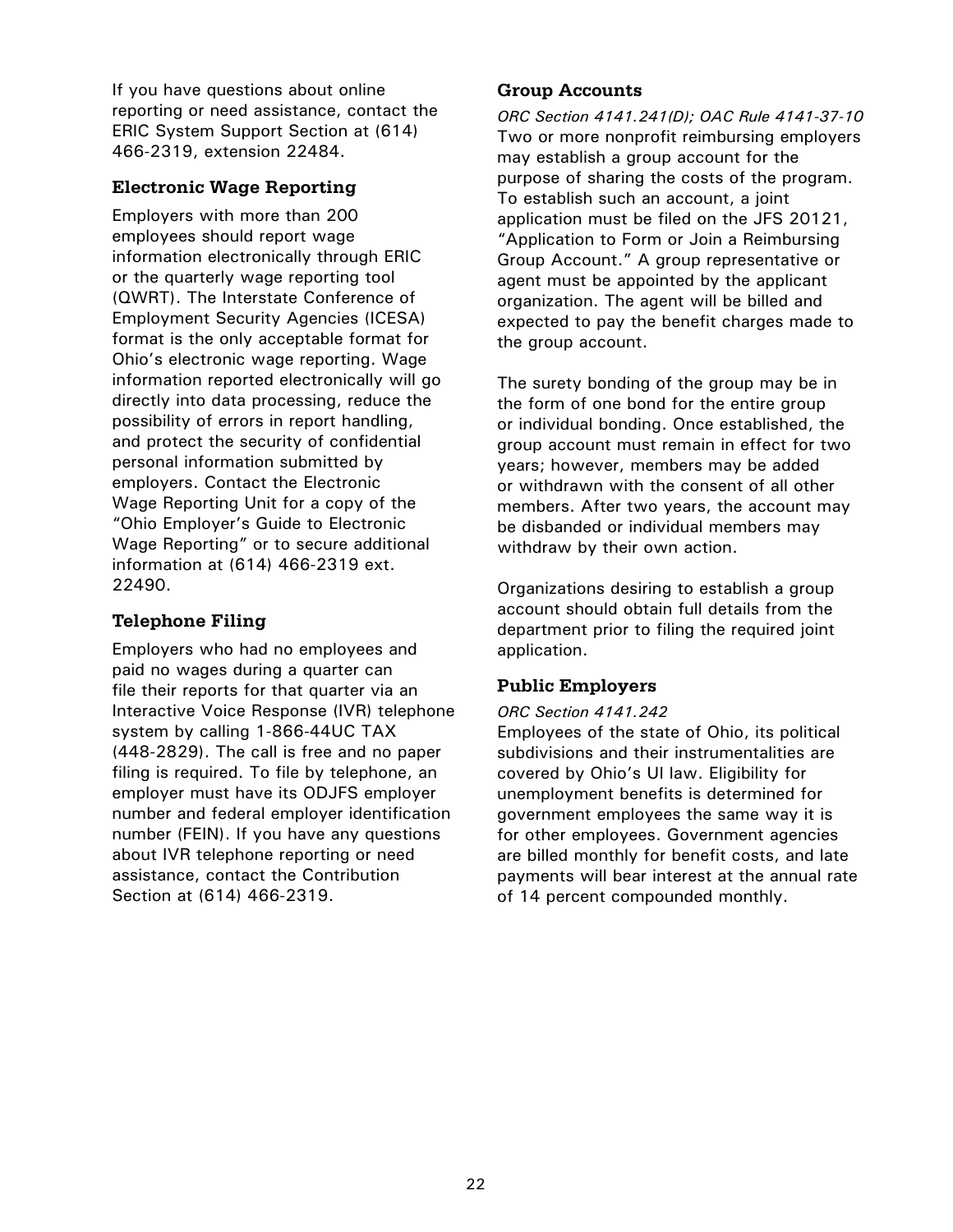# **Benefit Payment Provisions - Explanations**

# <span id="page-27-0"></span>**Right to File for Consideration of Benefits**

*ORC 4141.28(B), OAC 4141-27-01* An individual can file an application for determination of benefit rights if he or she had Ohio employment as defined in Ohio Revised Code Section 4141.01 or is physically present in Ohio at the time of the application.

A person generally becomes eligible for unemployment insurance when:

- 1. The person earned enough wages and worked enough weeks in covered employment during the base period to meet the requirements of law; and
- 2. The separation from employment is not the fault of the person who is unemployed; and
- 3. The person is able to work, available for work and actively seeking suitable work, or has a valid waiver of the work search requirements.

If benefits are approved, a weekly benefit amount will be established based on the amount of base period weeks, wages and qualified dependents established as applicable.

If approved, benefits are payable during the next 52 weeks, called the "benefit year." The terms "base period" and "benefit year" are important. Their significance is described below.

# **Base Period**

#### *ORC Section 4141.01(Q)(1)*

"Base period" means the first four of the last five completed calendar quarters immediately preceding the first day of an individual's benefit year. Only wages earned or paid to individuals in covered employment in the base period can be used in determining benefit rights.

# **Alternate Base Period**

*ORC Section 4141.01(Q)(2)* If an individual does not have sufficient qualifying weeks and wages in the base

period to qualify for benefit rights, his or her base period shall be the four most recently completed calendar quarters preceding the first day of the individual's benefit year. Such base period shall be known as the "alternate base period."

# **Benefit Year**

#### *ORC Section 4141.01(R)(1)*

The 52-consecutive-week period that begins on the Sunday of the week the individual files a valid application is called the "benefit year." The benefit rights established by the allowed application are in effect throughout the benefit year. Only claims for benefits filed for weeks within the benefit year can be allowed.

# **Within the Benefit Year**

The claimant must file a separate claim for each successive week of unemployment. Each claim is examined on its own merits. The first claim for which the claimant is found eligible is the waiting week. A waiting week is required to be filed, but will not be payable. (For more about waiting weeks, **[see page 32](#page-36-0)**.) If the claimant meets all of the eligibility conditions with respect to each subsequent calendar week claimed, benefits will be paid by either debit card or by direct deposit into his or her bank account for each week that the claimant has been determined eligible for benefits. If a claim for any week is disallowed, no benefits can be paid for that week. If a claimant returns to work and later becomes unemployed, he or she may reopen the existing claim.

If determined eligible, the claimant may receive benefits until benefit rights are exhausted or until the benefit year comes to an end. The claimant will not be eligible for benefits again until/unless he or she has worked in covered employment in a new base period for a sufficient length of time and earned enough wages to qualify for benefit rights in a new benefit year.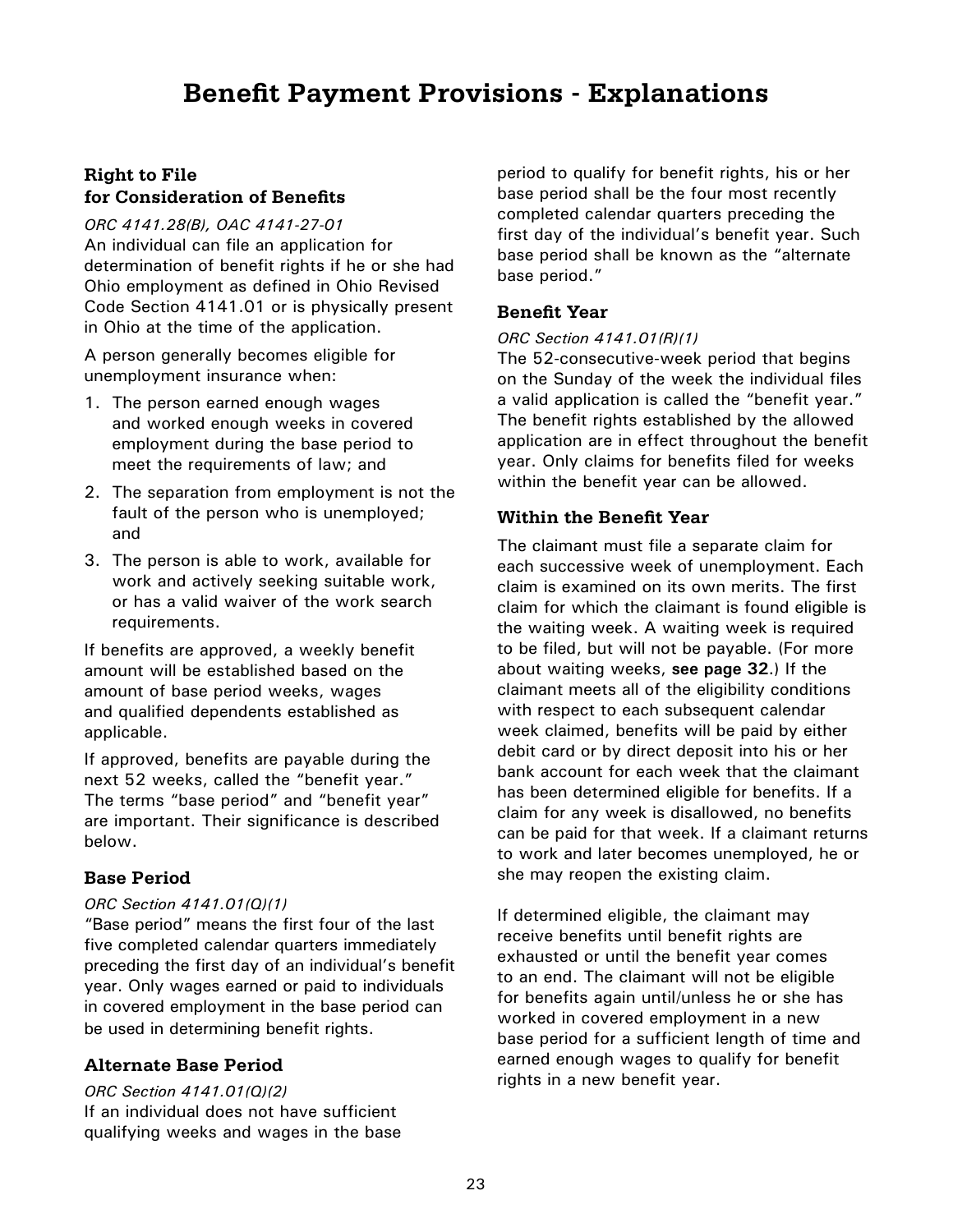# **Filing the Application**

<span id="page-28-0"></span>*ORC Section 4141.28(A), 4141.28(B) and OAC 4141-27-01* To file a new application for Ohio unemployment benefits, or to restart an existing Ohio claim, the claimant can:

- File online at **[unemployment.ohio.gov](http://www.unemployment.ohio.gov)** for immediate claim service. Access the website 24 hours a day, 7 days a week. Limited service may be available while our system is being updated nightly. Check the website for available service. Local libraries and OhioMeansJobs centers have computers available for the public's use.
- File by telephone at 1-877-OHIOJOB (644-6562). Telephone hours are 8 a.m. to 5 p.m., Monday through Friday (except holidays). Peak call times are Monday and Friday. For faster service, applicants are instructed to call on Tuesday, Wednesday or Thursday, or file online. Applicants are asked to have paper and a pencil ready. For TTY service call: 1-888-642-8203.

With either method of filing, the applicant is required to furnish the agency with personal data, such as his or her correct name, address, and Social Security number. The applicant's Social Security number is verified with Social Security Administration records.

The applicant will need to provide work history, the reason for separation from employment, dependency information and certification. In the work history portion of the application, the applicant may be requested to furnish his or her work history with each employer including the business name and payroll address of each employer, the date hired, the date separated and the reason for separation.

# **Purpose of the Work History**

ORC Section 4141.28(B)

After the unemployed worker files an application for unemployment benefits, the work history listed by the applicant is used to identify the employers who will be required to provide separation and earnings information.

# **Dependency Information**

*ORC Section 4141.30(E)*

When filing an initial application, information is collected regarding a claimant's dependents. According to Ohio law, a dependent can be a spouse and/or child, stepchild or adopted child for whom the claimant provided more than half of the support during the 90-day period preceding the claimant's benefit year beginning date.

Children 18 or over may be allowed as dependents only when they are unable to work because of permanent physical or mental disability.

If claiming dependents, the applicant is required to furnish the Social Security number of his or her spouse and any children claimed. The Social Security numbers for all claimed dependents are verified with the Social Security Administration. In addition, the spouse's Social Security number is checked against department records for an overlapping benefit year.

In some cases, the applicant may be required to present documentary evidence such as marriage or birth certificate, or medical evidence in the case of disabled children.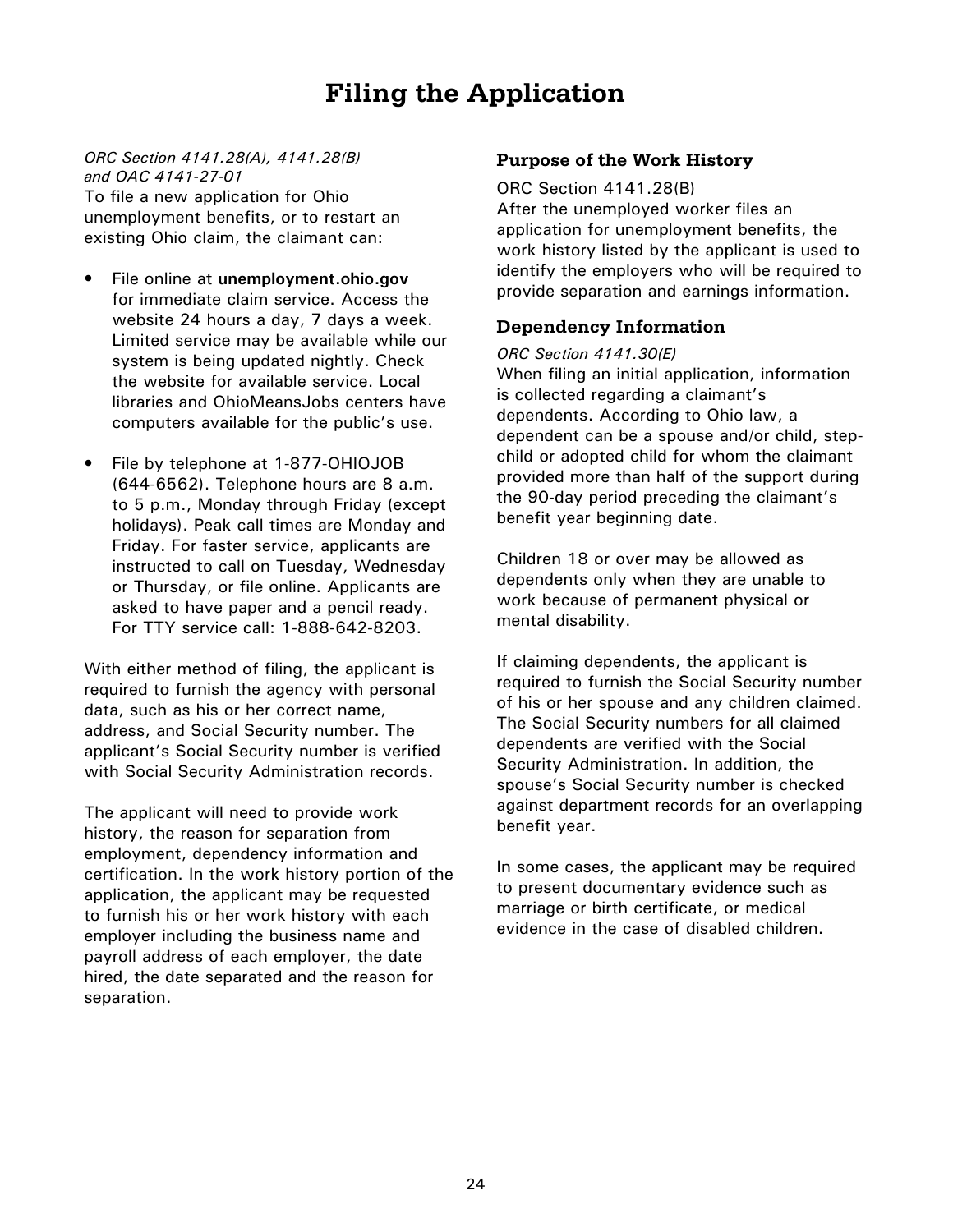# **Determination of Benefit Rights**

# <span id="page-29-0"></span>**Reason for Unemployment**

*ORC 4141.28(B) & OAC 4141-27-04(A)* Claimants are required to report the reason for their unemployment. If a claimant is filing a new claim for benefits and the reason is disqualifying, the claimant's application will be disallowed. If the claimant is reopening an established claim and the reason for separation is found to be disqualifying, the claimant's benefits will be suspended until other re-qualifying requirements are met (see ["Duration of Suspension](#page-37-0)" on page **29**).

For a description of disqualifying reasons for separation, the type of suspension imposed in each, and the requirements needed to requalify, see "[Required Separation Information](#page-36-0)" on page **28**.

#### **Valid or Allowed Application**

#### *ORC 4141.28(D)*

To allow an application, the department must have facts that establish that the claimant was unemployed at the time of filing and had at least 20 qualifying weeks of employment in the base period with the required average weekly wage. When establishing a new claim after a previous claim has expired, a claimant must have at least six weeks of covered employment and earnings equal to three times the average weekly wage established in that prior benefit year. (See the definition of ["Average Weekly Wage](#page-30-0)" on page **26**). In addition, the claimant's reason for separation from his or her most recent six weeks of employment must be non-disqualifying. The claim will be disallowed if the worker quit without just cause or was discharged with just cause. The claimant must also be a citizen of the United States or a legally admitted alien (see "[Aliens](#page-38-0)" on page **[3](#page-38-0)3**).

The department will verify that the claimant does not have a current application on file that could be reopened.

#### **Unemployed at the Time of Filing**

*ORC 4141.01(M) and ORC 4141.01 (N)* A claimant is considered unemployed when he or she earns no wages or earns less than the weekly benefit amount in the week that the application was filed. A claimant also is considered unemployed if, before filing the application, he or she was separated permanently, indefinitely, or for a definite period of not less than seven days. If the claimant is unemployed, the application can be allowed and benefit rights determined even if later in the week the claimant returns to work and earns wages equal to or in excess of the weekly benefit amount. When this happens, the week would be disallowed but benefit rights will have been established and will be available throughout the benefit year, in the event of another layoff.

# **Qualifying Week**

#### *ORC Section 4141.01(O)(1)*

A qualifying week is a week in which an employee earned, or was paid, some wages (regardless of the amount) in covered employment. The number of qualifying weeks that can be established in a calendar quarter cannot exceed the number of weeks in the quarter (usually 13).

# **Benefit Rights**

*ORC Sections 4141.01(D) and 4141.28* If it is determined that the applicant is unemployed and has the necessary 20 qualifying weeks with the required average weekly wage (see page **26**), the department will proceed to determine the claimant's benefit rights, which include the average weekly wage, the dependency class, and the beginning date of the benefit year. If the claimant quit without just cause or was discharged with just cause, no benefit rights will be established.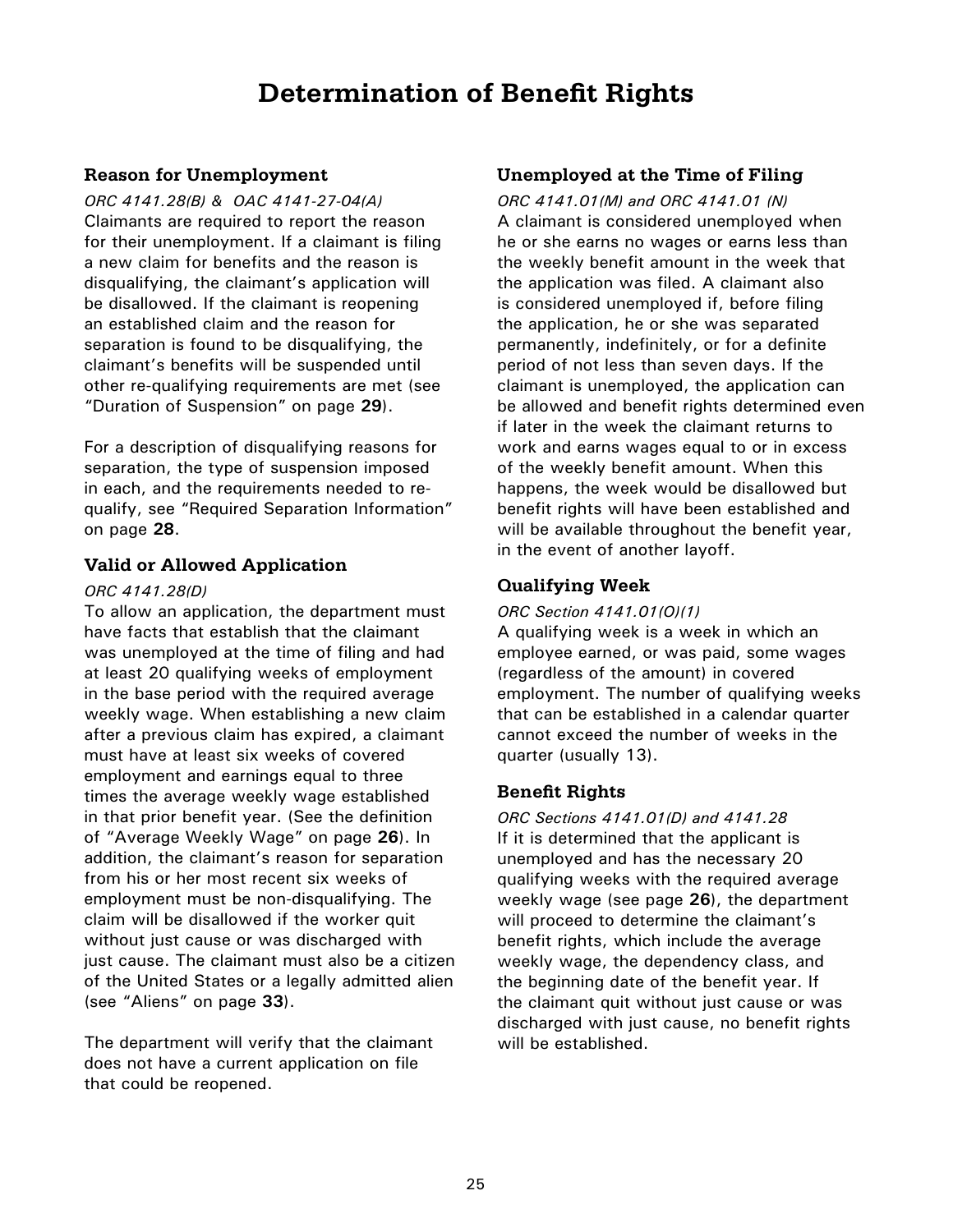# <span id="page-30-0"></span>**Dependents**

*ORC Section 4141.30(E), ORC 4141.30(A)(3)* The law provides that an individual must be assigned one of the dependency classes listed below:

| <b>Class</b> | <b>Number of Dependents</b> |
|--------------|-----------------------------|
| A            | None                        |
| B            | One or two                  |
| C            | Three or more               |

For a dependency class other than A, the claimant must have sufficient wages and a dependent spouse, or dependent child, or both as defined in the next paragraphs.

A dependent spouse is a legally married person living with the claimant for whom the claimant provided more than one-half the cost of support during the past 90 days or for the duration of the marital relationship if it existed for less than 90 days, and who, during such period, did not have an average weekly income in excess of one-fourth of the claimant's base period average weekly wage.

A dependent child is a child, step-child, or adopted child under 18 years of age; or 18 or over when the child is unable to work because of permanent physical or mental disability, for whom the claimant provided more than one-half the cost of support during the past 90 days, or for the duration of the parental relationship if it existed less than 90 days. If both spouses qualify for benefits and their benefit years overlap, only one of them may qualify for a dependency class other than A.

The claimant's assigned dependency class appears on the front of the determination, and the above explanations are included in the "Allowed Application Definitions" on the back of the determination. Qualified dependents can increase a weekly benefit amount as law provides.

# **Average Weekly Wage**

*ORC Section 4141.01(O)(2) and (R)(3)* The average weekly wage is the average weekly amount the claimant earned in covered

employment during his or her base period (see page **23**). The average weekly wage is determined by dividing an individual's total wages for all qualifying weeks during the base period by the number of qualifying weeks. If the computation results in an amount that is not a multiple of one dollar, the amount must be rounded to the next lower multiple of one dollar.

There is no minimum weekly earning requirement for the individual qualifying weeks; however, the base period average weekly wage must equal or exceed 27-½ percent of the statewide average weekly wage<sup>1</sup>. Thus, individuals with low wages in some weeks can qualify when higher wages in other weeks result in the required average weekly wage.

# **Weekly Benefit Amount**

*ORC Section 4141.30(B), ORC 4141.01(P)* The weekly benefit amount is the insurance an individual may receive for a week of total unemployment and equals the lesser of 50 percent of the average weekly wage or the annually established maximum benefit level, (rounded down to the nearest whole dollar amount).

Dependency Class A will be assigned if there are no dependents or if all of the dependents have been disallowed, if the spouse has an overlapping benefit year with allowed dependents, or if there are dependents claimed but base period wages are insufficient to qualify for a higher weekly benefit amount.

# **Number of Benefit Weeks**

# *ORC Section 4141.30(D)*

After the weekly benefit amount is computed, the department must determine the number of benefit weeks to which the claimant is entitled. A claimant is allowed 20 benefit weeks for the first 20 qualifying weeks in the base period and one additional benefit week

 $1$  The statewide average weekly wage is calculated once a year based on the 12-month period ending June 30 and is rounded down to the nearest dollar. Increases or decreases in the amount of wages required for individuals to have a valid application are effective the following January 1.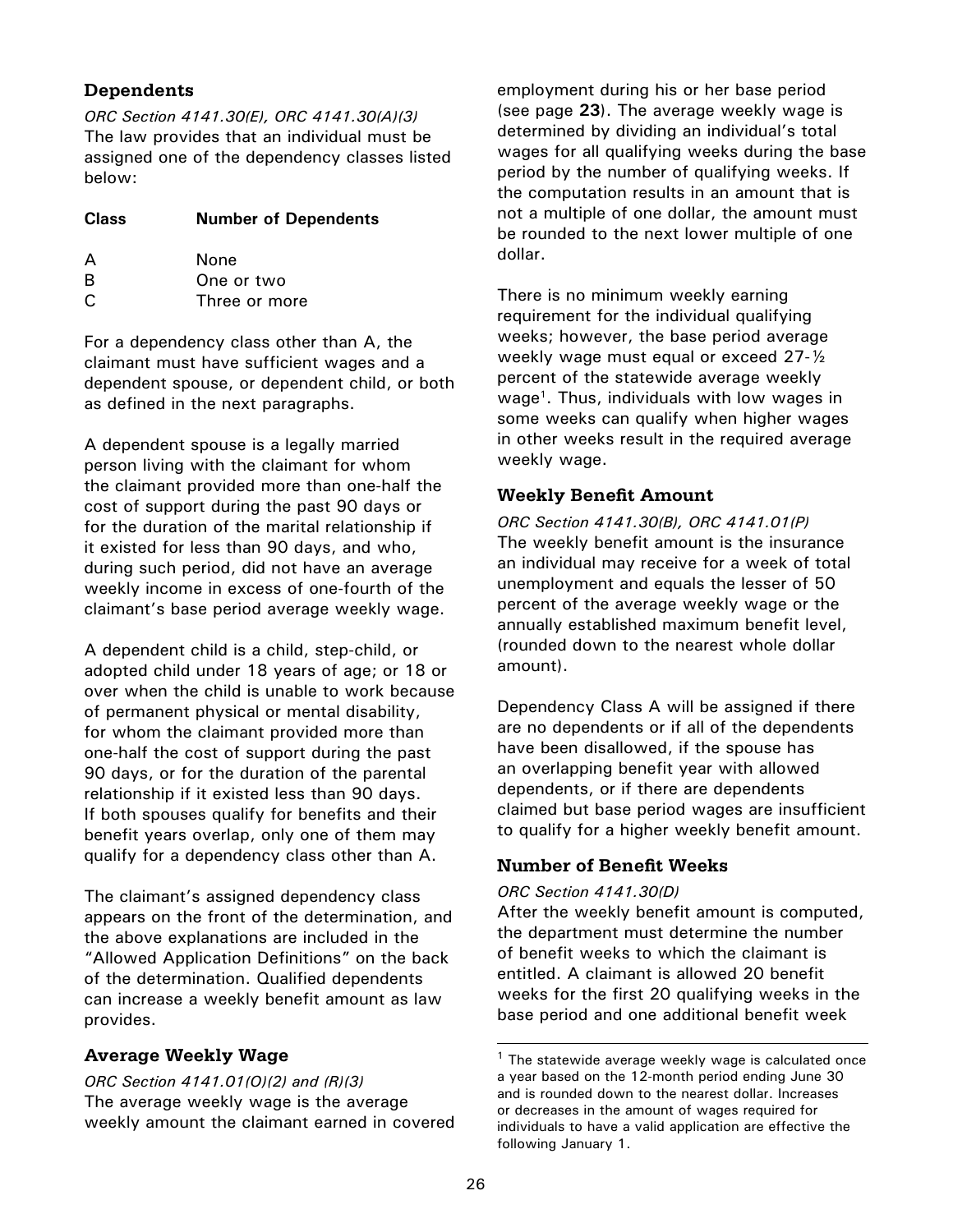<span id="page-31-0"></span>for each qualifying week above the minimum of 20. This rate of increase is continued up to a maximum of 26 benefit weeks, as shown below:

| <b>Qualifying Weeks</b> | <b>Benefit Weeks</b> |
|-------------------------|----------------------|
| 20                      | 20                   |
| 21                      | 21                   |
| 22                      | 22                   |
| 23                      | 23                   |
| 24                      | 24                   |
| 25                      | 25                   |
| 26 or more              | 26                   |

# **Total Benefits**

#### *ORC Section 4141.30(D)*

To determine the total benefits payable to a claimant within a benefit year, the department must multiply the weekly benefit amount by the number of benefit weeks. For example, a claimant who has 20 qualifying weeks in the base period and a weekly benefit amount of \$120 will have total benefits of 20 times \$120 or \$2,400. This is the total amount that the claimant is eligible to collect effective with the beginning of the benefit year.

In this example, if this claimant remains totally unemployed, total benefits will be exhausted at the end of 20 weeks. If the claimant is partially unemployed and is not paid the full weekly benefit amount, total benefits will be reduced at a slower rate, and partial payments will continue for more than 20 weeks until total benefits are exhausted or the benefit year ends.

# **Obtaining Separation Information for Determination Purposes**

*ORC Section 4141.28(B) and (C), 4141.18, 4141.24 and 4141.29 (A)(4)(a)(i)* After a claimant applies for benefits, the claimant's most recent employer will receive a "Request to Employer for Separation Information." **When you receive a "Request to Employer for Separation Information," you must respond within 10 business days**. You can respond electronically using the Ohio Job Insurance (OJI) system, SIDES or SIDES E-Response, or you can respond using paper. To ensure accuracy and to protect the security of confidential, personal

information, ODJFS strongly encourages employers and TPAs to respond electronically. If you elected to receive correspondence via email, you will be expected to log into OJI via **[unemployment.ohio.gov/EmployerChoice.](http://unemployment.ohio.gov/EmployerChoice.html) [html](http://unemployment.ohio.gov/EmployerChoice.html)** and open the "Request to Employer for Separation Information" item in the Correspondence inbox. If you would like to use SIDES or SIDES E-Response, visit info.uisides.org. If you elected to receive correspondence via U.S. mail, you will be sent a paper form.

To determine benefit eligibility correctly, ODJFS needs details regarding the claimant's reason for being unemployed. In addition to requesting specific details about why the claimant is no longer working for a business, this request also asks for relevant company policy and the worker's record of acknowledgment and/or receipt of the company policy. The request form also provides for the reporting of vacation pay, severance pay, holiday pay, etc. **Employers and TPAs who repeatedly fail to respond promptly and adequately to requests for information regarding unemployment claims can be charge for any benefits that are ultimately found to be ineligible.** To learn more, visit **[jfs.ohio.gov/factsheets/](http://jfs.ohio.gov/factsheets/UIemployerBenefitResponsibilities.stm) [UIemployerBenefitResponsibilities.stm](http://jfs.ohio.gov/factsheets/UIemployerBenefitResponsibilities.stm)**.

- Employer separates less than 50 employees within a seven-day period. When the employer separates less than 50 employees within a seven-day period, to properly determine benefit eligibility, the department will send the most recent employer a request for separation information.
- Employer separates, within a seven-day period, 50 or more employees due to lack of work. An employer who separates 50 or more employees within a seven-day period due to lack of work is required to notify the department at least three working days prior to the first day of the mass layoff. This allows ODJFS staff to obtain advance information from employers regarding the "lack of work nature" of the separation. The employer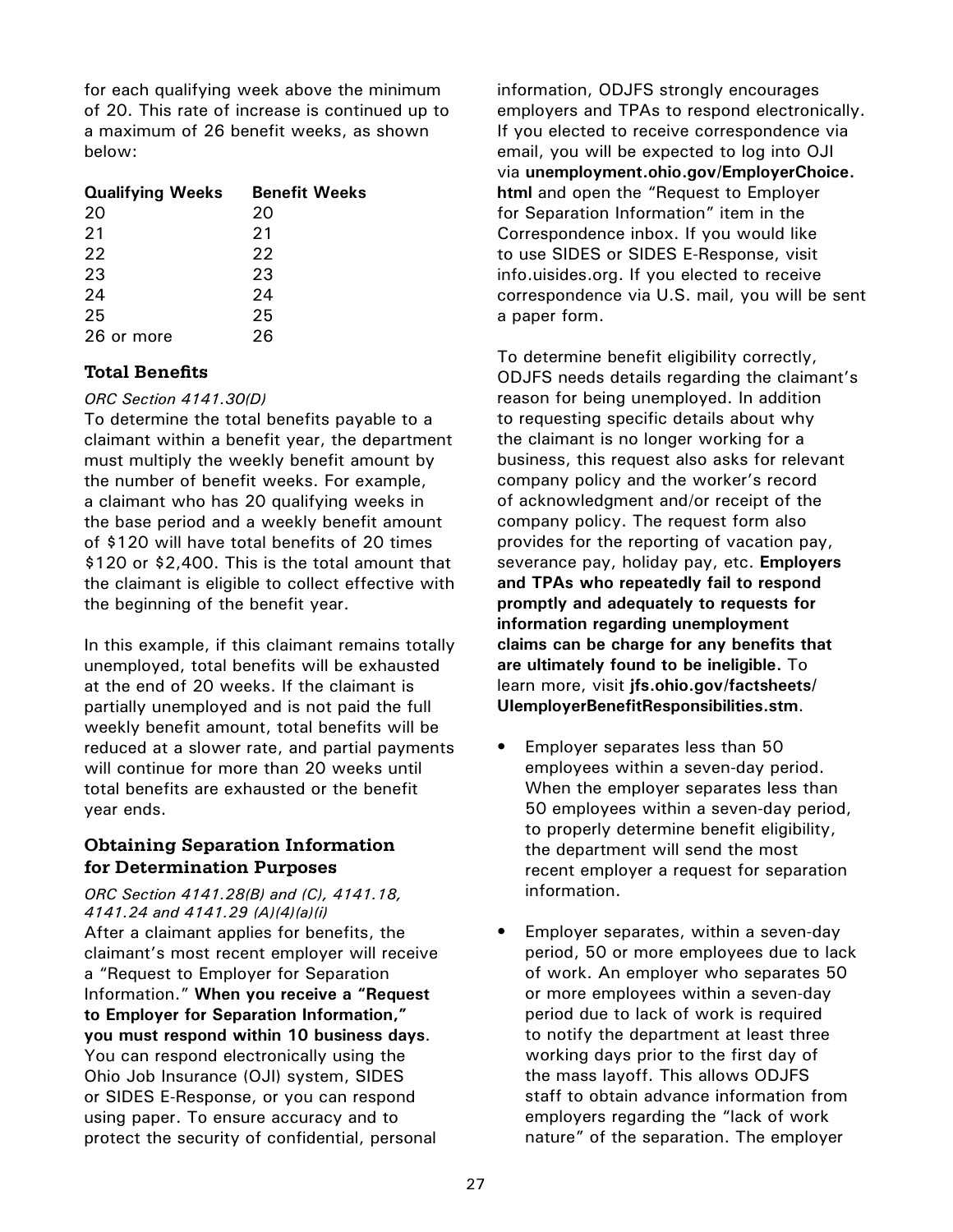<span id="page-32-0"></span>will be asked to provide the start and end date of the layoff and once verified by the agency that the claimant will return to work within 45 days, the active search for work requirement will be waived and labor exchange registration will not be required. To expedite processing employers submit a list of income payments that may be deductible from unemployment benefits (such as holiday and vacation payments).

To report a mass layoff, an employer may call Technical Services at 1-866-733-0025 or email **UCTECH@jfs.ohio.gov**. Employers must include the following information: business name, UI/FEIN number, contact person, phone number, number of individuals to be laid off or separated, last day worked, and return to work date (if returning). Please indicate if holiday, vacation and/or severance pay will be provided.

An instruction sheet will be emailed to the employer for distribution to affected workers. This instruction sheet provides a mass layoff number, for quick and accurate processing of benefit applications, and directions for when and how to file for unemployment benefits.

Employers and their employees may jointly request a waiver of work search requirements associated with a specific layoff. If a mass layoff application is filed for a temporary shutdown for a purpose other than inventory or vacation, all of the following conditions must be met for the waiver to be allowed:

- The employer and the individuals affected by the layoff must jointly request the waiver.
- The employer must attest that the affected individuals will return to work within 26 weeks.
- The employer must prove that the return of workers to their existing jobs will promote productivity and economic stability.

Applications for the Extended Work Search Exemption may be requested from Technical Services at 1-866-733-0025 or by emailing **UCTECH@jfs.ohio.gov**.

# **Required Separation Information**

#### *ORC Section 4141.28(B)*

The most recent employer(s) for whom the claimant worked in six weeks of covered employment may be asked to report the reason why the claimant's employment was terminated. If the reason for separation was other than "lack of work," the employer is asked to furnish in detail the circumstances surrounding the separation. (For additional information regarding separations, see "[Eligibility for Benefits](#page-38-0)," page **[3](#page-38-0)3**.)

#### **Labor Dispute**

*ORC Section 4141.28(D)(1), 4141.29(D)(1)(a)* Whenever the unemployment of 25 or more individuals is due to a labor dispute, the department is required to hold a hearing to receive and consider testimony and evidence to determine potential eligibility for unemployment benefits. Questions regarding the hearing should be directed to the Labor Dispute Unit at 614-752-8419.

If unemployment is due to a labor dispute other than a lockout, benefits will be denied for as long as the unemployment is due to such dispute. If an individual became unemployed because of a labor dispute at a different factory, establishment or premises operated by his or her employer and there is no labor dispute involving any of the employees where the claimant was employed, the labor dispute disqualification is not applicable unless it is shown the claimant has helped to finance, is participating in, or is directly interested in the labor dispute at the other location operated by his or her employer.

If a claimant is laid off or otherwise separated before a labor dispute began at the place that the claimant was employed and the separation was not attributable to the dispute, the claimant's unemployment will be determined as due to lack of work, discharge or quit (according to the facts of the case) unless the claimant has a definite date of recall during the period of the labor dispute and fails to report for work. If a claimant, during the period of a labor dispute, secures other bona fide covered employment and later loses that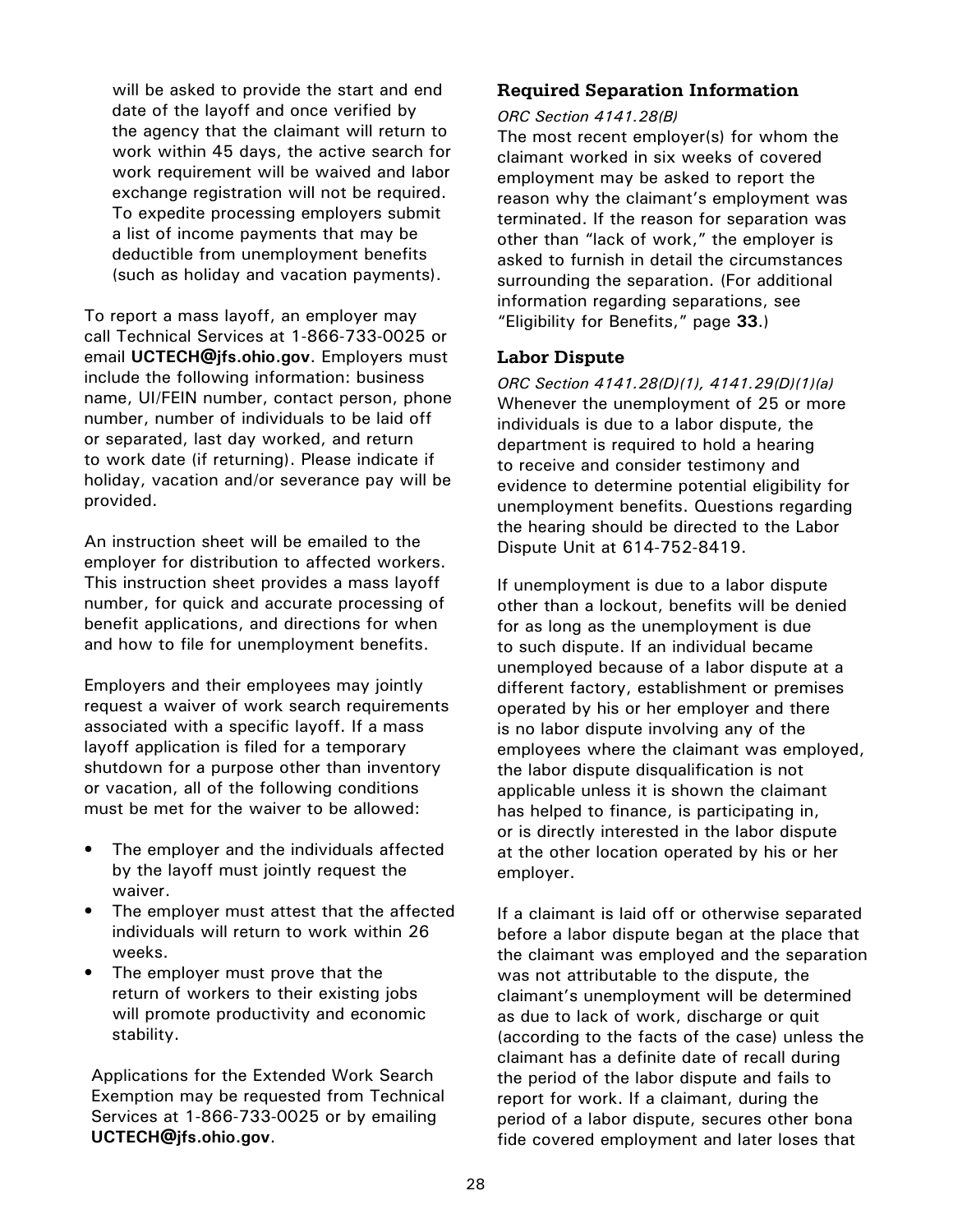<span id="page-33-0"></span>employment for non-disqualifying reasons, the claimant can become eligible for benefits, even though the dispute with the original employer is still in progress.

Whenever the department has reason to believe that the unemployment of 25 or more individuals relates to a labor dispute, the administrator shall, within five calendar days after their claims are filed, schedule a hearing concerning the reason for unemployment.

The department shall issue the hearing officer's decision within 10 calendar days after the hearing. The hearing officer's decision is final unless an application for appeal is filed with the UCRC within 21 days after the decision was mailed to all interested parties.

# **Disciplinary Layoff**

#### *ORC Section 4141.29(D)(1)(b)*

Benefits will be denied during the period of disciplinary layoff when a claimant has been given the layoff for misconduct in connection with the work. When this type of separation occurs, the employer must establish that the reason for the layoff amounted to misconduct and that it was connected with the job.

If the claimant does not return to work at the end of a disciplinary layoff and continues to claim benefits, the department must examine again the reason why the person continues to be unemployed, to determine whether it was caused by a quit, discharge, layoff, lack of work or other reason.

# **Quit Due to Family Obligations**

#### *ORC Section 4141.29(D)(2)(c)*

If a claimant quits to marry or quits because of marital, parental, filial or domestic obligations, benefits are suspended until the claimant obtains work with a covered employer, earns wages equal to onehalf the average weekly wage or \$60, whichever is less, and becomes separated for a non-disqualifying reason from the new employment.

# **Duration of Suspension**

#### *ORC Section 4141.29(G)*

If it has been determined a claimant has quit work without good cause other than for domestic reasons, was discharged for just cause in connection with the work, refused without good cause to accept an offer of suitable work, refused or failed to investigate a referral to suitable work, knowingly made a false statement or misrepresentation or withheld information to obtain benefits, became unemployed because of commitment to any penal institution, or became unemployed because of dishonesty, benefit entitlement is suspended for the entire period of unemployment following such separation.

In order to remove the suspension, the claimant must fulfill the following conditions:

- Return to work in employment covered by an unemployment insurance law;
- Work in at least six separate weeks; and
- Earn or be paid wages equal to six times the average weekly wage needed to qualify for benefit rights<sup>2</sup>.

The requalifying employment need not be continuous and it may be accumulated over a period of time with more than one employer. The reason for separation from the subsequent employment will be examined to determine if the claimant can be found eligible.

# **Quit Without Just Cause**

#### *ORC Section 4141.29(D)(2)(a)*

A quit, other than for domestic obligations, if determined to be without just cause will result in the suspension of the claimant's benefit rights for the duration of the unemployment caused by the quit (see "Duration of Suspension," above). The reasons for quitting a job that are considered to be "quitting with just cause" include such things as: work injurious to the claimant's health; the claimant was physically unable to do the work (a medical statement may be required); the

<sup>&</sup>lt;sup>2</sup> This requirement may change each January 1, based on the calculation of the statewide average weekly wage as described on page 26.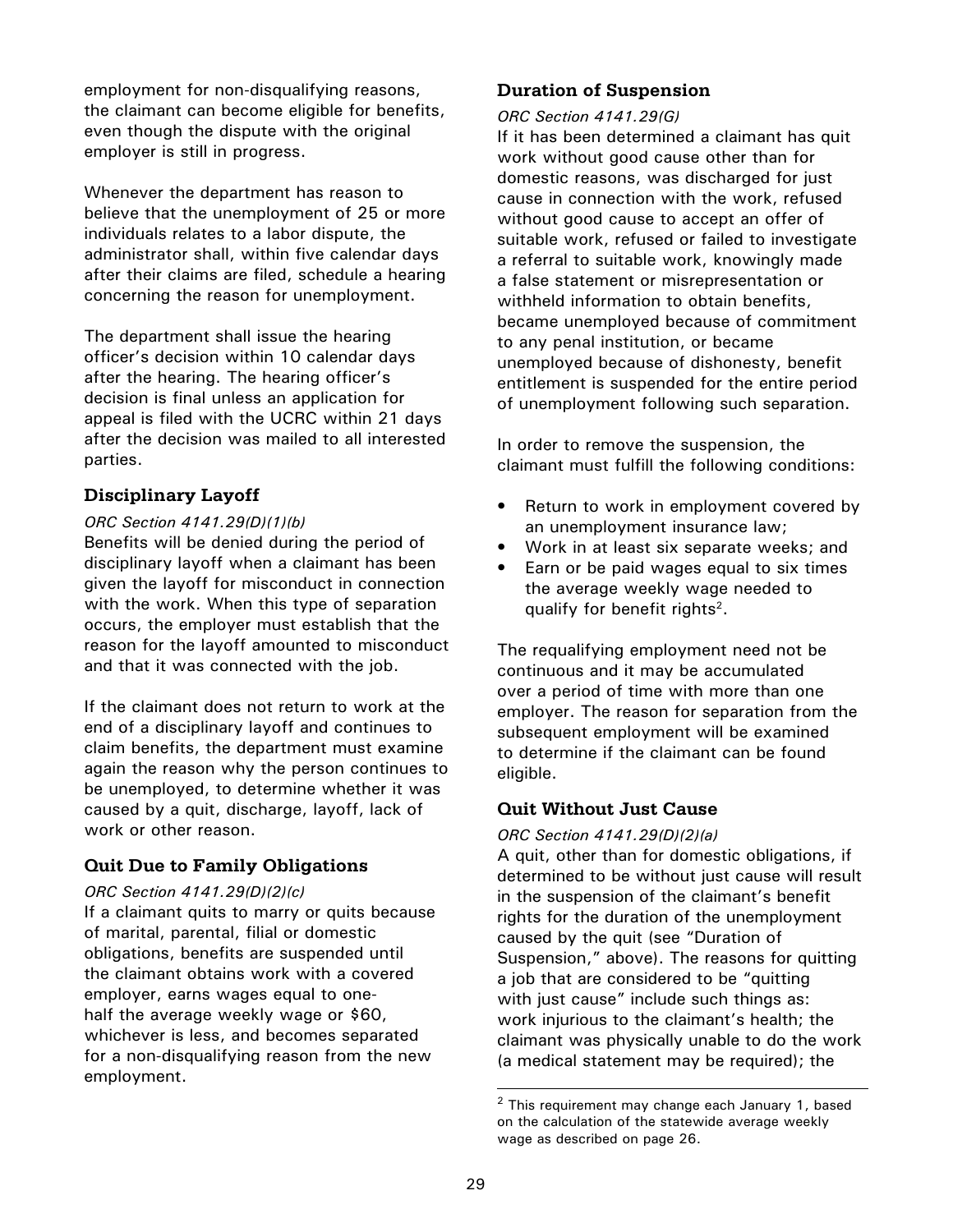<span id="page-34-0"></span>employer fails to meet the contract of hire in regard to wages, hours or other conditions; the employer fails to provide proper safety measures as required by law; or the claimant was required to perform work that violates or is contrary to accepted moral or legal standards.

When attempting to determine if the quit was for just cause, the department considers whether the claimant acted in a reasonable manner by notifying the employer of bad conditions, giving the new work a fair trial, requesting a leave of absence to regain health or adjust problems, talking with the employer about any problems, or whether he or she walked off the job without giving notice. The reasonableness of the claimant's action under the circumstances plays an important part in this determination. Generally, in cases where the claimant has voluntarily terminated his or her employment, the claimant must show just cause for leaving.

# **Quit to Accept Recall or Other Employment**

#### *ORC Section 4141.291*

An individual who quits employment to accept a recall by a former employer with whom the individual has substantial rights is not disqualified by accepting the recall.

An individual who quits employment to accept a recall by a former employer with whom the individual does not have substantial rights or quits to accept other covered employment can remove the disqualification for quitting the employment if he or she starts the new employment within seven calendar days and in the new employment works in three weeks and earns at least one and one-half times his or her average weekly wage or \$180, whichever is less, and is separated under nondisqualifying circumstances. If the claimant does not meet these special provisions, the suspension will be imposed.

# **Seniority Layoff**

#### *ORC Section 4141.29(D)(2)(a)*

An employee may elect to be laid off in place of an employee with less seniority with no disqualification when such practice is in

conformance with the employee's labormanagement contract or agreement.

#### **Discharge with Just Cause**

#### *ORC Section 4141.29(D)(2)(a)*

A claimant who is determined to have been discharged for just cause in connection with the work will have his or her benefit rights suspended for the duration of the unemployment caused by the discharge (see "[Duration of Suspension"](#page-33-0) on page **29**).

For a discharge to be for just cause in connection with the work, it must be established that the individual's work performance or conduct in connection with the work was such which an ordinarily intelligent person would regard a justifiable reason for discharging an employee (Angelkovski v. Buckeye Potato Chips, Inc., et al, 11 Ohio App. 3 d 159).

When the employer has initiated the termination of the claimant's employment, the employer must show just cause for the termination.

# **Commitment to a Correctional Institution**

#### *ORC Section 4141.29(D)(2)(d)*

Before a disqualification can be imposed under this section of the law, three factors must be present: the claimant must have been tried and sentenced by a judicial officer; the claimant must have been committed to a correctional institution; and the unemployment must have been caused by the commitment.

When it is determined that the claimant's unemployment was caused by his or her commitment to a penal institution, benefit rights are suspended for the duration of the unemployment caused by this separation ("[Duration of Suspension](#page-33-0)" on page **29**).

# **Refusal to Accept Work**

#### *ORC Section 4141.29(D)(2)(b)*

Benefits will be suspended for the duration of the unemployment caused by the refusal of an offer of suitable work when it is determined the refusal was without just cause (see "[Duration of Suspension"](#page-33-0) on **[page 29](#page-33-0)** and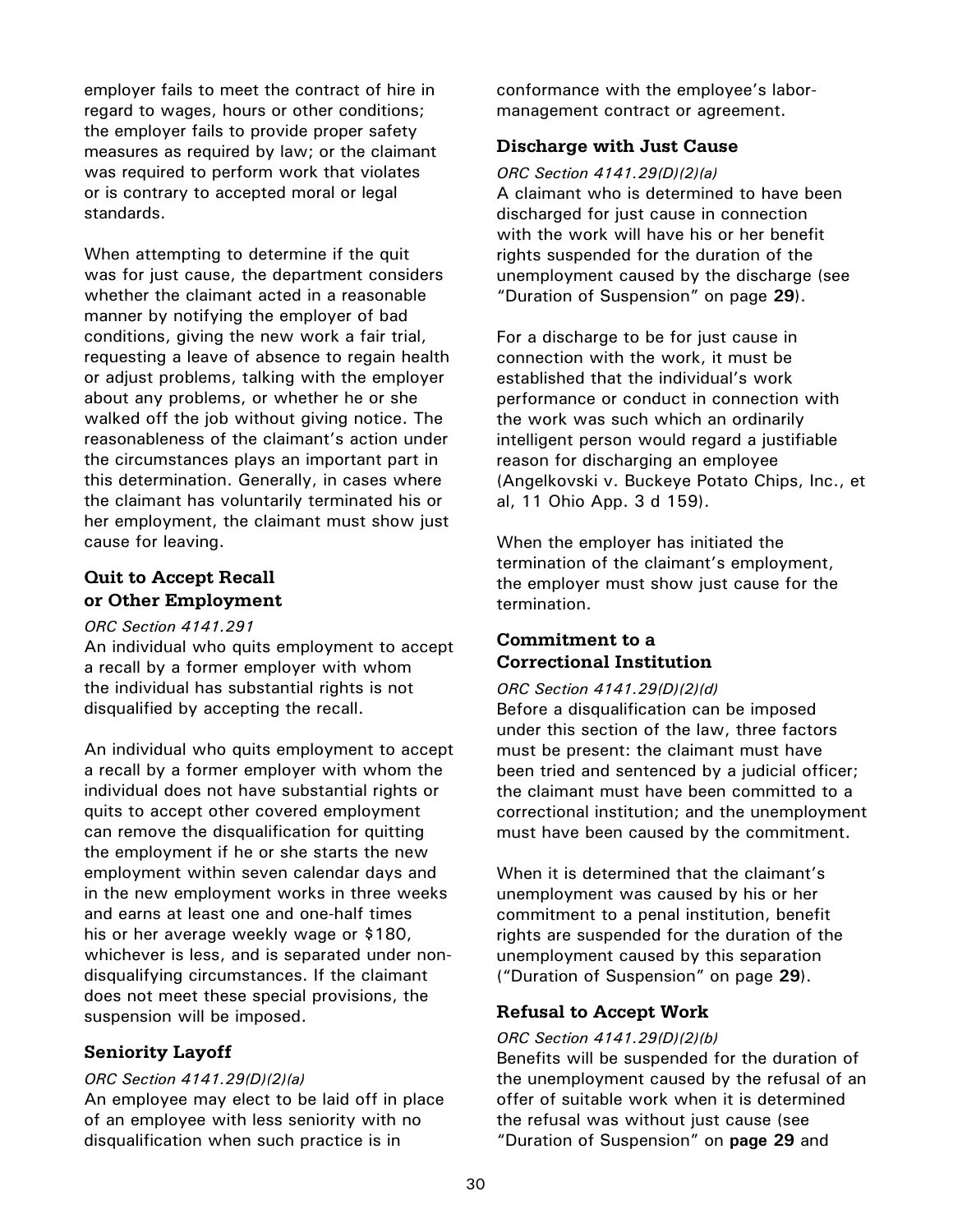<span id="page-35-0"></span>"Suitability of Work" **[on page](#page-39-0) 35**). Whether the claimant had good cause for refusing the employer's offer of suitable work depends on the circumstances of the case. For example, if an offer of work was made but the person could not accept it because he or she was injured in an accident, it would be held that such a reason was good cause, and no disqualification would be imposed for the failure to accept the offer. The claimant may, be disqualified for the period of the disability caused by the accident.

An employee may refuse an offer of work made by his or her regular employer when he or she is not required to accept the offer under the terms of a labor-management agreement. In such cases, a question may be raised as to the reason for the refusal and whether the claimant is fully available for work.

# **Refusal of a Referral to Work**

*ORC Section 4141.29(D)(2)(b)* The claimant is also disqualified for the duration of the unemployment that is caused by the refusal to accept, or failure to investigate, a referral to suitable work (see ["Duration of Suspension](#page-33-0)" on page **29** and ["Suitability of Work](#page-40-0)" on page **35**).

# **Separated Because of Dishonesty**

#### *ORC Section 4141.29(D)(2)(e)*

Two penalties are imposed when dishonesty is the reason for separation from employment.

1. When the reason for separation from the most recent employment on a new application for benefits is due to dishonesty in connection with the work, the application will be disallowed. If the reason for separation on an additional claim is due to dishonesty in connection with the work, benefit rights are suspended for the duration of the unemployment caused by the separation (see explanation of "[Duration of](#page-33-0)  [Suspension](#page-33-0)" on page **29)**.

2. For all dishonesty separations, the weeks worked and wages earned (with the applicable employer) will be excluded from the calculation of the weekly benefit amount and total benefits payable (for the current and/or any future application filed by the claimant where that employer falls within the claimant's base period).

# **Quit to Attend School**

*ORC Section 4141.29(A)(4)(f) and (D)(2)(a)* When the reason for quitting employment is to attend school, the separation is considered disqualifying, and the claimant's right to benefits is suspended for the duration of the unemployment caused by this quit (see "[Duration of Suspension"](#page-33-0) **[on page 29](#page-33-0)**).

Exception: A claimant may quit employment to attend school or training approved under the provisions of the Trade Adjustment Assistance (TAA) program, provided the work was not suitable employment. In these cases, "suitable employment," as defined in ORC Section 4141.29(A)(4)(f), means "work of a substantially equal or higher skill level than the individual's past adversely affected employment…AND wages for such work at not less than eighty percent of the individual's average weekly wage, as determined for the purpose of the federal act."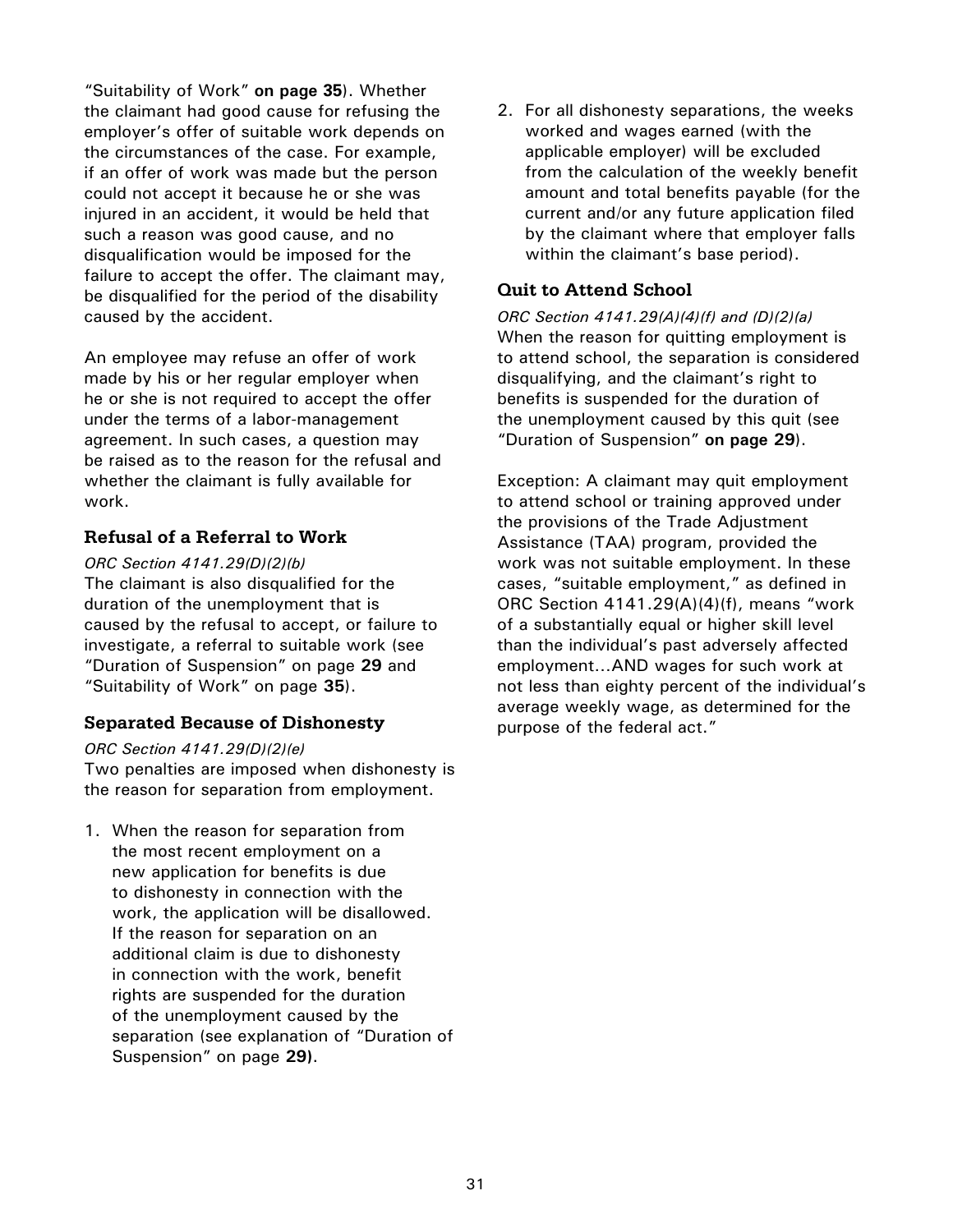# **Filing a Weekly Claim**

<span id="page-36-0"></span>Claimants must file a claim for each calendar week of unemployment to qualify for benefit payments. Under Ohio law, a week begins on Sunday and ends at midnight Saturday. After an application for determination of benefit rights has been filed, the claimant is mailed an information sheet that contains, among other items, detailed instructions for filing his or her weekly claims for benefits.

Claimants may file for benefits on a weekly or biweekly basis. To receive benefit payments weekly, the individual must authorize ODJFS to issue all correspondence electronically, rather than through the postal system.

#### **Registration**

#### *ORC Section 4141.29(A)(3)*

An individual is considered to be registered upon filing an application for benefit rights, making a weekly claim for benefits, or reopening an existing claim following a period of non-reporting or of employment. This period of registration continues for three weeks, and each successive filing registers the individual for another three-week period. ODJFS has the authority to extend the registration period when good cause is established.

An individual may also register for unemployment benefits, and for work, in another state, a railroad claims office, the District of Columbia, Puerto Rico, the Virgin Islands or Canada.

#### **How a Weekly Claim is Filed**

Claimants may file weekly claims online at **[unemployment.ohio.gov](http://unemployment.ohio.gov)**. If the claimant does not have access to the internet, he or she may visit their local Library or OhioMeansJobs center, where computers are available for the public's use. Those with no ability to access the internet may call 877-644-6562 for assistance.

Claimants must answer questions regarding their eligibility for the week(s) being claimed. These questions include whether they were

physically/mentally able to work, available for work and actively seeking work, according to their work search instructions. Claimants also are asked to provide job contact information and to disclose whether they refused any offers of suitable work. Claimants who are required to seek work must identify each employer's name and address, method of applying for work, type of work sought, date of contact and outcome of each contact. In addition, claimants must list any earnings and/or income received during the week(s) claimed. A variety of weekly claim formats are used with varying questions based on the claimant's work search instructions (see "[Actively Seeking Work"](#page-38-0) **[on page 33](#page-37-0)**). All weekly claims filed are reviewed for potential issues.

#### **Waiting Week**

#### *ORC Section 4141.29(B)*

Each claimant must serve a waiting period of one week. The waiting week is the first week in the benefit year that a claimant meets all qualifications of the unemployment insurance law. No benefits may be paid for the waiting week.

# **Reopening a Claim**

*ORC Sections 4141.01(F) and 4141.28(E)* A claimant must "reopen" an already established claim when there is a separation from new employment, or after a period of non-reporting for reasons other than employment. At the time of application, the claimant must provide the reason why there was a break in claiming benefits. A second waiting week is not required.

If the break in reporting was due to a period of reemployment, any employer the claimant worked for since the previous filing must be provided. If found to be qualified, the claimant may continue to receive benefits under the existing claim until the total awarded benefits are exhausted, the established benefit year ends, or reemployment is again established.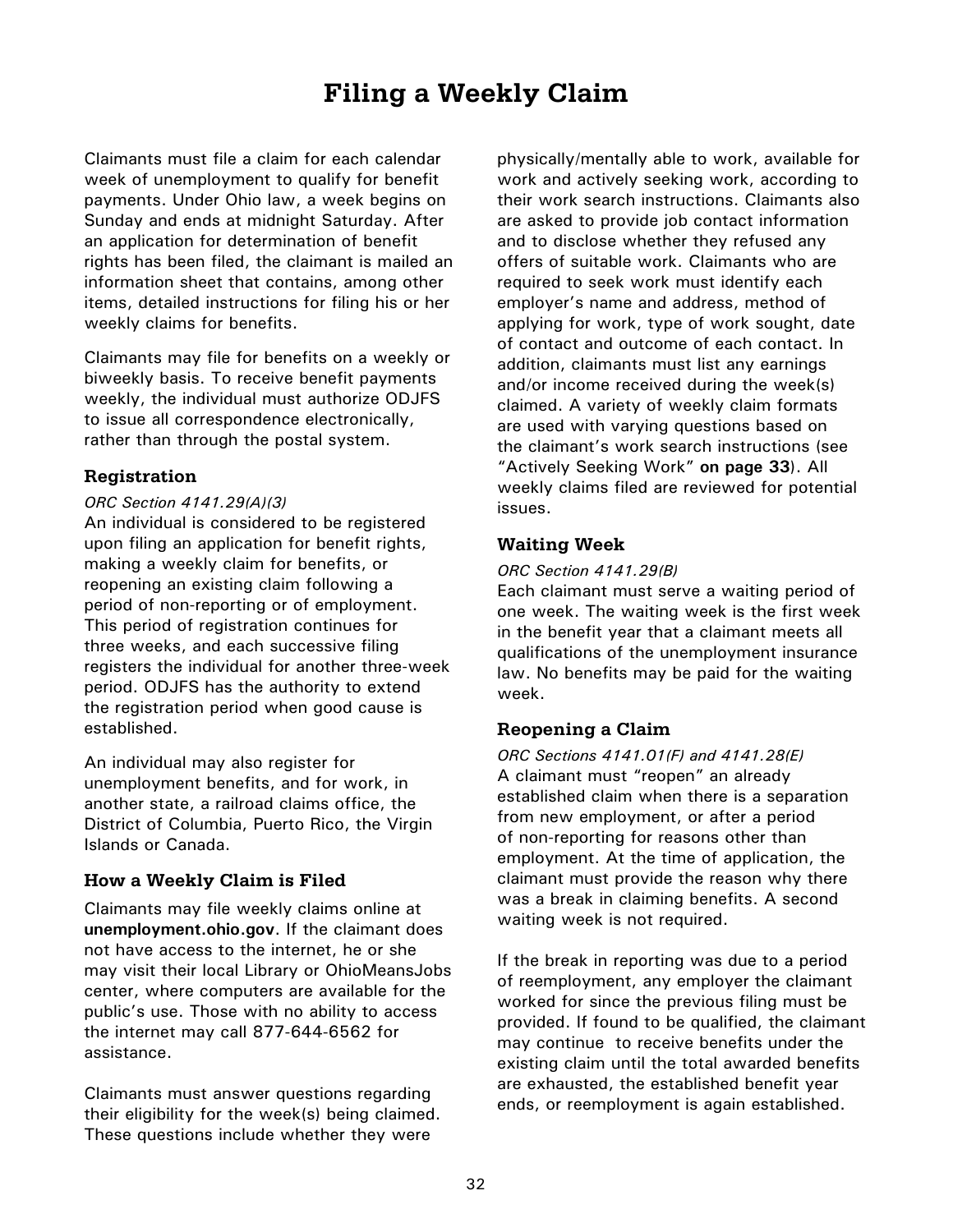# **Eligibility for Benefits**

<span id="page-37-0"></span>To have any weekly claim allowed, including the waiting week, the claimant must be able to work, available for work, registered for job placement with the department's labor exchange (when required), and actively seeking work (when required). The reason for the unemployment must be non-disqualifying and the claimant must certify that no refusal of, or referral to, suitable work occurred. Following is a more detailed explanation of these eligibility requirements. (Also see ["Earnings" and "Deductible Income"](#page-41-0) on page **[41](#page-41-0)**.)

#### **Aliens**

#### *ORC Section 4141.29(J)*

Benefits cannot be paid to an alien, unless the alien has been lawfully admitted to the United States for permanent residence (immigrant), was lawfully admitted for the purpose of performing service (nonimmigrant), or was permanently residing in the United States under "color of law." The phrase "color of law" used in this way means that Department of Homeland Security has used its authority to allow a deportable individual to remain in this country indefinitely due to the individual's credible argument or their being part of a particular category of entrant.

#### **Able to Work**

#### *ORC Section 4141.29(A)(4)*

To be considered able to work, the claimant must be physically able to accept and perform work of a suitable nature. If a person is ill and unable to work during one or more days of the normal work week, he or she will be considered unable to work and ineligible to receive benefits for that week. A worker who is no longer able to perform his or her regular work can become eligible for benefits if medical evidence can be furnished that will establish the person's ability to do other types of work performed in the area where he or she is seeking employment.

#### **Available for Work**

*ORC Section 4141.29(A)(4)* To be considered available for work, a claimant must be ready and willing to work any shift of any occupation that is in line with his or her prior training and experience. If the claimant sets up arbitrary restrictions as to acceptable hours, wages or conditions of employment to the extent that the restrictions limit the prospects of obtaining work, availability will be questioned and benefits may be denied for the week being claimed.

(See page **39**, ["Attending an Approved](#page-39-0)  [Training Course](#page-39-0).")

#### **Actively Seeking Work**

#### *ORC Section 4141.29(A)(3) ,(4)(A)(iii) ,(4)(b)(i), and (4)(d)(e)(f)*

ODJFS may require claimants to register for work with **[OhioMeansJobs.com](https://jobseeker.ohiomeansjobs.monster.com/)**, the state's online career and employment center, and to post a resume on **[OhioMeansJobs.com](https://jobseeker.ohiomeansjobs.monster.com/)**. In addition, most claimants are required to apply for jobs in their field with at least two separate employers each week, either in the locality where they earned their base period wages or in the locality where their type of work is normally performed.

The law requires claimants to keep detailed records of their work-search efforts, such as copies of applications, emails and resumes sent to employers, or confirmation of applications from employers or websites. Failure to provide proof of work-search efforts may result in a loss of benefits. This record may be recorded in the claimant's "Worker's Guide to Unemployment Compensation" book or in the **[OhioMeansJobs.com](https://jobseeker.ohiomeansjobs.monster.com/)** online "Backpack." It must be provided to ODJFS staff on request. Employers that are listed as a job contact for a claimant may be contacted for verification.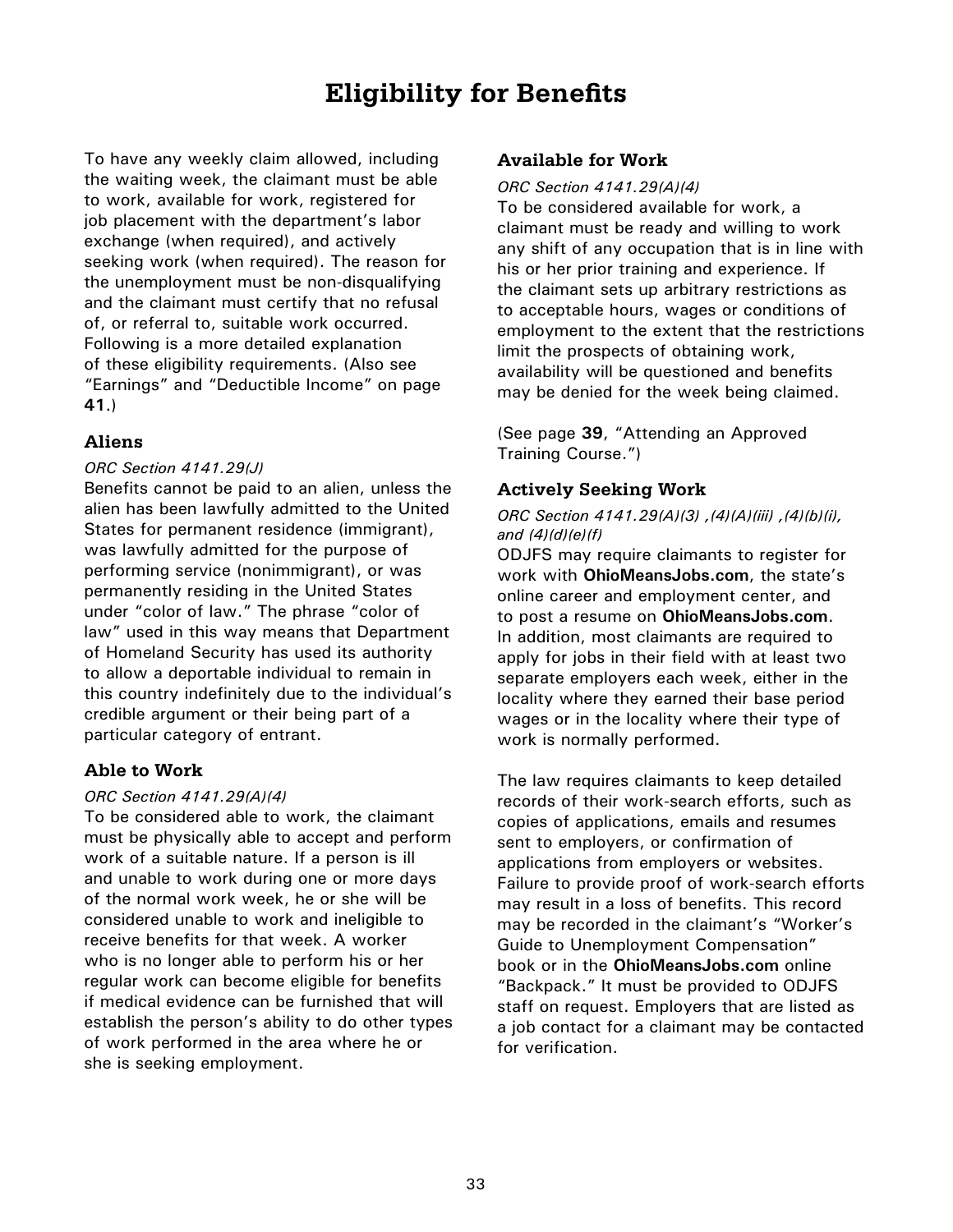<span id="page-38-0"></span>If ODJFS verifies that a claimant will return to work within 45 days, is in an approved training or school, is a member in good standing of a union with a hiring hall, or is part of a director-approved mass layoff of up to 26 weeks, the agency will waive the work-search requirement, and the claimant will not be required to register on **[OhioMeansJobs.com](https://jobseeker.ohiomeansjobs.monster.com/)**.

# **Attending an Approved Training Course**

### *ORC Section 4141.29(A)(4)(c), 4141.29(D)(2)(b)(ii)*

A claimant enrolled as a trainee in an ODJFS-approved training course can fulfill the availability and active search-for-work requirement of the law by regular attendance and satisfactory progress in the course. While in approved training, a claimant will not be disqualified for refusing an offer of suitable work. Any qualified benefits paid to a claimant attending an approved training course that are paid after a refusal of suitable work, or failure to investigate a referral, will not be chargeable to the account of any contributory employer that would be otherwise chargeable as a result of the refusal or failure.

# **Disqualification of School and College Employees**

#### *ORC Section 4141.29(l)*

The law imposes a special "between terms" disqualification for college and school employees. They cannot be paid benefits for any week of unemployment that occurs between two successive academic years or terms or during any week of established and customary vacation or holiday period.

This disqualification applies to an individual who performs services in an academic year, term, vacation or holiday recess period, and has a contract or reasonable assurance of performing similar services for an educational institution in the following academic year, term or period immediately following the vacation or holiday recess. To exercise this disqualification, the educational institution must advise the department in writing that the claimant has a contract or reasonable assurance of reemployment following this type of separation.

If before or at the beginning of the next academic session it is determined that an individual has no contract or reasonable assurance of reemployment, he or she may file for retroactive benefits. School and college employees who performed service in other than an instruction, research or administrative capacity may be eligible for retroactive payments for each week that was denied solely because of the between term disqualification, provided that they are not reemployed and they meet all other eligibility requirements.

In order to collect retroactive benefits, weekly claims must have been filed on time during the period of unemployment.

# **Combining Educational and Non-Educational Employment**

#### *ORC Section 4141.29(l)(3)*

Qualifying weeks and wages earned with base period educational and non-educational employers may be combined to determine if the applicant has a total of 20 or more qualifying weeks of base period employment necessary to meet the requirements for an allowed application. The weekly amount of benefits payable is computed on the basis of the combined educational and noneducational employment and is referred to as the applicant's "combined weekly benefit amount." That amount of benefits is payable during periods when the applicant does not have reasonable assurance of educational employment and is otherwise eligible.

When the applicant has 20 or more qualifying weeks of base period employment with a non-educational employer (may or may not have been performed concurrently with the educational employer), the department will compute the weekly amount of benefits payable based solely on the non-educational employment. That amount of benefits may be paid to the applicant between terms, vacation periods and holiday recesses when benefits based on the combined educational and noneducational employment are not payable.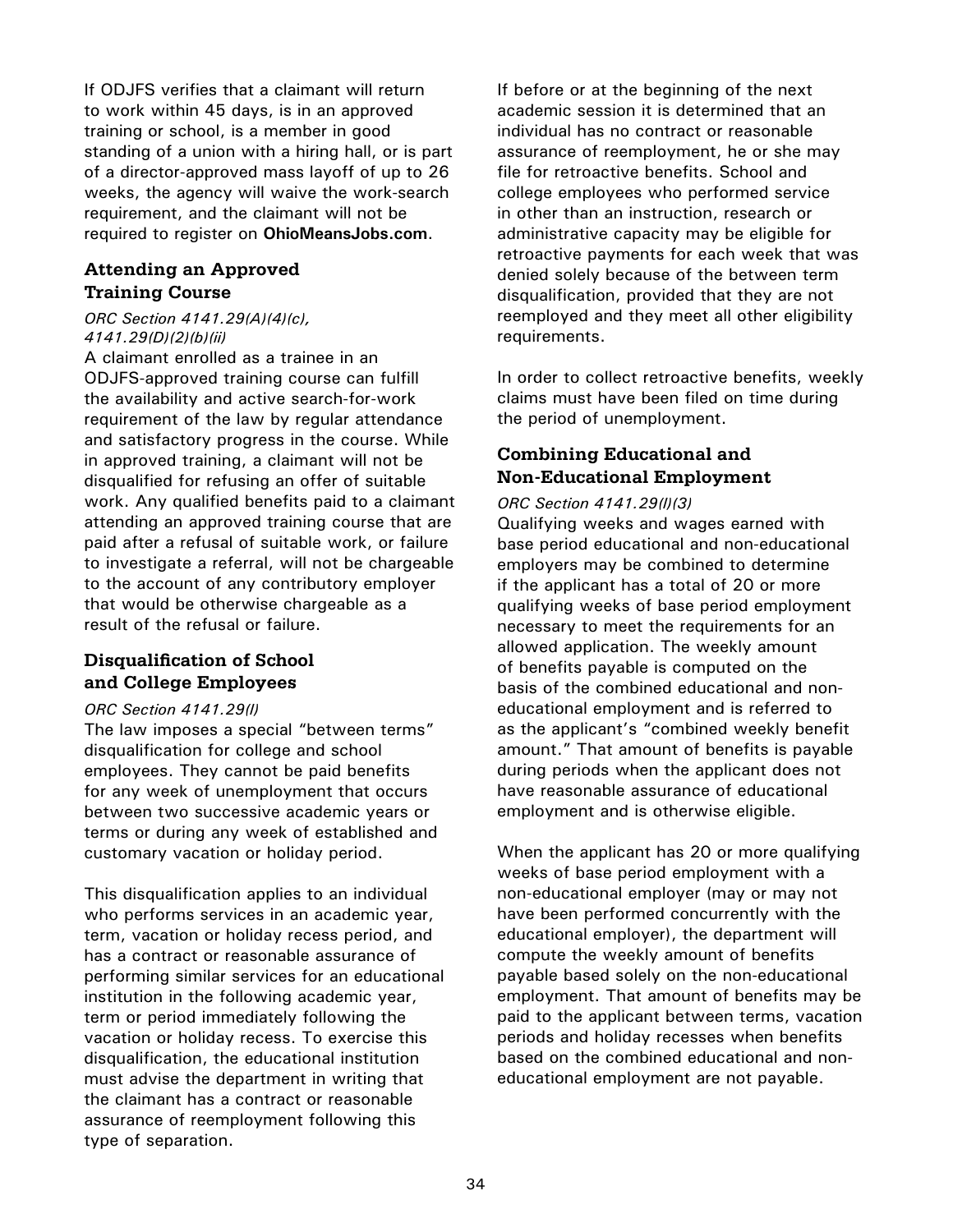# <span id="page-39-0"></span>**Suitability of Work**

*ORC Section 4141.29(E) and (F)* In determining whether work that the claimant is seeking, or has refused to accept, is suitable work, the law provides that ODJFS must consider the degree of risk to the claimant's health, safety and morals; physical fitness for the work; prior training and experience; the length of unemployment; the distance of the available work from the claimant's residence; and the prospects for obtaining local work.

This section of the law also provides that a claimant cannot be required to accept new work if the position offered is vacant due directly to a strike, lockout or other labor dispute; the wages, hours or other conditions of the work offered are substantially less favorable to the individual than those prevailing for similar work in the locality; the work is at an unreasonable distance from the claimant's residence and travel to the place of work involves expenses substantially greater than those required for the claimant's former work, unless the expenses are provided for as a condition of being employed; or the person would be required to join a company union, or to resign from, or refrain from joining, any bona fide labor organization.

# **Reemployment Programs and Services**

*ORC Section 4141.29(A)(6), (A)(7), and (A)(7)(b)* Claimants who are likely to exhaust their unemployment benefits may be selected to participate the Reemployment Services and Eligibility Assessment program. Selected claimants are required to participate in orientation session, a one-on-one assessment session, subsequent follow up session, and any reemployment services they are referred to as a condition of UI eligibility unless exempted for "justifiable cause."

The principal goal is to provide reemployment services to certain claimants through an "early intervention" process. That is, claimants who are unlikely to return to their previous job or occupation will be identified and given assistance early in their claims series. In addition, within eight weeks after the waiting week of a valid claim, claimants are required to complete reemployment activities to replace the system generated resume and maintain an active searchable resume in **[OhioMeansJobs.com](https://jobseeker.ohiomeansjobs.monster.com/)**. ODJFS may require additional activities to be completed.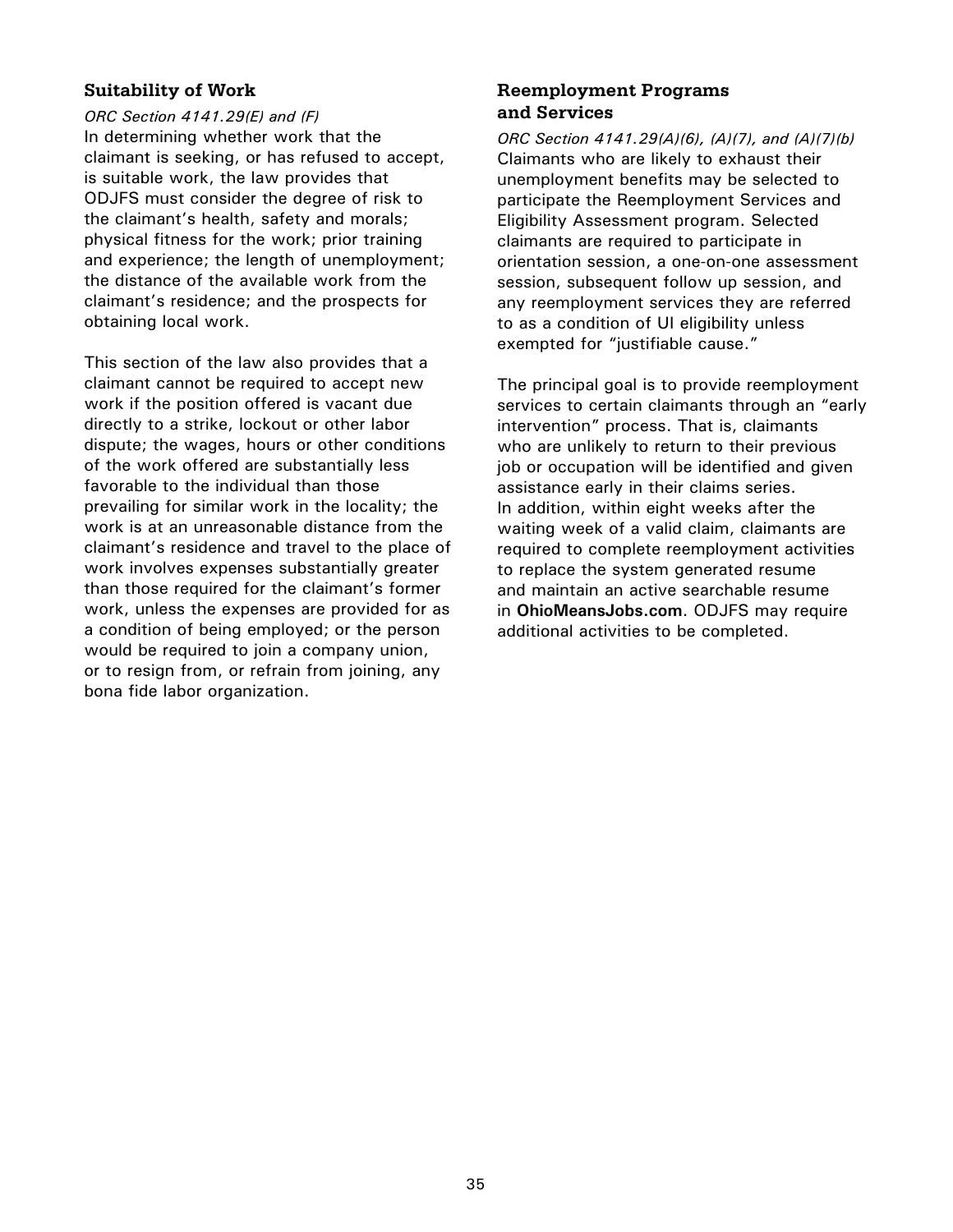# **Earnings and Deductible Income**

<span id="page-40-0"></span>Earnings for work performed and income paid or payable while claiming unemployment benefits must be reported. Claimants can avoid possible delay of benefits, penalties and possible criminal prosecution by reporting earning and income information honestly, accurately and timely.

# **Earnings during the Week and Deductions from Benefits (20 Percent Exemption)**

*ORC Section 4141.01(H) and 4141.30(C)*  "Earnings," as used in this paragraph, means gross wages or remuneration that are received or due to the claimant for performing a personal service with respect to the week being claimed. All such remuneration or earnings must be reported to the department including cases where the payment was made in some form other than cash, such as meals or lodging, or payment that is due but has not yet been paid to the claimant. This type of remuneration also includes pay for holidays, the profit from self-employment, jury duty or any public office pay. For agricultural and domestic workers, "earnings" means remuneration in the form of cash payments only. When a claimant has earnings of less than the weekly benefit amount with respect to the week being claimed, the part of the earnings that exceeds 20 percent of the weekly benefit amount is deducted from the benefit check for that week.

For example, if the claimant has a weekly benefit amount of \$400 and earnings in the week amounted to \$200, benefits for that week would be computed as follows:

| Total earnings in week                   | \$200 |
|------------------------------------------|-------|
| Earnings exemption (20% of \$400) - \$80 |       |
| Earnings to be deducted                  | \$120 |

| To calculate amount of benefits paid: |
|---------------------------------------|
| \$400                                 |
| -\$120                                |
| \$280                                 |
|                                       |

Claimants must report gross earnings for each week in which it is earned even if they will be paid at a later date. Failure to report earnings and deductible income may subject the claimant to significant penalties under the fraudulent misrepresentation provisions of ORC Section 4141.35(A). (**[See page 37](#page-41-0)**.)

# **Deductible Income**

*ORC Section 4141.31 and 4141.312* There are other types of income or payments that a claimant may receive from employment that must be deducted from the weekly benefit. These other forms of income are not subject to the 20 percent exemption explained in the preceding item. The types of income that must be deducted in their entirety when they have been paid with respect to a week being claimed are listed below:

- 1. Payment in lieu of notice. This is a payment by the employer to compensate an employee for the employer's failure to furnish a required or customary dismissal notice prior to the date of termination. The gross amount of such payment is deductible from unemployment benefits.
- 2. Wage loss benefits paid as a result of an Ohio Bureau of Workers' Compensation determination, or similar class of payment paid under the authority of another federal or state law.
- 3. Periodic payment of pensions, retirement, retired pay, annuity or similar payments received under a plan maintained, or contributed to, by a base period or chargeable employer are deductible from unemployment benefits – if services performed for the base period or chargeable employer affected eligibility for, or increased the amount of, the retirement pay. Retirement payments made under the provisions of the Railroad Retirement Act of 1974 are deductible when the base period employer contributed to, or maintained, one of those pension plans.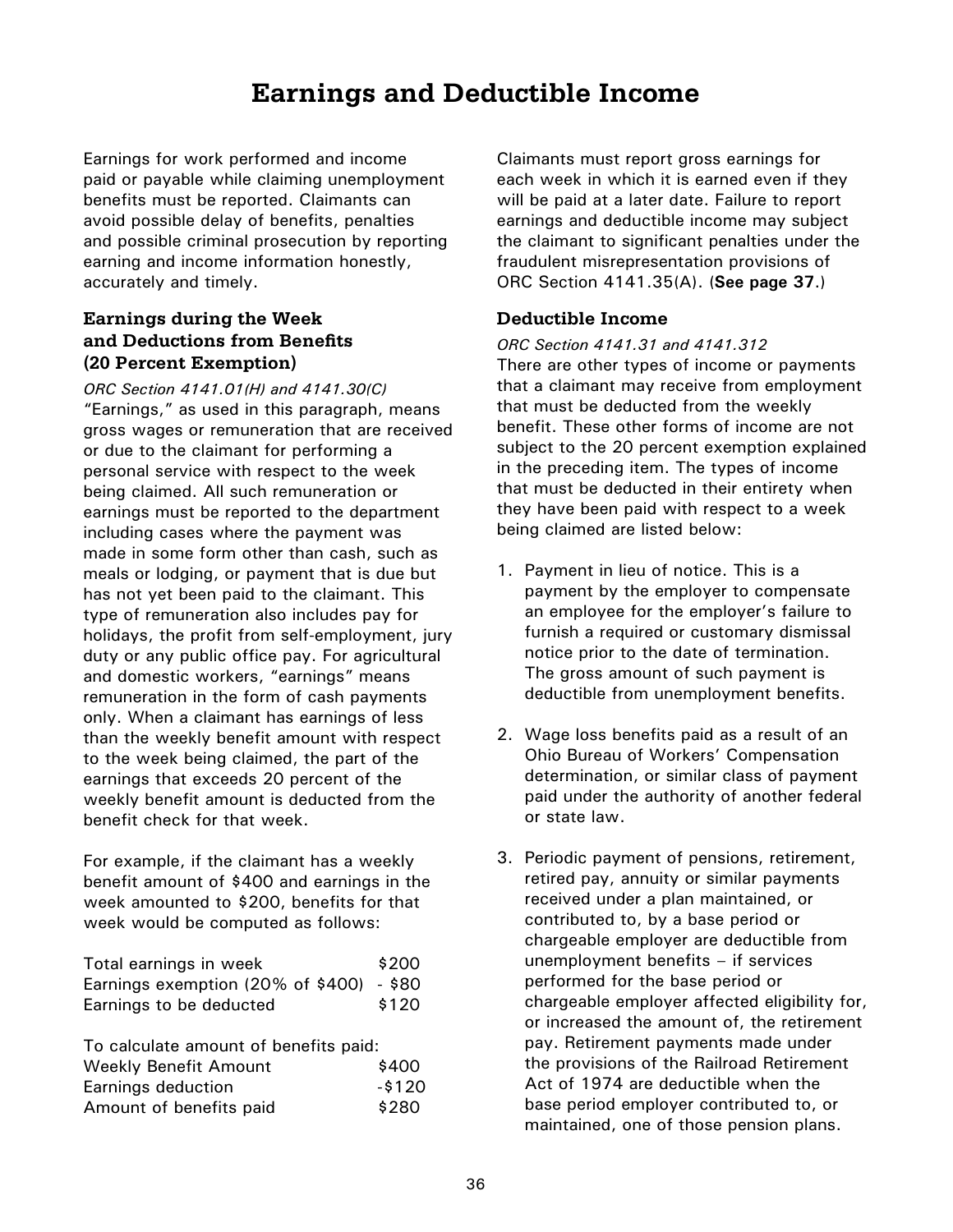<span id="page-41-0"></span>Social Security benefits are not deductible from unemployment benefits (ORC Section 4141.312). No portion of a lump sum distribution from any pension plan or 401(k) is deductible.

- 4. Severance pay allocated by the employer or the department to week(s) of unemployment is deductible from unemployment benefits. Severance pay allocated by the employer to the last week or day of employment will only be deductible for that week and will not affect benefits beyond that week
- 5. Vacation pay allocated by the employer to week(s) the claimant takes time off from work for vacation purposes, including plant shutdowns. Pay for unused vacation entitlement that is paid immediately following termination of the employeremployee relationship is also deductible from unemployment benefits.

If deductible income payments are not specifically allocated to designated weeks under the terms of a labor management agreement, written policy, contract of hire, or employer with the right to do so, the agency can allocate that pay.

# **Income Not Deducted**

#### *OAC 4141-36-01, and ORC 4141.31(B), ORC 4141.31(D)*

Income that is not deducted includes income from most interest, dividends and investments when personal service is not involved; Social Security; drill or reserve pay from the National Guard or Armed Forces Reserve for attendance at a regularly scheduled drill or meeting; disability pensions to former members of the U.S. Armed Forces that are based on the nature and extent of the disability rather than a prior period of service; and payments from private unemployment plans such as supplemental unemployment plans that have been submitted to, and approved by, the agency.

#### **Fraudulent Misrepresentation**

*ORC Section 4141.35 and OAC 4141-27-04* Willful misrepresentation and nondisclosure for the purpose of obtaining benefits constitutes fraud, even though benefits have not actually been paid as a result of such misrepresentation. When fraudulent misrepresentation is discovered within four years after the end of an individual's benefit year, the ODJFS director shall issue a director's order and shall cancel the claimant's weekly claim(s) or his or her entire benefit rights if the misrepresentation was in connection with the filing of an application for benefits.

For each application for benefit rights and for each weekly claim canceled, the claimant shall be ineligible for two otherwise valid weekly claims for benefits that may be claimed within six years after the date the misrepresentation was discovered and be fined 25 percent of the total amount collected fraudulently in addition to the amount due for the overpayment. These ineligible weeks are identified in decisions on fraudulent issues as "penalty weeks."

If benefits are not repaid within 30 days after the director's order becomes final, interest will accrue at an annual rate of 14 percent compounded monthly on the total outstanding balance due. In the computation of interest, a fraction of a month shall be considered as a full month.

The director may take action, including but not limited to federal and state income tax return intercept (Treasury Offset Program), attachment and/or garnishment proceedings, to collect benefits that have been fraudulently obtained from the department as well as subsequent interest charges and court costs.

Fraudulent misrepresentation to collect unemployment benefits may be a criminal offense. In addition to provisions for administrative and civil action, the law also provides for fines, imprisonment or both for obtaining benefits to which an individualwas not entitled.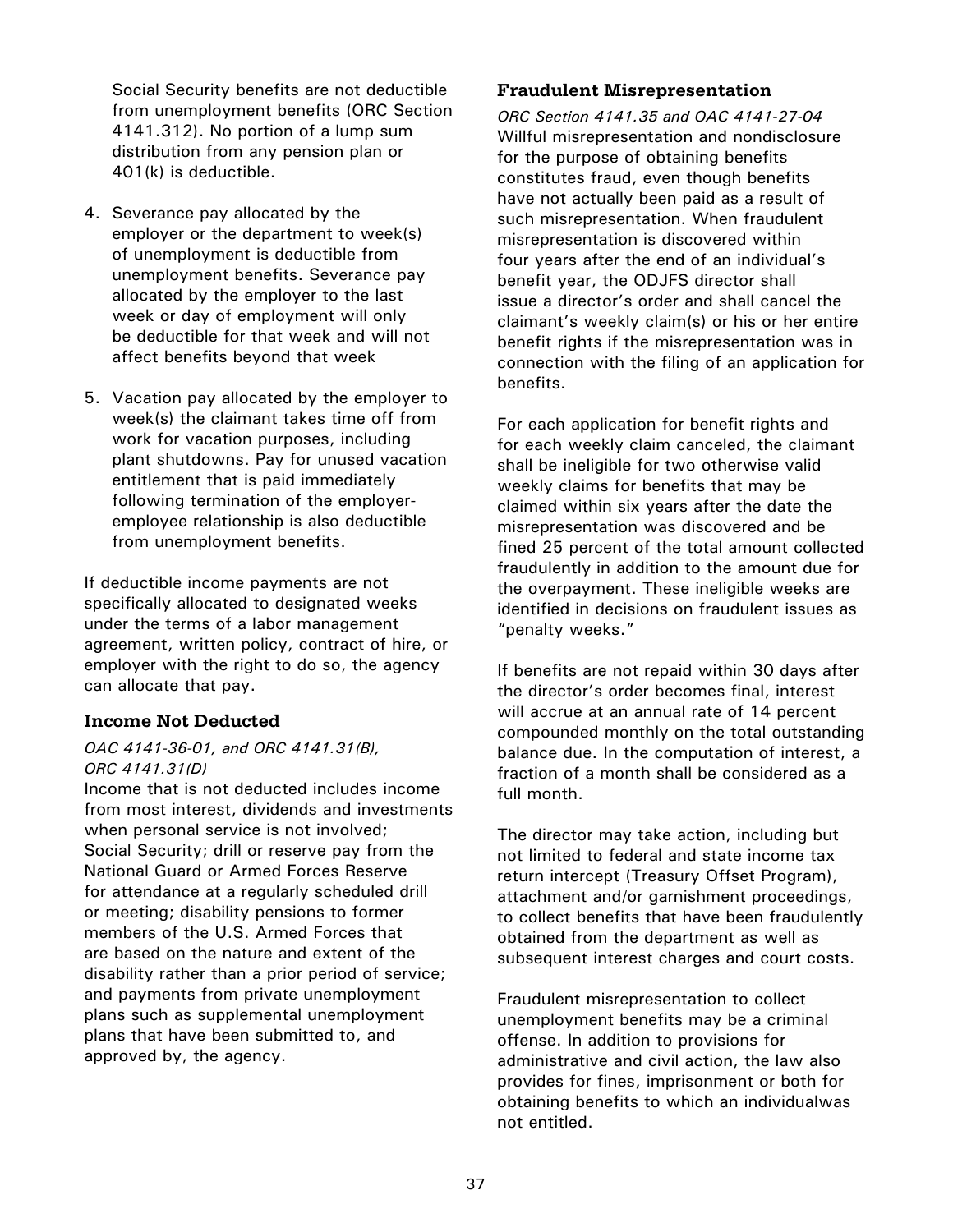#### <span id="page-42-0"></span>**Repayment of Overpayments**

#### *ORC Section 4141.35*

If claimants receive benefits they were not entitled to receive, they must repay those benefits. Repayments can be made via credit or debit card, or by sending a check, money order or cashier's check to the address below:

Ohio Department of Job and Family Services Attn: Central Administration, Finance Section P.O. Box 182059 Columbus OH 43218-2059

Claimants must include their assigned claimant ID or Social Security number on the check or money order. The amount due must be paid in full within 45 days after the overpayment decision becomes final. Remaining balances will be certified to the Ohio Attorney General for collection, and future benefits may be offset to collect unpaid balances. In addition, claimants' state income tax refunds can be intercepted as repayment. If ODJFS determines that an overpayment was the result of fraud and is not repaid by the due date, the claimant will receive a Treasury Offset Program Notice informing them that if repayment is not made within 60 days, the state can deduct their overpayment amount from their federal income tax refund. In addition, federal and state law require mandatory penalties for claimants who commit fraud. In addition to any other repayments and penalties, those committing fraud in Ohio also must pay a penalty equal to 25 percent of the benefits obtained fraudulently. This is in addition to the full repayment of benefits, ineligibility for future benefits and possible criminal prosecution.

For more information about repayment of overpayments, visit **[unemployment.ohio.gov](http://www.unemployment.ohio.gov)** or call 614-995-5691 and select option #3.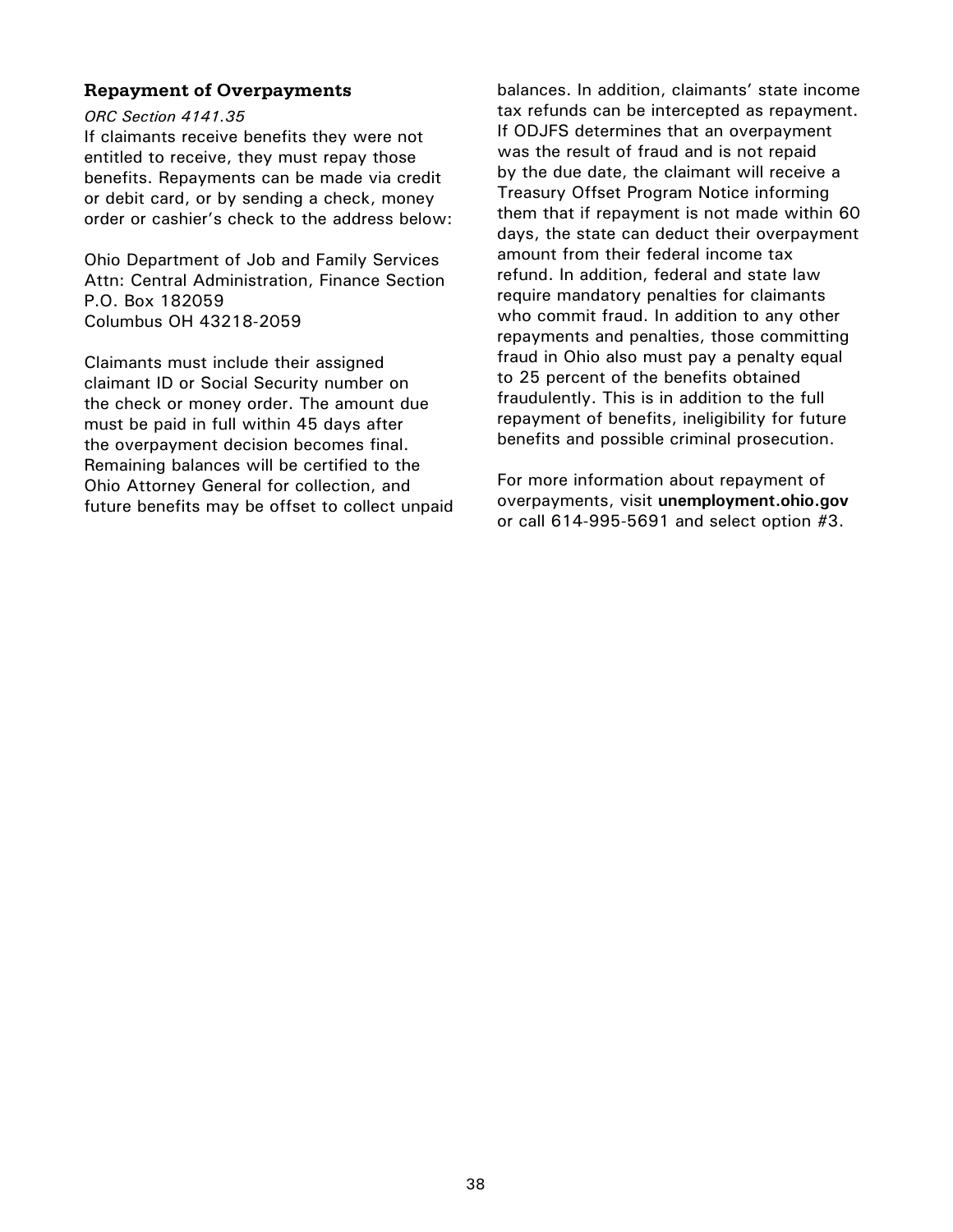# **Withholdings**

# <span id="page-43-0"></span>**Federal Income Tax Withholding**

#### *ORC Section 4141.321*

Unemployment benefits are taxable, and claimants must report them to the IRS. When an application is filed, claimants are asked if they would like federal taxes withheld from their benefits at the rate of 10 percent. For tax-filing purposes, ODJFS will send a 1099 form by January 31 of the year after benefits were paid.

To learn more about estimated taxes and how to pay them, contact the IRS.

# **Child Support Payment Withholding**

#### *ORC Section 4141.284*

The law requires child support payments to be deducted from unemployment benefits when certain conditions are met. For example, they must be deducted when ODJFS receives a withholding order from a county child support enforcement agency. If a claimant is required to pay child support and ODJFS has not received a withholding order, the claimant may choose to have child support withheld from benefit payments. This choice can be made at any time after filing the initial application by calling a processing center. Any choice will be canceled if ODJFS receives a withholding order.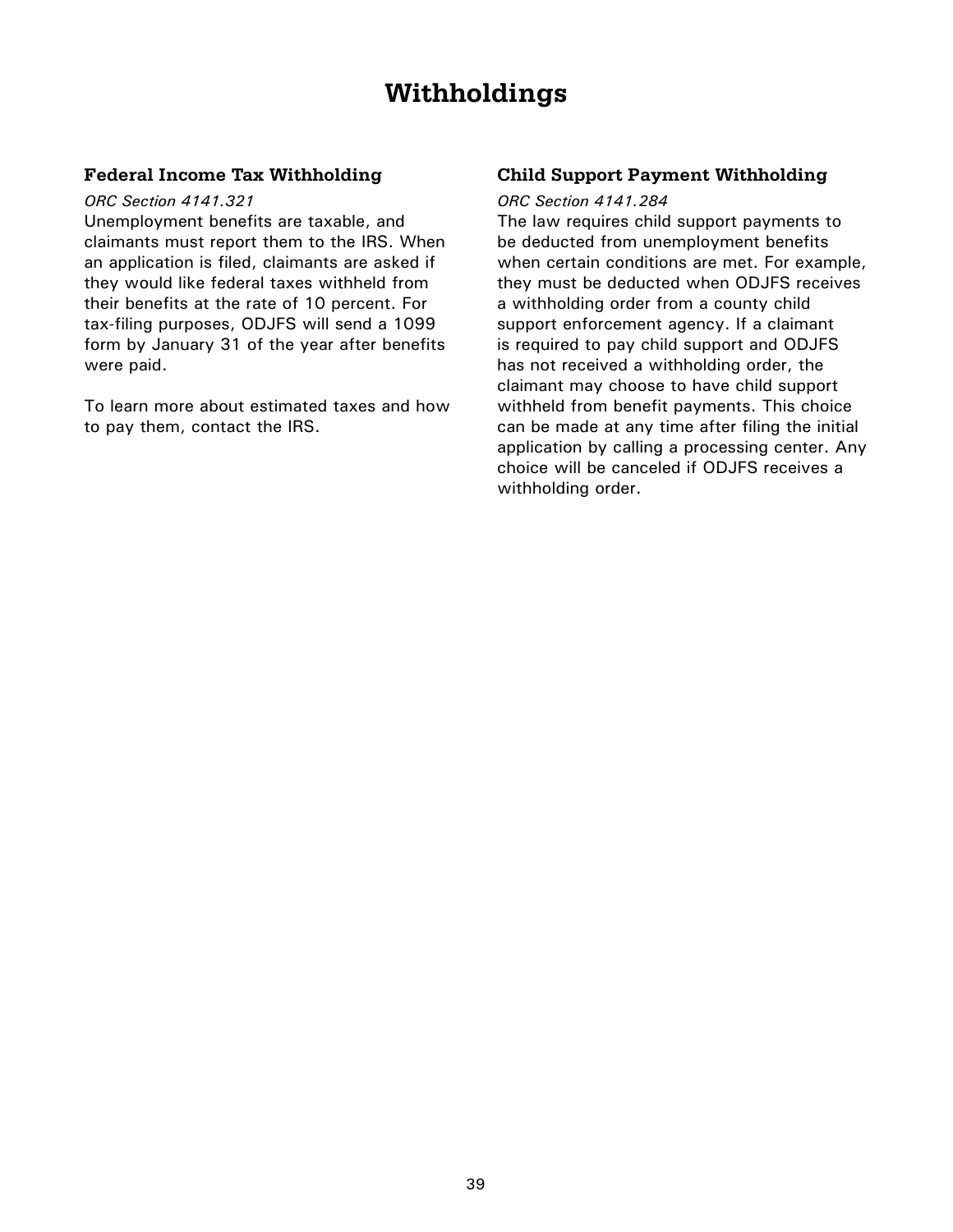# **Seasonal Employment**

<span id="page-44-0"></span>The law provides that any employer who, because of climatic conditions and the seasonal nature of the industry, operates only during regularly recurring periods of 40 weeks or less in a period of 52 consecutive weeks may request that it be determined as a seasonal employer. If it is found to be seasonal, ODJFS must establish the seasonal period during which benefits can be paid.

#### **Seasonal Employer Definition**

*ORC Section 4141.33(A)(2), OAC 4141-32-01(D)* An employer is considered "seasonal" when ODJFS determines that the operations and business (with the exception of certain administrative and maintenance employees) are substantially all in a seasonal industry. Seasonal employment, for this purpose, does not include businesses open year round that offer temporary employment during certain seasons, such as department stores.

#### **Seasonal Employment Benefits**

#### *ORC Section 4141.33(C)*

Fewer qualifying weeks are required for a valid seasonal application. All the employment with the seasonal employer must be within the employer's seasonal period. The number of qualifying weeks required is determined by the director and is based on the length of the season established for the employer involved. The director also determines the proportionate number of weeks that seasonal benefits may be paid. Benefits based on a seasonal claim, are payable only during the seasonal employer's seasonal period.

# **Seasonal and Non-Seasonal Employment**

*ORC Section 4141.33(D). OAC Rule 4141-29-02* If the claimant has two or more base period employers, seasonal or non-seasonal, benefits will be determined as a regular Ohio UI claim. Weeks and wages earned in the base period must be sufficient to establish a regular Ohio UI claim. The weekly amount of benefits payable is computed based on the combined seasonal and/or non-seasonal employment and is referred to as the combined weekly benefit amount.

Additionally, when the applicant has weeks of seasonal employment which are equal to or greater than 40 percent of the total weeks worked in the associated base period, a separate weekly benefit amount will be computed based solely on the seasonal employment earnings. When a written, verbal, or implied agreement (reasonable assurance) exist that the claimant will perform services in the same or similar capacity during the ensuing season, the amount of benefits based on seasonal employment may not be paid to the applicant between seasons. Benefits based on the non-seasonal weekly benefit amount may be payable during the between seasons period.

If the applicant is given reasonable assurance that he/she is returning to work in the same capacity, with the seasonal employer for the upcoming season, but is not offered the opportunity to return to work when the new season begins, he/she may be entitled to collect retroactive benefits previously denied during the employers off season.

Benefit charges for weeks of unemployment that occur outside the seasonal employer's seasonal period will be charged to the nonseasonal employer.

# **Application for Seasonal Ruling**

Any employer who claims to meet the requirements may direct a letter to the director requesting seasonal status. Requests should be directed to this address:

Ohio Department of Job and Family Services Tax and Employer Services P.O. Box 182830 Columbus OH 43218-2292

In response, ODJFS will send an application for seasonal status, requesting the employer's (1) name; (2) state unemployment tax account number; (3) total number of workers in the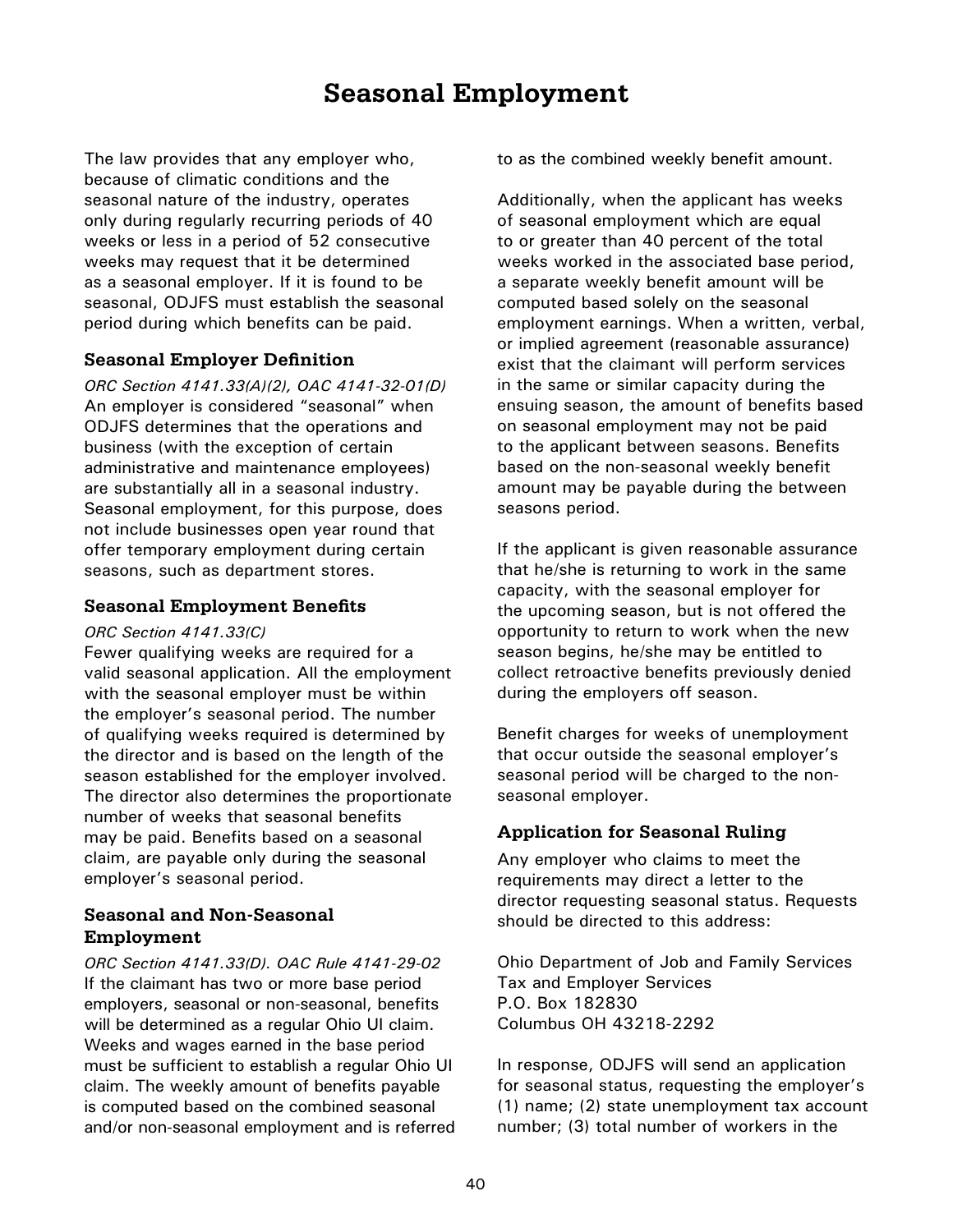<span id="page-45-0"></span>most recently completed season; (4) number of workers in the proposed seasonal industry in the most recently completed season; (5) number of workers who are in administrative and maintenance operations; (6) beginning and ending date of the proposed seasonal period; and (7) nature of the operations and business. This application must be submitted no later than 60 days prior to the start of the season for which seasonal status is requested.

If the application is approved, the employer is issued a written decision that will specify the season's starting date, the length of the season, the number of weeks of seasonal employment required for a valid seasonal claim, and the maximum seasonal benefits payable.

If the application is denied, the employer may appeal the ruling of the director within 30 days of the notice's mailing date.

If, upon reconsideration, the application is still denied, the employer may appeal to the UCRC. Such appeal must be filed within 30 days of the mailing date of the director's decision of reconsideration. The UCRC's decision then may be appealed to the Court of Common Pleas of Franklin County by filing a notice of appeal with the Clerk of Courts and the board within 30 days of the mailing date of the UCRC's decision.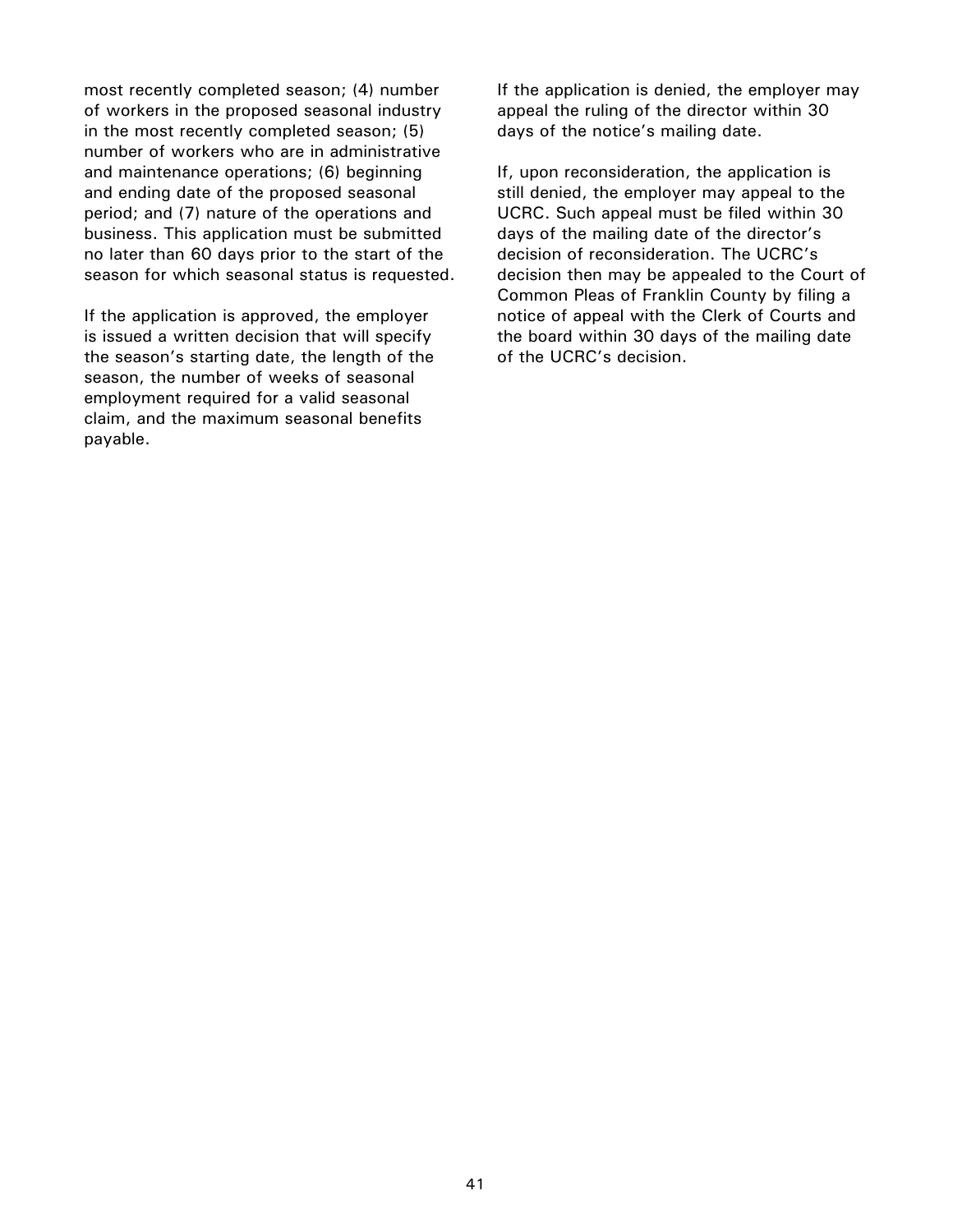# **Out-of-State Claims**

# **Interstate Claims**

#### *ORC Section 4141.28(A) and OAC Section 4141- 31-01*

A claimant residing and seeking work in a state other than the state where he or she worked in covered employment, may still file a claim against the state where the work was performed.

All states, including District of Columbia, Puerto Rico, the Virgin Islands and Canada, take their own claims either by telephone or over the Internet. For a listing of the states telephone numbers and website addresses, go to **[unemployment.cmt.ohio.gov/interstate\\_](https://unemployment.cmt.ohio.gov/interstate_info.html) [info.html](https://unemployment.cmt.ohio.gov/interstate_info.html)**.

After completing the initial application, the claimant will contact the state in which he or she resides or seeks work and comply with that state's laws, and register with that state's employment service/labor exchange system to seek work when required.

# **Combined Wage Claims**

*ORC Section 4141.43(H), OAC 4141-35-06* Individuals who have worked in covered employment during their base period in two or more states, the District of Columbia, Puerto Rico and/or the Virgin Islands may elect to combine employment covered by the various unemployment laws into one

claim, especially if that would enable them to qualify for benefits or to qualify for increased benefits. The unemployment law of the state responsible for paying the benefits on this type of claim will be used to determine the claimant's entitlement to benefits and the amount of benefits payable. All states whose wages were used to determine the claimant's entitlement to benefits will reimburse the state that makes the payments. To establish a combined wage claim, the applicant must apply for benefits with one of the states where the base period wages were reported.

When wage credits earned in Ohio are transferred to another state, the Ohio employer's account will be charged for its proportion of the benefits unless:

- 1. The Ohio employment would have been insufficient to qualify the individual for Ohio unemployment benefits; or
- 2. The Ohio contributory employer has filed a timely request for reconsideration to the charges and the claimant's separation has been determined by ODJFS to be disqualifying.

In these cases, charges to Ohio contributory accounts are transferred to the mutualized account.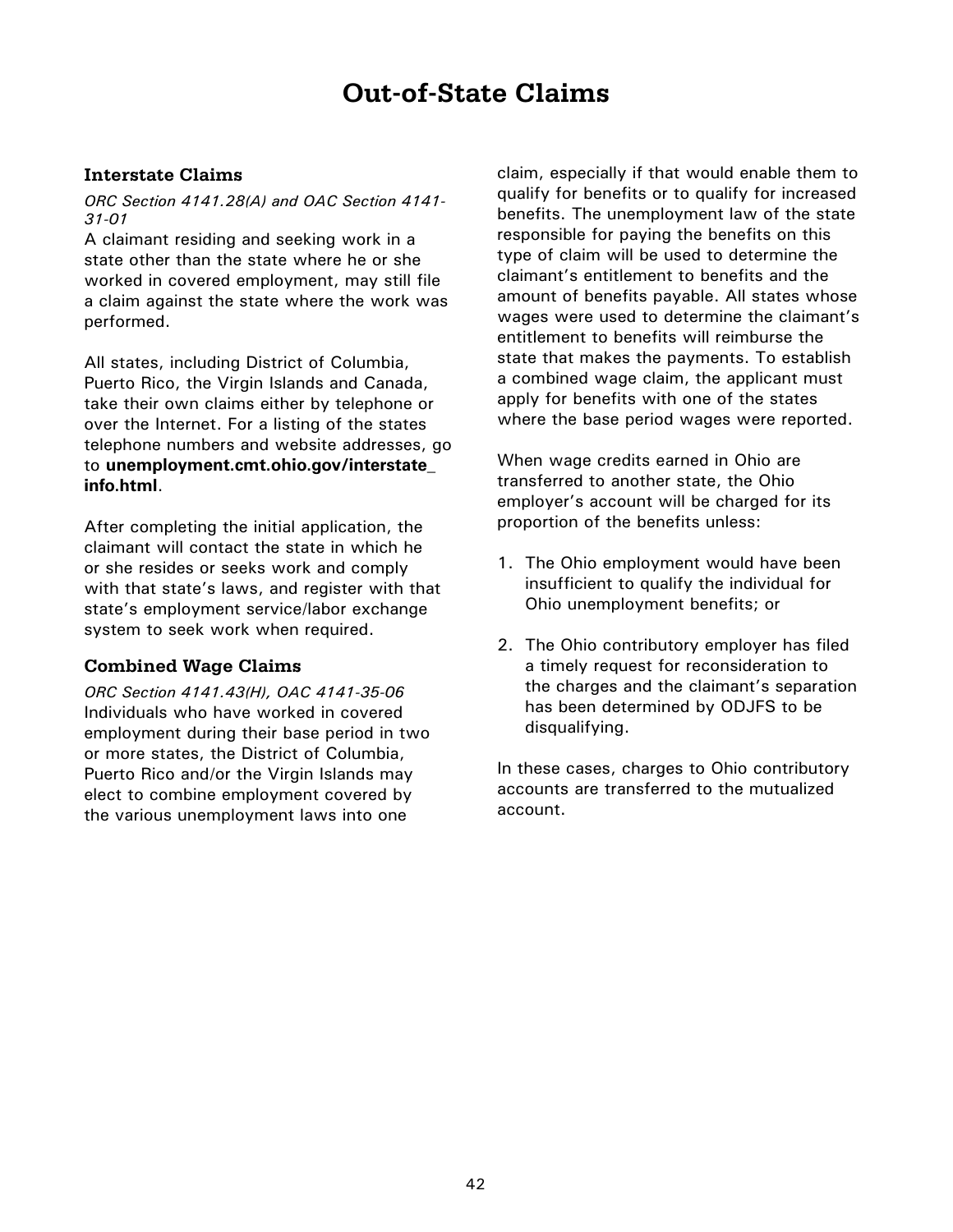# **SharedWork Ohio Program**

<span id="page-47-0"></span>SharedWork Ohio is a voluntary layoff avoidance program that allows workers to remain employed and employers to retain trained staff during times of reduced business activity. Under a SharedWork Ohio plan, eligible employers reduce affected employees' weekly hours between 10 and 50 percent. The participating employees work the reduced schedule, and the Ohio Department of Job and Family Services pays them a prorated unemployment benefit.

#### **Example**

ABC Company is approved for a SharedWork Ohio plan, which calls for a 20 percent reduction in hours. Bob works for ABC

Company and would have qualified for a weekly benefit amount of \$300 if under a full layoff. Under SharedWork Ohio, his benefit will be 20 percent of that, or \$60 a week.

The SharedWork Ohio program is not meant to be adopted indefinitely as an ongoing business practice, and law prohibits using it for seasonal or temporary employees. It also cannot supersede or conflict with other valid employment agreements.

Additional program information can be found at **[jfs.ohio.gov/ouc/SharedWorkOhio](http://jfs.ohio.gov/ouc/sharedworkohio/index.stm)** or by calling 866-733-0025, Option 3.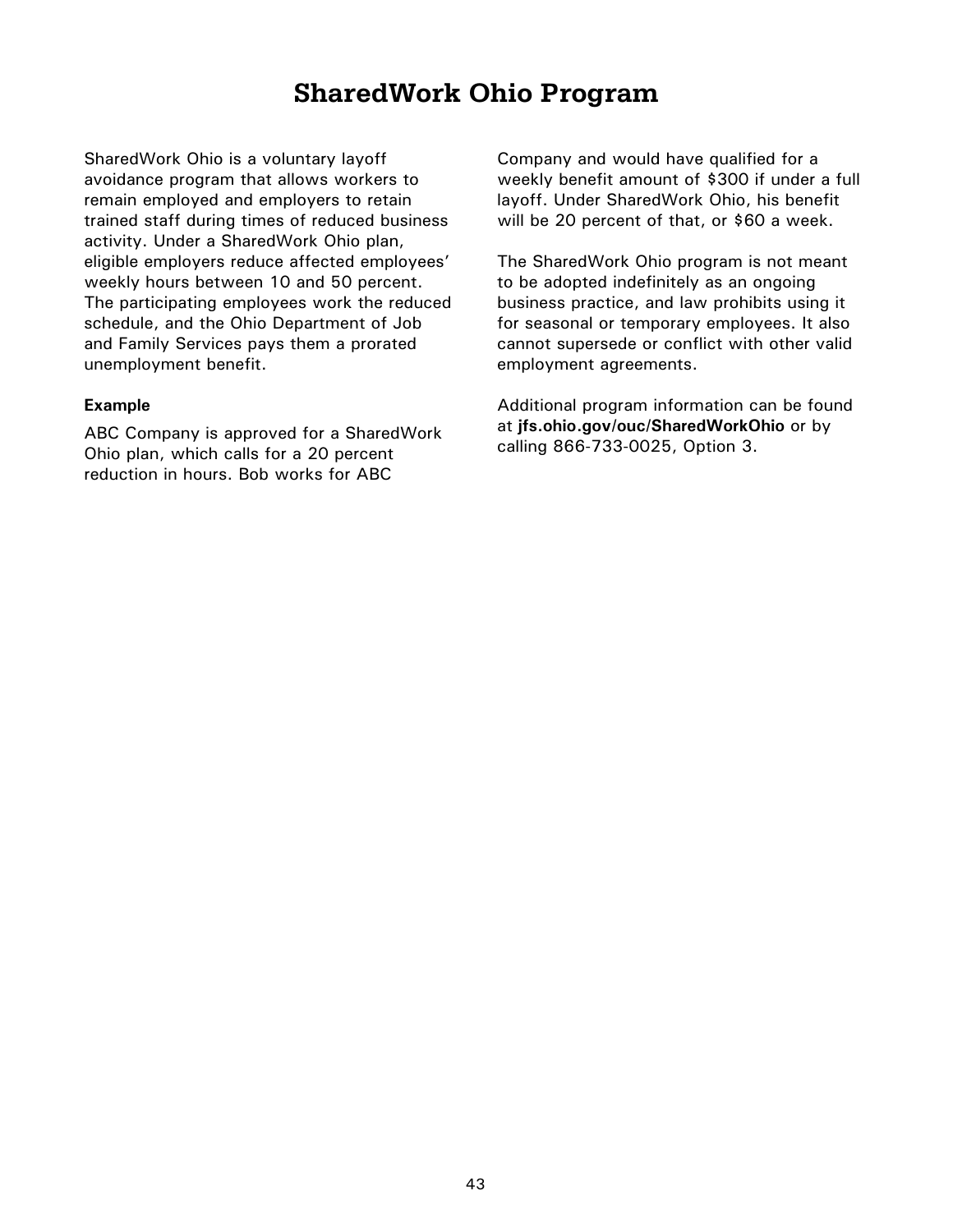# **The Employer's Role in Benefit Procedures**

# <span id="page-48-0"></span>**Maintain Employment Records**

*ORC Section 4141.18; OAC Rules 4141-23-02* The law requires each covered employer and non- covered employer to keep a true and accurate employment record of all his or her employees, including hours worked and wages paid, and to furnish this information to the department upon request. The employment record must be preserved and maintained for a period of not less than five years after the calendar year that remuneration is paid to employees.

# **Employment Record**

*ORC Section 4141.18; OAC Rules 4141-23-01, 4141-23-02, and 4141-23-03*

Accurate permanent employment and payroll records must be maintained by every employer who has one or more employees. These records must contain each employee's name and address, Social Security number, amount of gross earnings for each pay period before deductions for any purpose, date of payment and the amount of wages paid with respect to each separate pay period, the date(s) that services were performed for the employer, the date(s) hired or rehired or returned to work after a temporary layoff, the date that services were terminated and the cause of such termination, the time lost due to being unavailable for work, the character of the services performed by the employee, a division between covered and excluded employment when both such services appear in the same pay period, and the cash value of any remuneration paid instead of, or in addition to, cash wages. Payroll and employment records must be made available for audit at the employer's place of business during regular daytime business hours. When a business, or any part of a business, is discontinued the employer must advise the director of the location of the records.

# **Furnishing Information to the Department**

*ORC Section 4141.20 and 4141.24* Employers must provide the department with all employment information the department needs to administer the law. Employers who receive information request forms from the department must complete and return them to the department or explain in writing why they are unable to do so.

Employers that fail to respond timely and adequately to the Request to Employer for "Separation Information" will receive a determination notice for each occurrence. After three occurrences in a calendar year the employer may be penalized. The employer may appeal any of the determinations within 21 days of the mail date indicated on the notice.

# **Use of Separation Information Submitted by Employer**

Request forms completed by employers are used to determine the reason for separation. If the claimant's services for the employer were not covered under the law, this should be noted on the form with an explanation as to the reason for non-coverage. The employer should be careful when giving the reason(s) for separation. If the reason is other than "lack of work," the employer must describe completely the circumstances surrounding the separation. This information will be used by the department to determine whether the claimant was separated under disqualifying or non-disqualifying circumstances.

# **Charges to the Mutualized Account**

*ORC Sections 4141.29(H) and 4141.24(D)* The law provides that no contributory employer may be charged with benefits paid to an individual when the reason for the claimant's separation from such employment is determined to be disqualifying.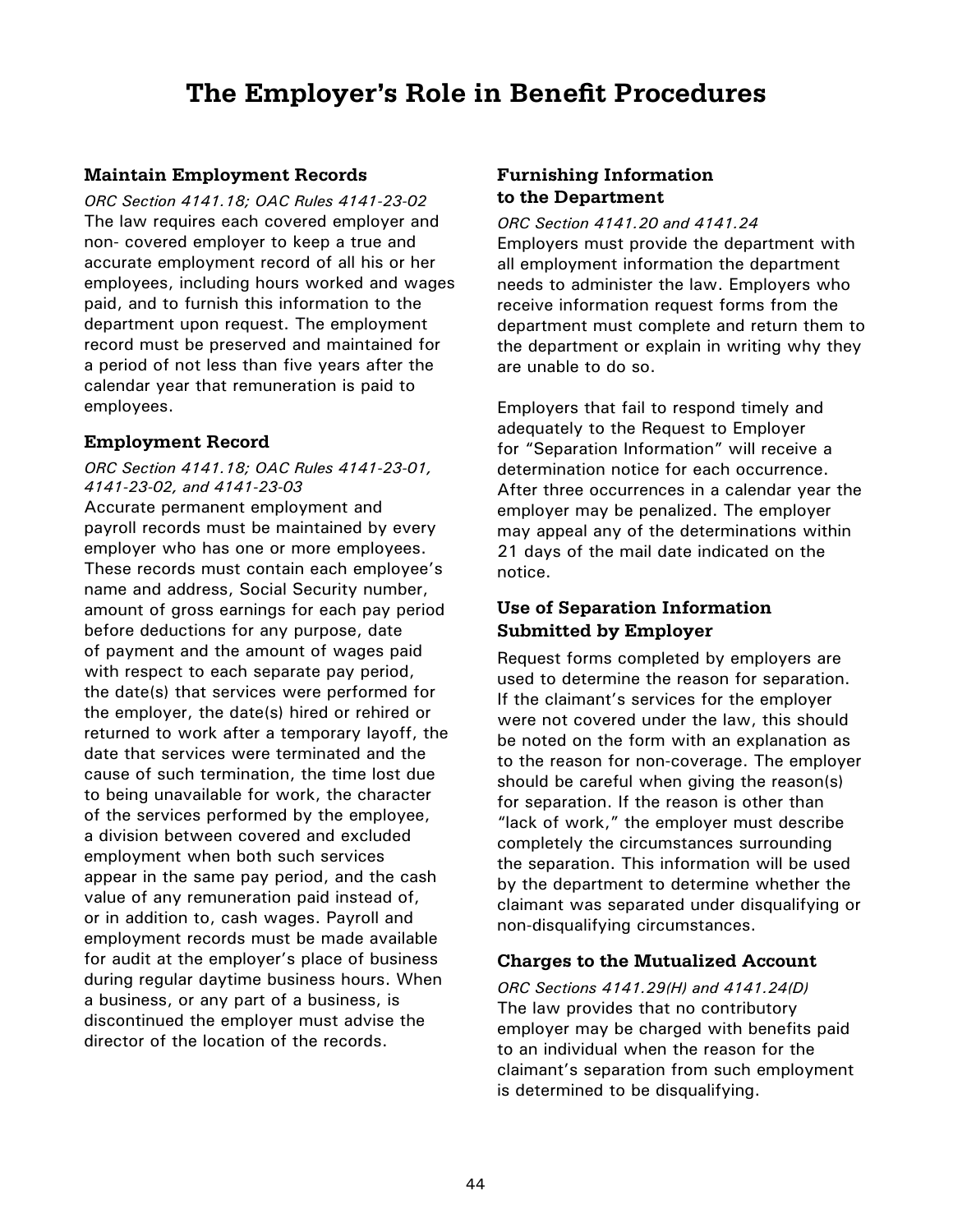<span id="page-49-0"></span>Additionally, the law provides that charges to the account of a base period contributory employer, with whom the claimant is employed part-time at the time the application for benefits is filed, shall be charged to the mutualized account when all of the following conditions are met:

- 1. The claimant also worked part-time for the employer during the base period;
- 2. The claimant is unemployed due to loss of other employment; and
- 3. The employer is not a reimbursing employer.

A reimbursing employer (nonprofit or public employer) cannot be relieved of charges except by court order.

# **Proportionate Charging of Benefits to Employer Accounts**

#### *ORC Section 4141.24(D)*

Charging provisions are on a proportionate basis. Under proportionate charging, each employer is charged an amount equal to the percentage of wages earned in that employment as related to the total wages earned in the base period for each benefit payment. For example, if the employer paid 75 percent of the base period wages, then 75 percent of benefits paid each week would be charged to that employer.

# **Monthly Summary of Charges to Employers**

*ORC Section 4141.24(D), OAC 4141-35-03* Once each month, a Notice of Benefits Paid and Charged to Employer is mailed to employers. The notice is also accessible at **[unemployment.ohio.gov](http://www.unemployment.ohio.gov)**. The notice will contain the claimant's name, Social Security number, date of payment, the calendar week for which the payment was made, the amount paid for that week, and the amount charged or credited. It also contains the total charges made to that employer during the current fiscal year (July 1 through June 30).

If an employer objects to a claimant being paid benefits or feels the employer should not

be charged for benefits, the employer must appeal the previously issued Determination of Unemployment Insurance Benefits. The appeal rights are included on that determination. You may view the determination and file a timely appeal online at unemployment.ohio. gov. Call any ODJFS adjudication centers for more information. A list of processing center phone numbers is provided in on page **[6](#page-59-0)0** of this booklet or online at **[jfs.ohio.gov/ouc/](http://www.jfs.ohio.gov/ouc/Processing_Offices_by_SSN.pdf) [Processing\\_Offices\\_by\\_SSN.pdf](http://www.jfs.ohio.gov/ouc/Processing_Offices_by_SSN.pdf)**.

If an employer wishes to take exception to any of the total monthly charges or total monthly credit amounts, the department must be notified in writing specifying the total(s) to which the employer takes exception. Additionally, if any Notice of Benefits Paid and Charged to Employer includes a claimant that never worked for the employer, the department must be notified in writing specifying the total(s) and any other clarifying information to support why the employer takes exception.

# **Nonprofit and Public Reimbursing Employers' Billing**

#### *ORC Section 4141.241(B)*

Reimbursing employers are billed monthly. The billing will indicate the total amount charged, minus any credits, to the employer during the previous period. These billings must be paid by the last day of the month in which the statement was received or the posted bonding will be invoked to recover the default in payment. Default in payment can also cause the organization to lose its status as a reimbursing employer.

If not paid when due, such billings will bear interest at the annual rate of 14 percent compounded monthly.

The employer can file an exception to the amount billed within 15 days on the basis of an accounting error but cannot use the billing notice as a basis for questioning a claimant's entitlement to benefits.

To pay your monthly statement online, please visit **eri[c.ohio.gov](https://eric.ohio.gov/)**.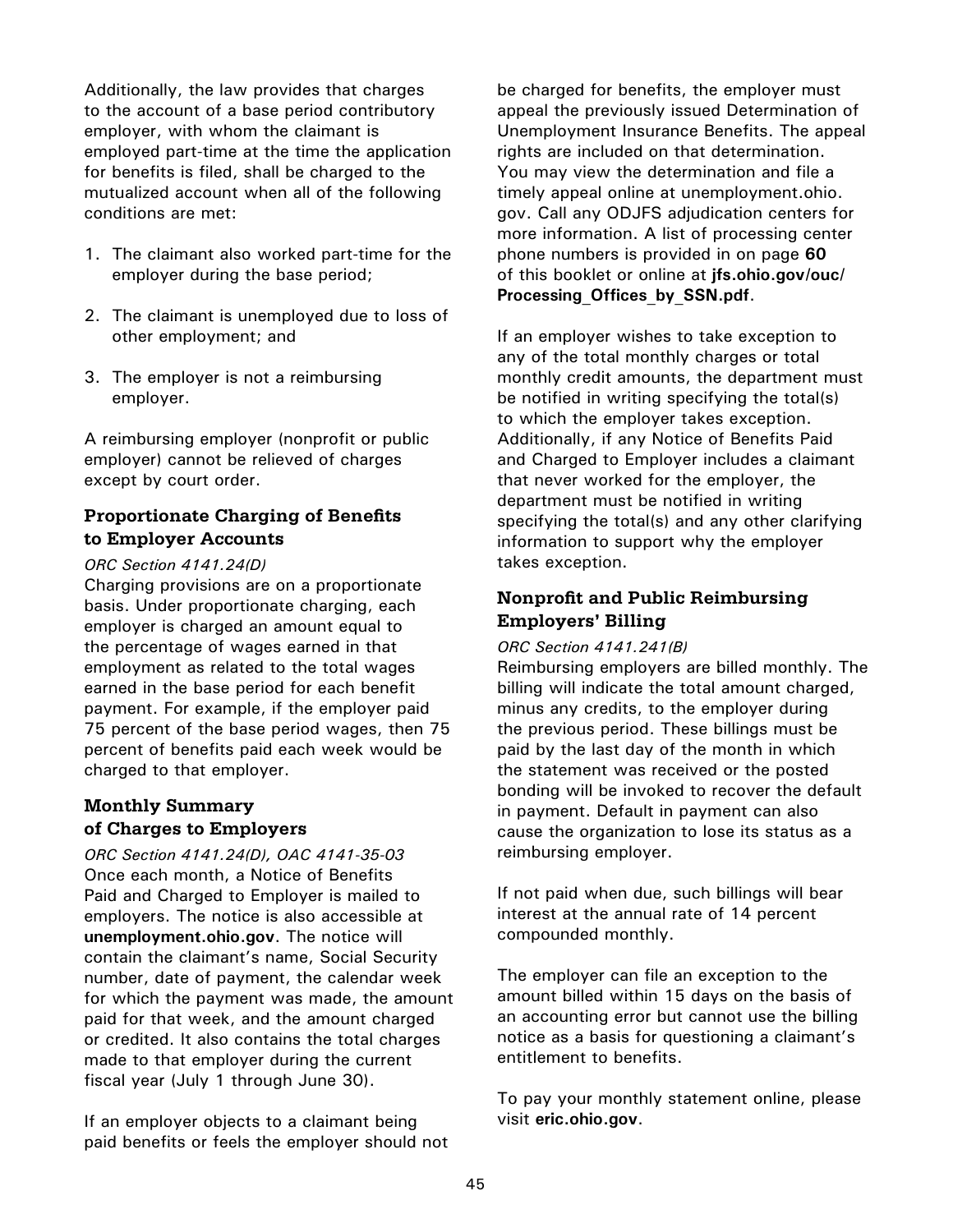# <span id="page-50-0"></span>**Eligibility Notice**

#### *ORC Section 4141.28(F)*

The law provides that any base period employer or subsequent employer who has knowledge of specific facts that affect any claimant's rights to receive benefits for any week may notify the department.

In order for the base period or separating employer that raised the issue to be an interested party to a determination resulting from the issue that was raised, the eligibility notice must be timely filed. An eligibility notice is timely if it is postmarked prior to, or received within 45 days after, the end of the week with respect to which the issue occurred. (NOTE: Issues such as potential fraud will be investigated even if the notice is filed beyond 45 days.)

Additionally, ODJFS policy requires eligibility notices to meet specific validity criteria for employers to be interested parties. **All** of the requirements listed below must be met:

- 1. **The information must be provided in writing**. ODJFS will accept written correspondence (including fax, emails, notes, etc.) as eligibility notices. Employers are encouraged to use the department's online format to submit notices, but failure to use this does not negate the validity of the notice.
- 2. **The informant must have first-hand knowledge of the information**. If the information on the notice is not being provided by an individual with first-hand knowledge of that information, he or she must be able to identify the individual who does have first-hand knowledge. The online format of the eligibility notice is designed to collect this information.
- 3. **The notice must provide the name and a method for contacting the informant and, if different, the source**. The information must include the identity of the informant and how the department can reach him or her. If the person with first-hand knowledge of the information is someone other than the informant, the informant must be willing and able to provide the department with a method of contacting the source.
- 4. **The notice must provide specific and detailed information that is potentially disqualifying**.
- 5. **The notice must appear to be reliable and credible**. The ODJFS adjudicator will use his or her best judgment in determining the credibility of the information received.

# **Suspense Account**

#### *ORC Section 4141.24(D)(3)*

When benefits have been allowed and an appeal has been filed on the allowance, benefits will be paid pending the outcome of the appeal. Payments will be stopped if the appealed decision disallows the benefits. In these cases, the benefits in question are charged to the employer's account pending the outcome of the appeal. Also, if the appeal has not been finally settled by the following June 30, the cutoff date on charges for the computation of next year's rates, the charges are removed from the employer's account and charged to a suspense account. This prevents the benefits that are in dispute from adversely affecting the employer's rate of the next year. When the case is finally settled, the benefit charges are removed from the suspense account and either recharged to the employer or to the mutualized account, depending upon the final decision. This provision of the law is not applicable to reimbursing employers as none of the charges made to their accounts can be mutualized, except as provided in ORC Section 4141.24(D)(2).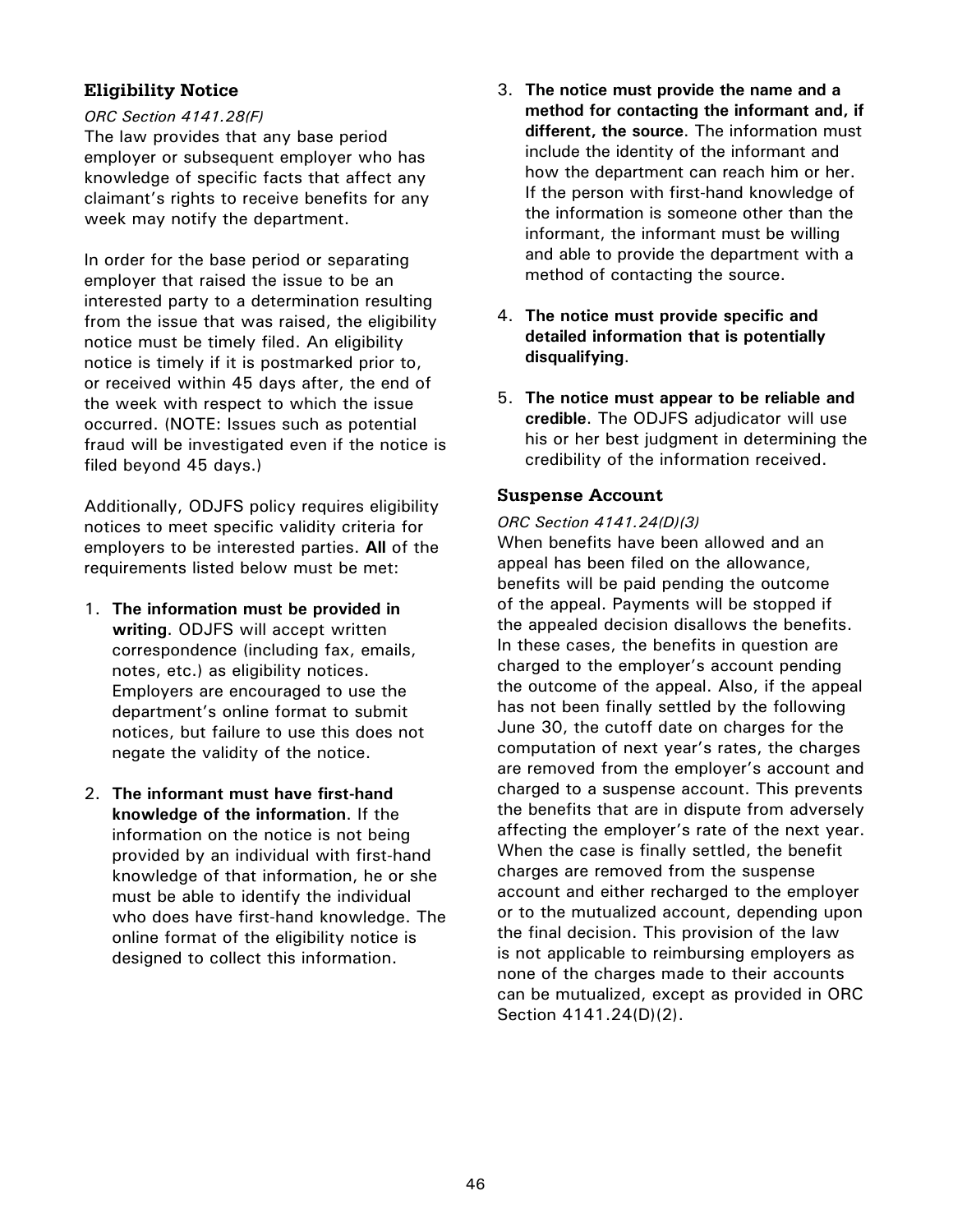# <span id="page-51-0"></span>**Request for Information on Additional Claim**

*ORC Section 4141.28(E) and 4141.01(F)* A claimant who returns to work and subsequently loses that job may reopen a claim any time within the existing benefit year established when the application was allowed after the claimant's original separation. This is described in the law as an "additional" claim.

At the time the claimant reopens the claim, the reason for the claimant's present unemployment must be stated so that a determination of the additional claim can be made. To obtain this information, the agency may mail a "Request to Employer for Separation Information" to each employer for whom the claimant has worked during the most recent six weeks of employment since filing the preceding claim. The employer is notified of the disposition of the additional claim on a Determination of Benefits form and has the right to appeal this determination.

When benefits are paid on an additional claim, charges are made against the account of base period employers and not against the accounts of employers for whom the claimant worked after the application had been allowed and the benefit year established. These employers could become liable for charges in a succeeding base period and benefit year.

# **Special Audits and Investigations**

#### *ORC 4141.18*

Every year, several thousand employers are selected for audits to verify that they have correctly reported the number of their employees and those employees' earnings. Ohio law not only requires employers to maintain these records, but it also requires them to provide those records to ODJFS so that they may be inspected. The audits are a good opportunity for employers to ask

questions about UI law. Auditors look at a variety of documents and records to verify that any payments made to workers were reported correctly. If you are selected for an audit, the scheduling letter will state the time period for which records must be provided. In order to help the audit process go as smoothly and quickly as possible, please have all requested records available.

ODJFS maintains a field staff of auditors and investigators to conduct regular audits and investigations of claims to determine whether payments were correct and valid. These audits include a computer cross-match of employers' wage data reports with information reported by claimants. In addition to reviewing claim records, ODJFS auditors interview claimants and employers, examine payroll records and review work-search activity to verify payment accuracy.

ODJFS also investigates allegations that individuals are receiving unemployment benefits illegally. Anyone who has knowledge of an individual receiving benefits illegally may report it by any of the following methods:

#### **Website:**

**[jfs.ohio.gov/fraud](http://www.jfs.ohio.gov/fraud)** 

#### **Telephone:** 1-800-686-1555

#### **Email:**

**[ucbenprotest@jfs.ohio.gov](mailto:ucbenprotest%40jfs.ohio.gov?subject=)**

#### **Fax:**  614-752-4808

#### **Mail:**

Benefit Payment Control/ Investigations Ohio Department of Job and Family Services P.O. Box 1618 Columbus, OH 43216-1618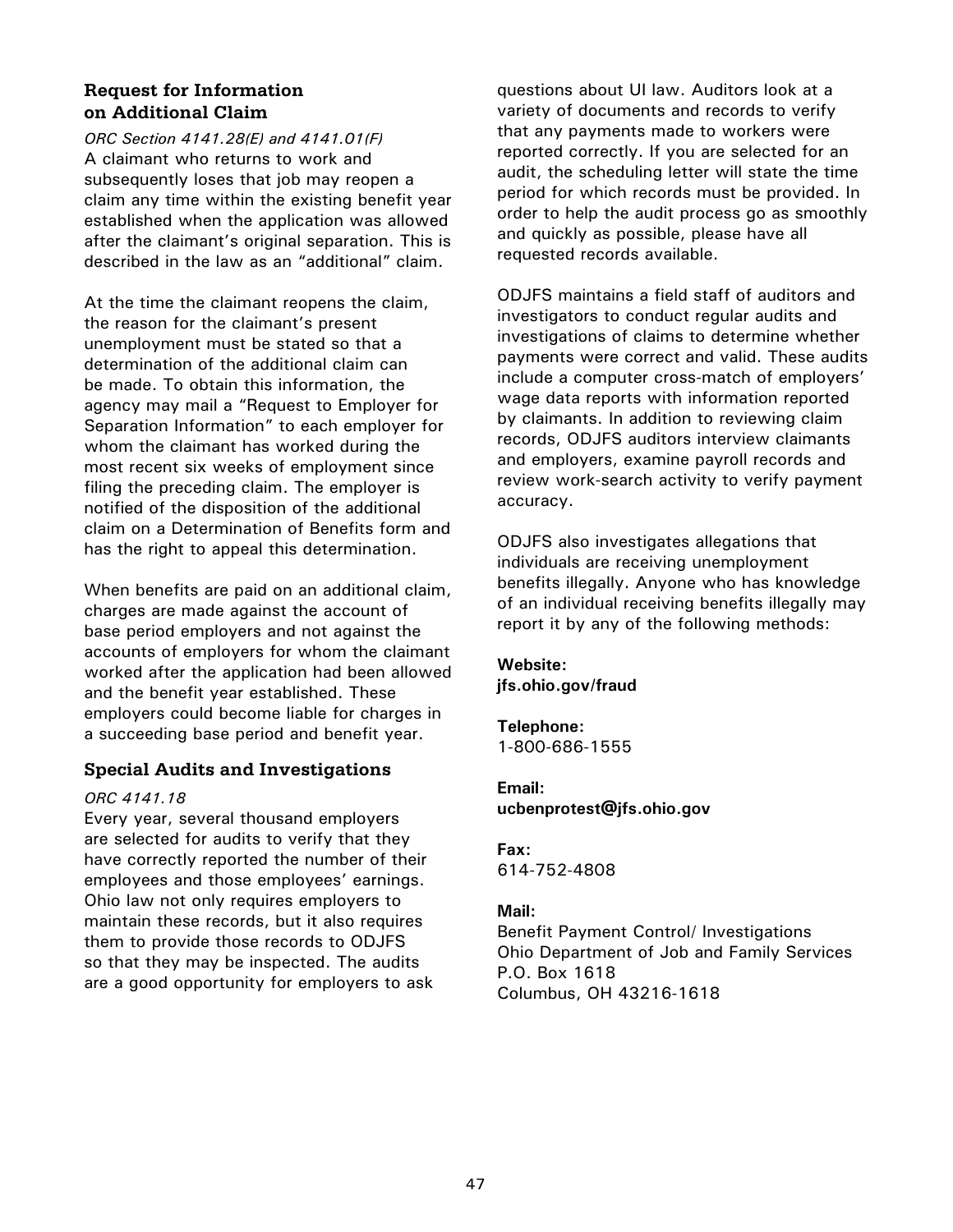# **Benefit Notices and Appeals**

<span id="page-52-0"></span>The law includes two important provisions regarding benefit determination notices and appeals that can be made against those determinations. One provides for the prompt notification of all interested parties when a determination or ruling is made regarding a claimant's eligibility, and the other provides the right of appeal of such determinations.

# **Interested Party**

#### *ORC Section 4141.01(I)*

"Interested party" as defined by law means that claimant and any employer to whom notices must be sent. The department must notify all interested parties when a determination is made involving the validity of an application, the claimant's potential entitlement, charges to the employer, and the disposition of a first claim, or additional claim. Such notices and appeal steps are described in the paragraphs that follow.

#### **Determination of Benefit Rights**

#### *ORC Section 4141.28(D)*

The claimant, the most recent employer, and/ or base period employer(s) will be notified when a determination of the claimant's benefit rights is made. The determination will inform the interested parties whether the application has been allowed or disallowed. If it is disallowed, the reason(s) will be stated on the determination. If allowed, the determination will show the claimant's average weekly wage, dependency class, weekly benefit amount, total benefits payable, the weeks and wages for each of his or her base period employers, and the reason for the worker's unemployment.

The employer's copy of this determination will display the same information, except that instead of showing weeks and wages for each base period employer, the total amount chargeable and proportional charge related to each base period employer's account are displayed. Upon receipt of this determination, the employer may request relief of charges if the claimant was separated from employment for potentially disqualifying reasons (refer to "[Reason for Unemployment](#page-29-0)" on page **25** and "Right of Appeal, below").

In cases where the director has reason to believe that the unemployment of individuals is due to a labor dispute, an expedited hearing may be scheduled on the labor dispute issue and a decision rendered by a department hearing officer. In such cases, interested parties may appeal directly to the UCRC within 21 days after the hearing officer's decision is mailed.

# **Payment of Benefits**

#### *ORC Section 4141.28(I)*

When the determination allows benefits, payments will be made until such time as an appeal is filed and the resultant decision disallows benefits. The filing of the appeal does not stop the payment of benefits automatically. Payments are continued until the decision on an appeal is known; then payments are continued or stopped in accordance with the terms of the decision.

# **Right of Appeal**

#### *ORC Section 4141.281*

Both the claimant and the employer have the right to appeal when they are interested parties and receive any of the notices mentioned. The levels of appeals are (1) appeal to ODJFS; (2) appeal to a hearing officer of the UCRC; (3) request for review by the three-member UCRC; and (4) appeal to the courts. The claimant and the employer have the right to present evidence at each determination and appeal level. When a case is before the courts, it is heard on the evidence developed before the UCRC and will include the evidence developed in the administrative determination process. No new evidence will be considered.

# **Request for Appeal**

#### *ORC Section 4141.281*

Any interested party may request a written appeal of a determination when it is believed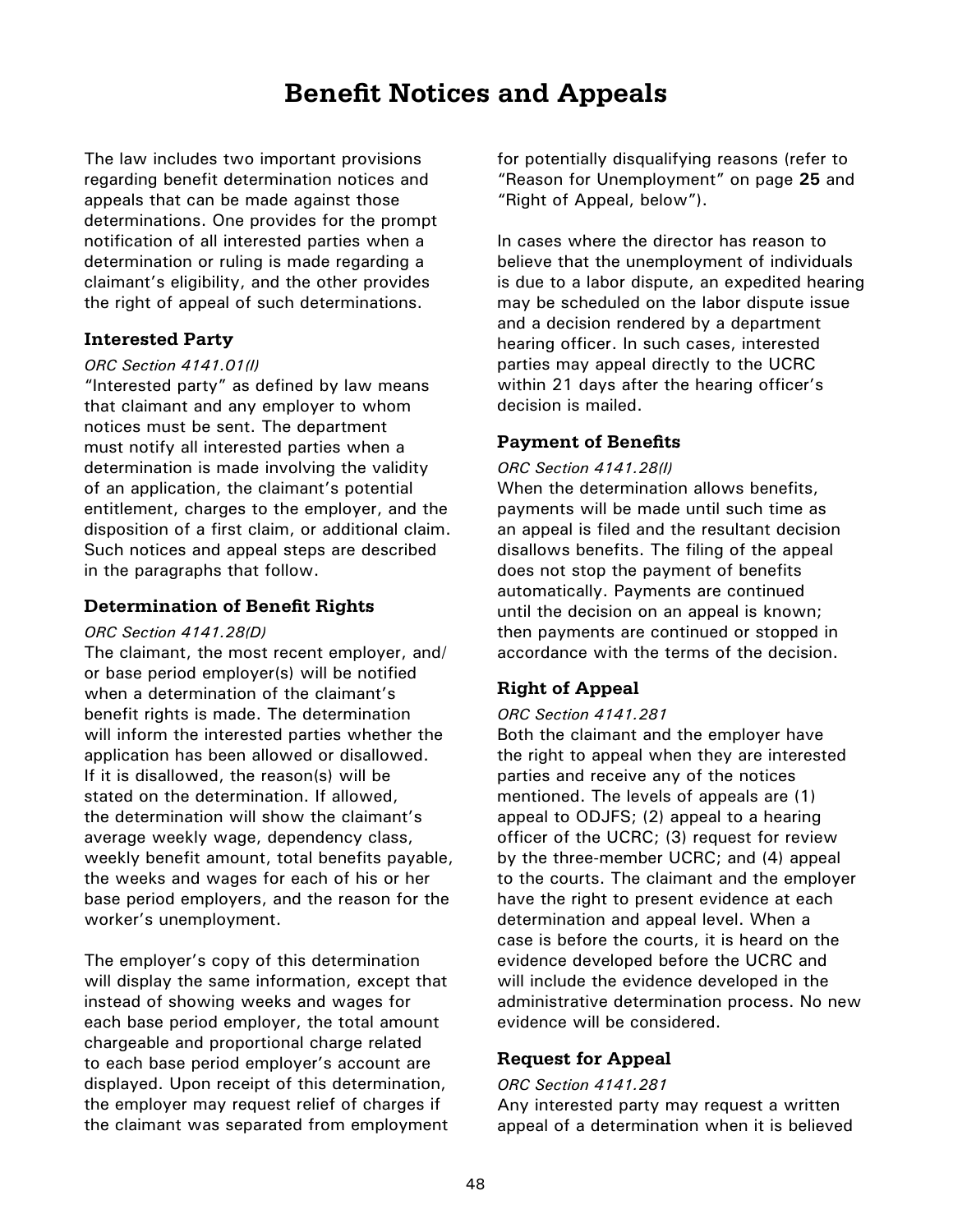<span id="page-53-0"></span>the determination is not in accord with the facts or the law. Such request must be filed within 21 days after the notice of determination was mailed to the last known post office address. If the 21st day falls on a Saturday, Sunday or legal holiday, the appeal period is extended to include the next scheduled workday. In addition, when an interested party provides certified medical evidence stating that the interested party's physical condition or mental capacity prevented the interested party from filing the appeal during the 21-day appeal period, the appeal period is extended to 21 days after the end of the physical or mental condition and the appeal is considered as timely filed if filed within that period.

Likewise, if it is shown that an interested party did not receive the written decision or determination within the appeal period, the appeal period is extended to 21 days after the interested party receives notice. The appeal must be in writing and outline the reason for the appeal. This may be done by letter, by fax, or via the Internet at **[unemployment.ohio.gov](http://www.unemployment.ohio.gov)**.

#### **Redetermination**

#### *ORC Section 4141.281(B)*

The appeal will first be directed to ODJFS for review. After it reviews the appeal, ODJFS has two options. The agency can forward the appeal to the UCRC for a formal hearing, or it can issue a redetermination. ODJFS has 21 days from the date it receives the appeal to issue a redetermination. After 21 days, if a redetermination has not been issued, the case is sent to the UCRC for review. Whenever a file is sent to the UCRC, UCRC can either schedule a hearing or, if it believes the case does not warrant a hearing, send it back to ODJFS for a redetermination.

If ODJFS needs additional facts to issue a redetermination, it will contact all interested parties and give them an opportunity to respond or provide additional information. Unless an appeal to the UCRC is filed within 21 days after the redetermination is mailed, it becomes final and cannot be changed.

Exceptions to this rule include the following:

- 1. ORC Section 4141.28(G). The claimant's determination of benefit rights shall be amended upon receipt of correct wage information at any time within the claimant's benefit year and any benefits paid and charged to an employer's account shall be adjusted back to the benefit year beginning date.
- 2. ORC Section 4141.28(G). Upon discovery within the claimant's benefit year of an error in an employer's report (other than a report to correct wage information), or any typographical or clerical error in a decision, the department shall issue a corrected determination.

# **Depositions, Oaths and Subpoenas**

#### *ORC Section 4141.17*

The law provides that ODJFS and the UCRC may administer oaths, certify to official acts, take depositions, issue subpoenas and compel attendance at a hearing and testimony by witnesses. When a witness refuses to attend or testify or to produce books or papers, contempt proceedings may be instituted by (1) the court of common pleas of the county where the individual resides or is found, (2) the court of appeals that has jurisdiction over the county, or (3) a judge.

# **Unemployment Compensation Review Commission**

#### *ORC Section 4141.06*

The UCRC is an independent fact-finding and review body established by Ohio UI law. It is composed of three members approved by the governor. The function of the UCRC is to act as a reviewing authority on appeals from decisions issued by the director, or on requests referred to the commission as appeals by the director. The UCRC has the authority to appoint hearing officers to conduct hearings on appeals and to render decisions on these appeals. In addition to benefit determinations, the UCRC also hears appeals with respect to employer liability under the law, contribution rates, refunds, seasonal employment classification, labor disputes and benefit charges.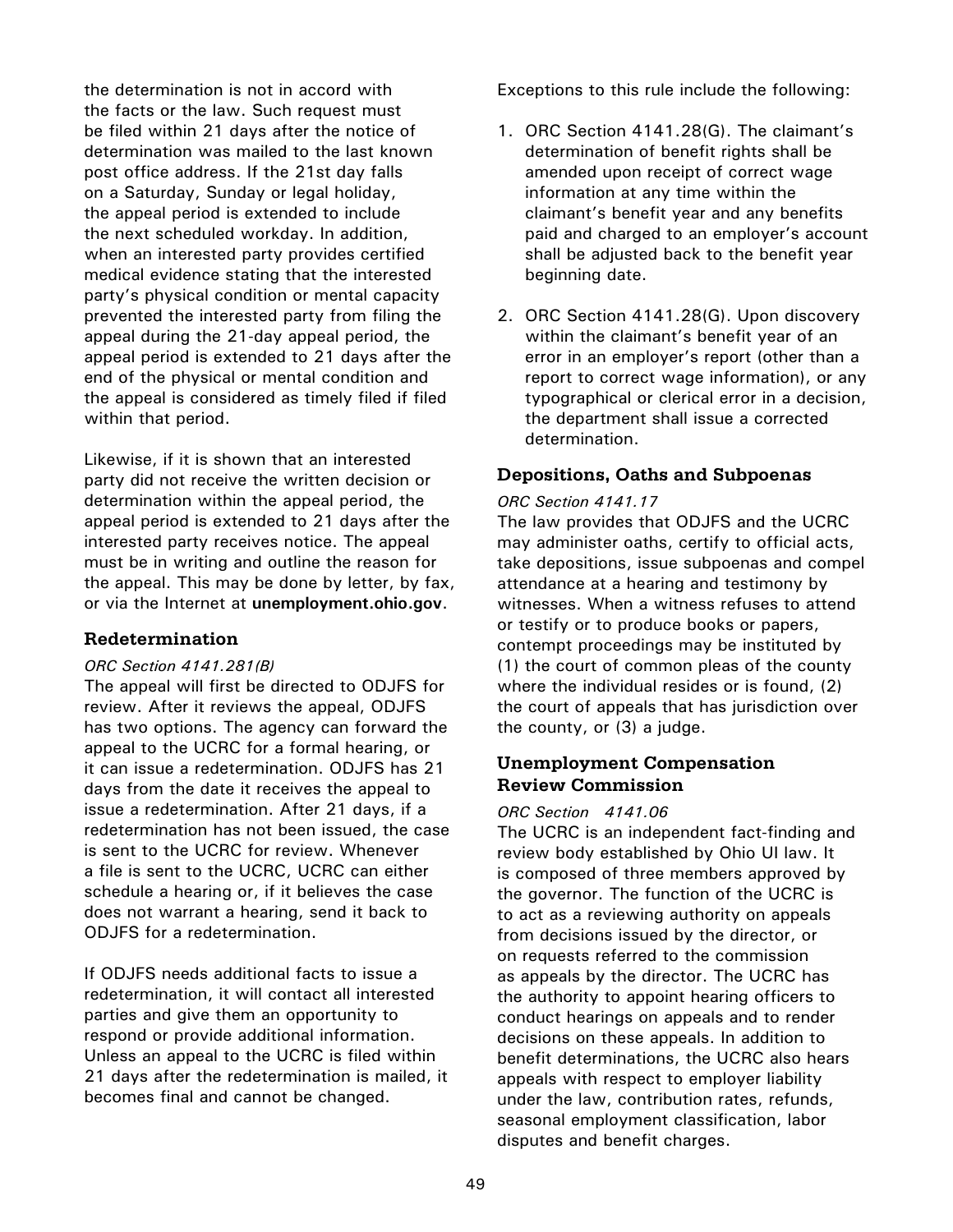#### First Stage Appeals:

*ORC Section 4141.281(C)* 

An appeal to the commission from a redetermination in any benefit case must be made in writing within 21 days of the mailing date of the redetermination. The appeal must state that a review of the redetermination is desired and give the reason(s). Appeals may be filed with the commission; with the department, with an employment office in another state, the District of Columbia, Puerto Rico, the Virgin Islands; or with an employee of the unemployment insurance commission of Canada. If the appeal is timely and is accepted by the commission as an appeal, the case will be assigned to a hearing officer for hearing.

# Hearing by a Hearing Officer:

*ORC Section 4141.281(D)*

The law provides that all interested parties must be notified in advance of the hearing officer's hearing and must be given reasonable opportunity for a fair hearing after which the hearing officer will affirm, modify or reverse the decision of the director or the deputy of the director in the manner that appears just and proper. All testimony is taken under oath and the hearing proceedings are recorded, but normally the testimony is not transcribed unless there is a further appeal.

If the party appealing fails to appear at the hearing, the appeal will be dismissed if notice of the hearing was mailed to the party's last known address and good cause for such failure is not shown to the commission within 14 days after the hearing date.

If the other party fails to appear at a hearing, the commission will proceed with the hearing and issue a decision provided that due notice of the hearing was mailed to the party's last known address and good cause for failure to appear is not shown within 14 days after the scheduled hearing. Where a party requests the scheduling of a hearing in the evening because he or she is employed during the day, the hearing will be scheduled for a time when he or she is not working.

Decision to Interested Parties:

*ORC Section 4141.281(C)(3)*  The hearing officer notifies all interested parties of the decision and gives the reason(s) it was made. The decision becomes final unless within 21 days of the decision mailing date the UCRC takes the claim to itself on its own motion or an application to institute further appeal is filed with the commission by an interested party and the appeal is allowed by the UCRC.

# Second Stage Appeals:

*ORC Section 4141.281(C)(4)*  A further appeal from the decision of the hearing officer may be completed by any interested party or agency to institute further appeal to the three member commission. When a timely application to institute a further appeal from the decision of the hearing officer is filed, the UCRC may allow or deny the application to appeal.

If it allows the appeal, the UCRC can base its decision on the record prepared at the hearings before the hearing officer or it may schedule a new hearing. The UCRC's decision is mailed to all interested parties. The decision becomes final unless an interested party, within 30 days of the decision mailing date, files an appeal with the court.

# **Appeal to Court**

# *ORC Section 4141.282*

Any interested party may file a notice of appeal of the UCRC's decision to a court of common pleas within 30 days after the UCRC's decision was mailed. Within 30 days of filing the notice of appeal, the appellant shall mail a copy of the notice to the UCRC and to all interested parties stated in the UCRC's decision, by certified mail, and file proof of the notice mailing with the clerk. If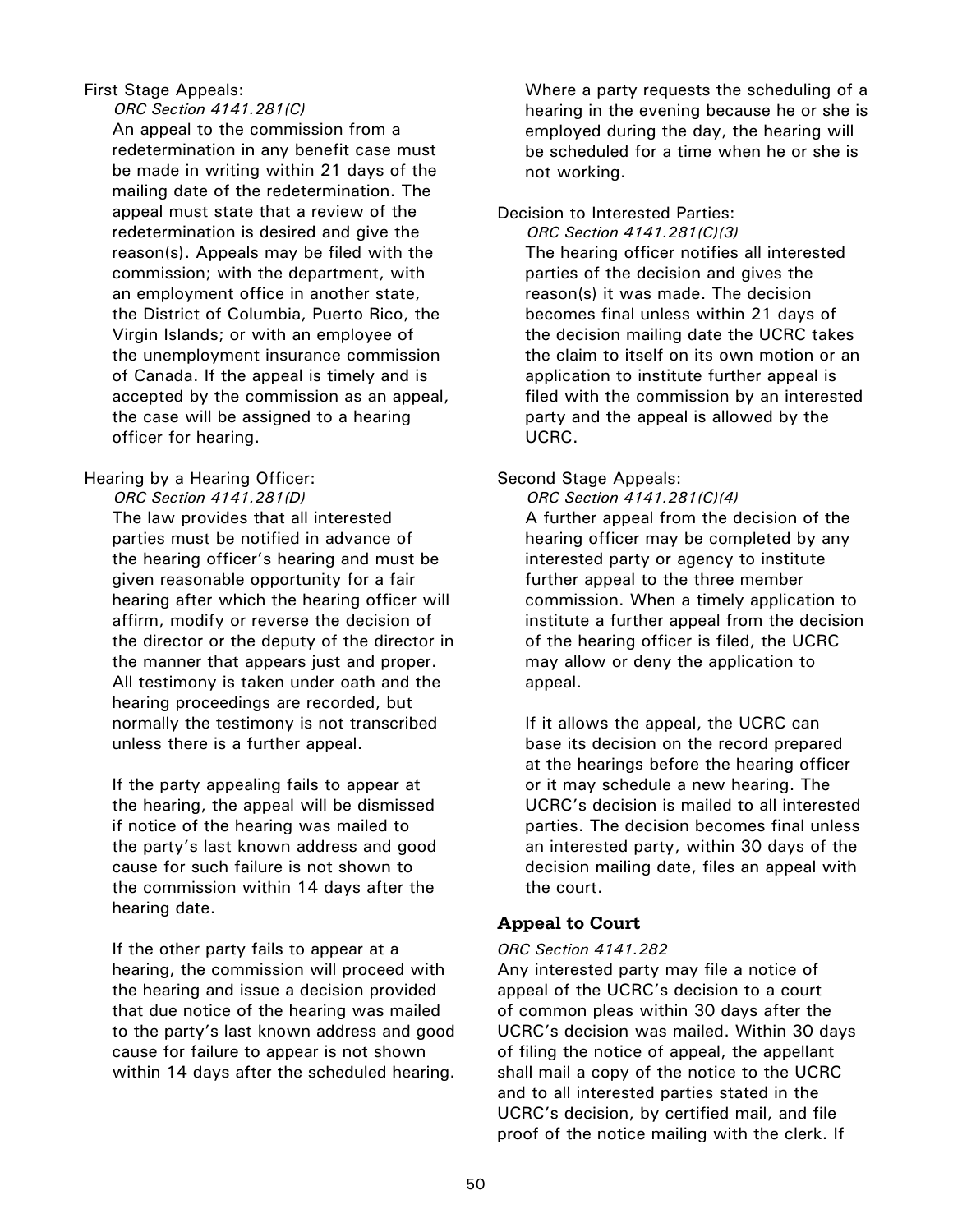the appellant is a claimant, the appeal may be taken to the court of common pleas in the county where he or she is a resident or was last employed. If the appellant is an employer, the appeal may be taken to the court of common pleas where the employer resides or has its principal place of business. No new testimony will be heard by the court of common pleas. The court will review the certified transcript of the record of the proceedings and briefs filed by the parties and then render a decision. An interested party has the right to appeal the decision of the court of common pleas to courts of higher level, as in civil cases.

# **Representation by an Agent**

#### *ORC Section 4141.281(D)(7)*

Any appeal or request for review may be executed by an authorized agent on behalf of an employer, a claimant or a group of claimants. If an appeal is filed on behalf of a group of claimants, the application or request must state the date of the determination being appealed and must identify each claimant by name and Social Security number.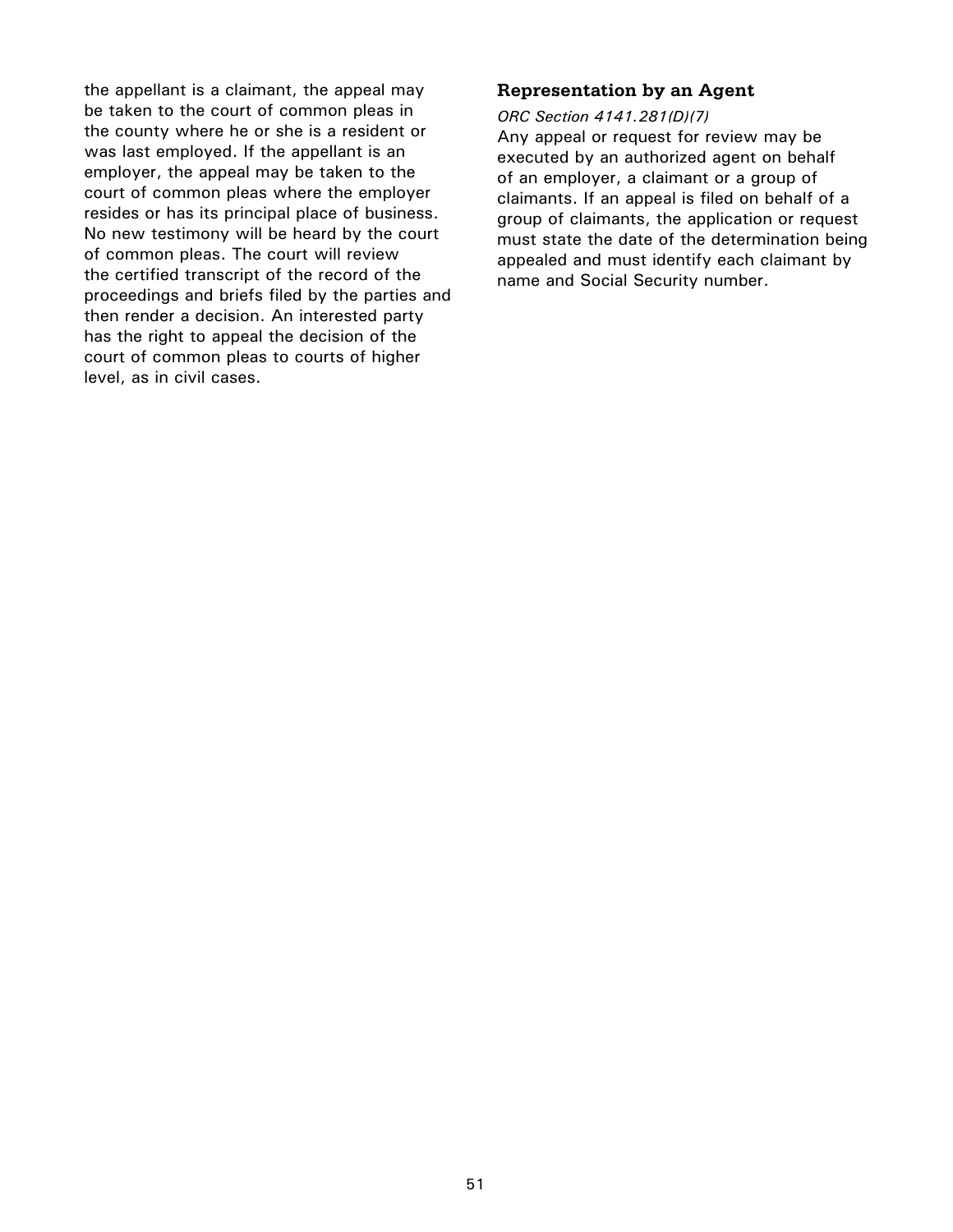# **Courts and Their Locations**

#### <span id="page-56-0"></span>**COURTS OF THE COMMON PLEAS**

Clerk of Courts (NAME OF COUNTY) County Court of Common Pleas (CITY), Ohio (ZIP CODE)

**COURTS OF APPEALS**

Office of Clerk of Courts

(NUMBER) District (CITY), Ohio (ZIP CODE)

**SUPREME COURT OF OHIO**

Clerk's Office Supreme Court of Ohio 30 East Broad Street Columbus, Ohio 43215

**SUPREME COURT OF THE UNITED STATES**

Clerk's Office Supreme Court of the United **States** One First Street, N.E. Washington, D.C. 20543

#### **Common Pleas Courts of Ohio**

| County         | City              | County        | City                 | County       | City                  |
|----------------|-------------------|---------------|----------------------|--------------|-----------------------|
| Adams          | <b>West Union</b> | Hamilton      | Cincinnati           | Noble        | Caldwell              |
| Allen          | Lima              | Hancock       | Findlay              | Ottawa       | Port Clinton          |
| Ashland        | Ashland           | Hardin        | Kenton               | Paulding     | Paulding              |
| Ashtabula      | Jefferson         | Harrison      | Cadiz                | Perry        | New Lexington         |
| <b>Athens</b>  | Athens            | Henry         | Napoleon             | Pickaway     | Circleville           |
| Auglaize       | Wapakoneta        | Highland      | Hillsboro            | Pike         | Waverly               |
| <b>Belmont</b> | St. Clairsville   | Hocking       | Logan                | Portage      | Ravenna               |
| <b>Brown</b>   | Georgetown        | Holmes        | Millersburg          | Preble       | Eaton                 |
| <b>Butler</b>  | Hamilton          | Huron         | Norwalk              | Putnam       | Ottawa                |
| Carroll        | Carrollton        | Jackson       | Jackson              | Richland     | Mansfield             |
| Champaign      | Urbana            | Jefferson     | Steubenville         | <b>Ross</b>  | Chillicothe           |
| Clark          | Springfield       | Knox          | Mt. Vernon           | Sandusky     | Fremont               |
| Clermont       | Batavia           | Lake          | Painesville          | Scioto       | Portsmouth            |
| Clinton        | Wilmington        | Lawrence      | Ironton              | Seneca       | <b>Tiffin</b>         |
| Columbiana     | Lisbon            | Licking       | Newark               | Shelby       | Sidney                |
| Coshocton      | Coshocton         | Logan         | <b>Bellefontaine</b> | <b>Stark</b> | Canton                |
| Crawford       | <b>Bucyrus</b>    | Lorain        | Elyria               | Summit       | Akron                 |
| Cuyahoga       | Cleveland         | Lucas         | Toledo               | Trumbull     | Warren                |
| Darke          | Greenville        | Madison       | London               | Tuscarawas   | New Philadelphia      |
| Defiance       | Defiance          | Mahoning      | Youngstown           | Union        | Marysville            |
| Delaware       | Delaware          | <b>Marion</b> | Marion               | Van Wert     | Van Wert              |
| Erie           | Sandusky          | Medina        | Medina               | Vinton       | McArthur              |
| Fairfield      | Lancaster         | Meigs         | Pomeroy              | Warren       | Lebanon               |
| Fayette        | Washington C. H.  | Mercer        | Celina               | Washington   | Marietta              |
| Franklin       | Columbus          | Miami         | Troy                 | Wayne        | Wooster               |
| Fulton         | Wauseon           | Monroe        | Woodsfield           | Williams     | Bryan                 |
| Gallia         | Gallipolis        | Montgomery    | Dayton               | Wood         | <b>Bowling Green</b>  |
| Geauga         | Chardon           | Morgan        | McConnelsville       | Wyandot      | <b>Upper Sandusky</b> |
| Greene         | Xenia             | Morrow        | Mt. Gilead           |              |                       |
| Guernsey       | Cambridge         | Muskingum     | Zanesville           |              |                       |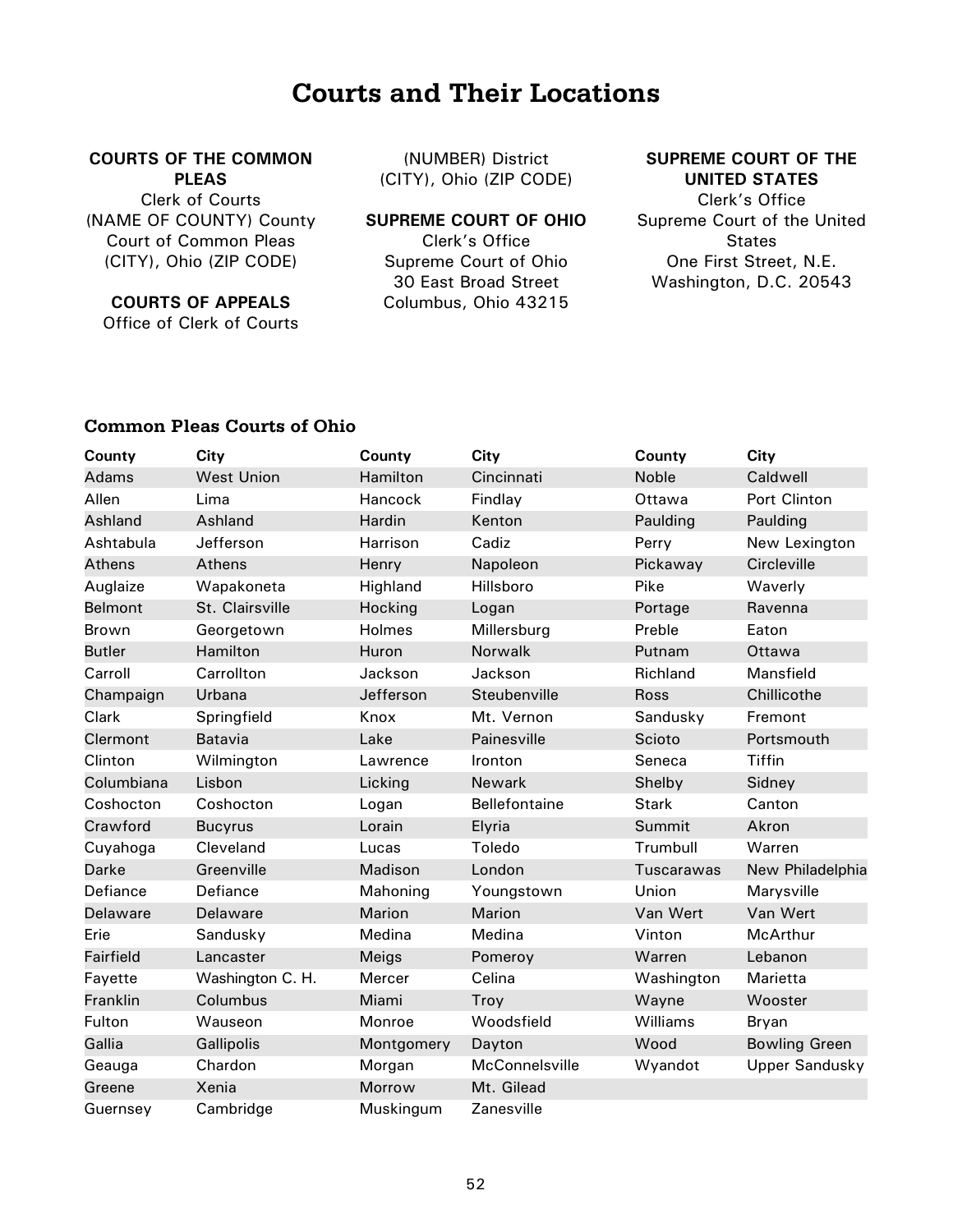# **Courts of Appeals in Ohio**

| <b>District</b> | <b>Counties Served</b>                                                                                                                                   | Location                        |
|-----------------|----------------------------------------------------------------------------------------------------------------------------------------------------------|---------------------------------|
| First           | Hamilton                                                                                                                                                 | Cincinnati                      |
| Second          | Champaign, Clark, Darke, Greene                                                                                                                          | Dayton, Miami and<br>Montgomery |
| <b>Third</b>    | Allen, Auglaize, Crawford, Defiance, Hancock, Hardin, Henry,<br>Logan, Marion, Mercer, Paulding, Putnam, Seneca, Union, Van<br>Wert, Wyandot, and Shelby | Lima                            |
| Fourth          | Adams, Athens, Gallia, Highland, Hocking, Jackson, Lawrence,<br>Meigs, Pickaway, Pike, Ross, Scioto, Vinton and Washington                               | Chillicothe                     |
| <b>Fifth</b>    | Ashland, Coshocton, Delaware, Fairfield, Guernsey, Holmes, Knox,<br>Licking, Morgan, Morrow, Muskingum, Perry, Richland, Stark and<br>Tuscarawas         | Canton, Mt. Vernon              |
| Sixth           | Erie, Fulton, Huron, Lucas, Ottawa, Sandusky, Williams and Wood                                                                                          | Toledo                          |
| Seventh         | Belmont, Carroll, Columbiana, Harrison, Jefferson, Mahoning,<br>Monroe and Noble                                                                         | Youngstown                      |
| Eighth          | Cuyahoga                                                                                                                                                 | Cleveland                       |
| <b>Ninth</b>    | Lorain, Medina, Summit and Wayne                                                                                                                         | Akron                           |
| Tenth           | <b>Franklin</b>                                                                                                                                          | Columbus                        |
| <b>Eleventh</b> | Ashtabula, Geauga, Lake, Portage and Trumbull                                                                                                            | Chardon, Ravenna                |
| Twelfth         | Brown, Butler, Clermont, Clinton, Fayette, Madison, Preble and<br>Warren                                                                                 | Middletown                      |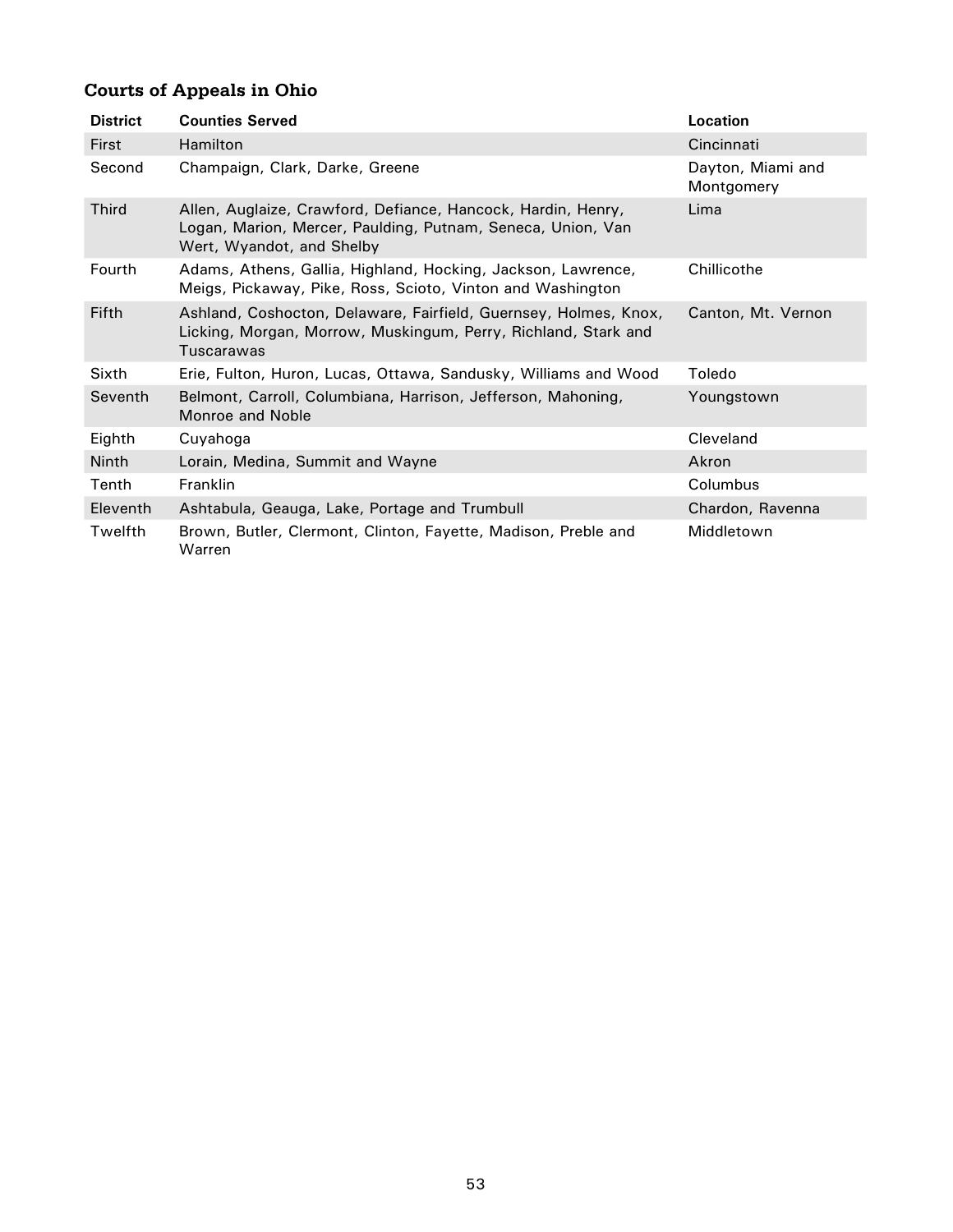# **Claims Processing Centers**

<span id="page-58-0"></span>"Regular" Ohio claims are assigned to processing centers based on the last four digits of the claimant's Social Security number. "Special" claim types, listed last on the chart below, are assigned to the Special Claims Unit.

| <b>Social Security #</b><br>Range (based on last<br>4 digits)                                                                                               | <b>Processing Center</b><br><b>Phone Number</b> |
|-------------------------------------------------------------------------------------------------------------------------------------------------------------|-------------------------------------------------|
| 0000-0816                                                                                                                                                   | 1-866-576-0006                                  |
| 0817-1887                                                                                                                                                   | 1-866-768-0022                                  |
| 1888-2499                                                                                                                                                   | 1-866-849-0029                                  |
| 2500-3826                                                                                                                                                   | 1-800-589-2799                                  |
| 3827-4591                                                                                                                                                   | 1-866-244-0399                                  |
| 4592-5918                                                                                                                                                   | 1-866-867-0044                                  |
| 5919-7040                                                                                                                                                   | 1-866-221-0558                                  |
| 7041-7703                                                                                                                                                   | 1-866-541-0187                                  |
| 7704-8417                                                                                                                                                   | 1-866-217-0008                                  |
| 8418-9999                                                                                                                                                   | 1-866-272-0118                                  |
| <b>Combined Wage Claims,</b><br>Disaster Unemployment<br><b>Assistance Claims,</b><br>Ex-Military Claims,<br>and Federal Civilian<br><b>Employee Claims</b> | 1-866-458-0007                                  |

To contact your processing center via U.S. mail, address correspondence to the following address:

Office of Unemployment Insurance Operations P.O. Box 182212 Columbus, OH 43218-2212

Correspondence also can be faxed to 614-466-7449.

**Any mailed and/or faxed correspondence should include the claimant's FULL name, claimant ID and/or the last 4 digits of the claimant's Social Security number.**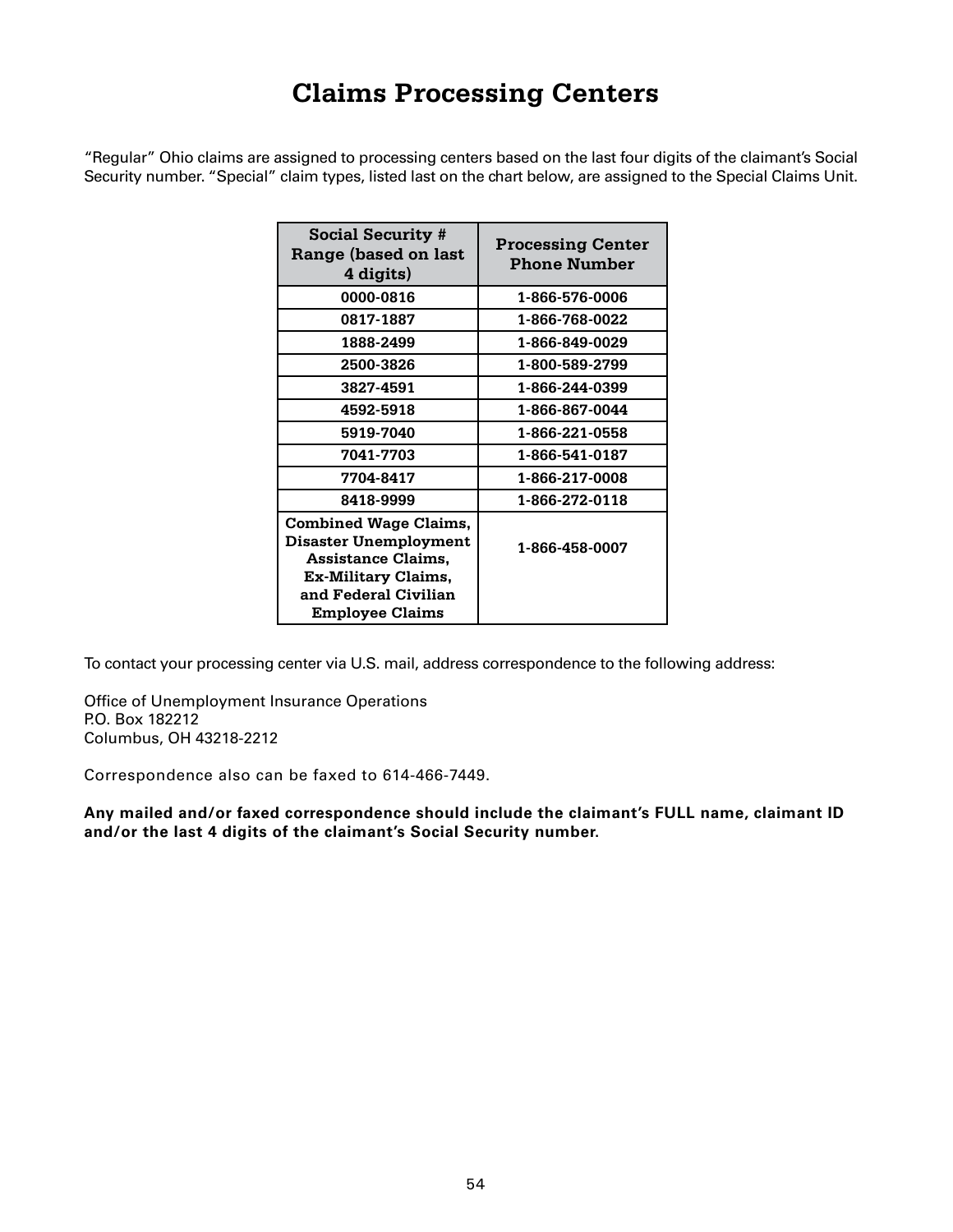# **Unemployment Compliance Offices**

<span id="page-59-0"></span>

| City       | <b>Address</b>                                                    | <b>Telephone</b> | Fax          |
|------------|-------------------------------------------------------------------|------------------|--------------|
| Akron      | 161 S. High St., Ste 403, Akron 44308-1666 330-252-6657           |                  | 330-252-6630 |
| Cleveland  | 615 W. Superior Ave., 10th Floor, Cleveland 216-732-2939<br>44113 |                  | 216-767-3705 |
| Columbus   | 4020 E. Fifth Ave., Columbus 43219-1811                           | 614-466-2319     | 614-995-0817 |
| Dayton     | 6680 Poe Ave., Dayton 45414                                       | 937-264-5888     | 937-264-5764 |
| Toledo     | One Government Center, Toledo 43604                               | 419-247-0598     | 419-247-0443 |
| Younastown | 2026 South Ave., Youngstown 44502                                 | 330-884-7992     | 330-884-7967 |